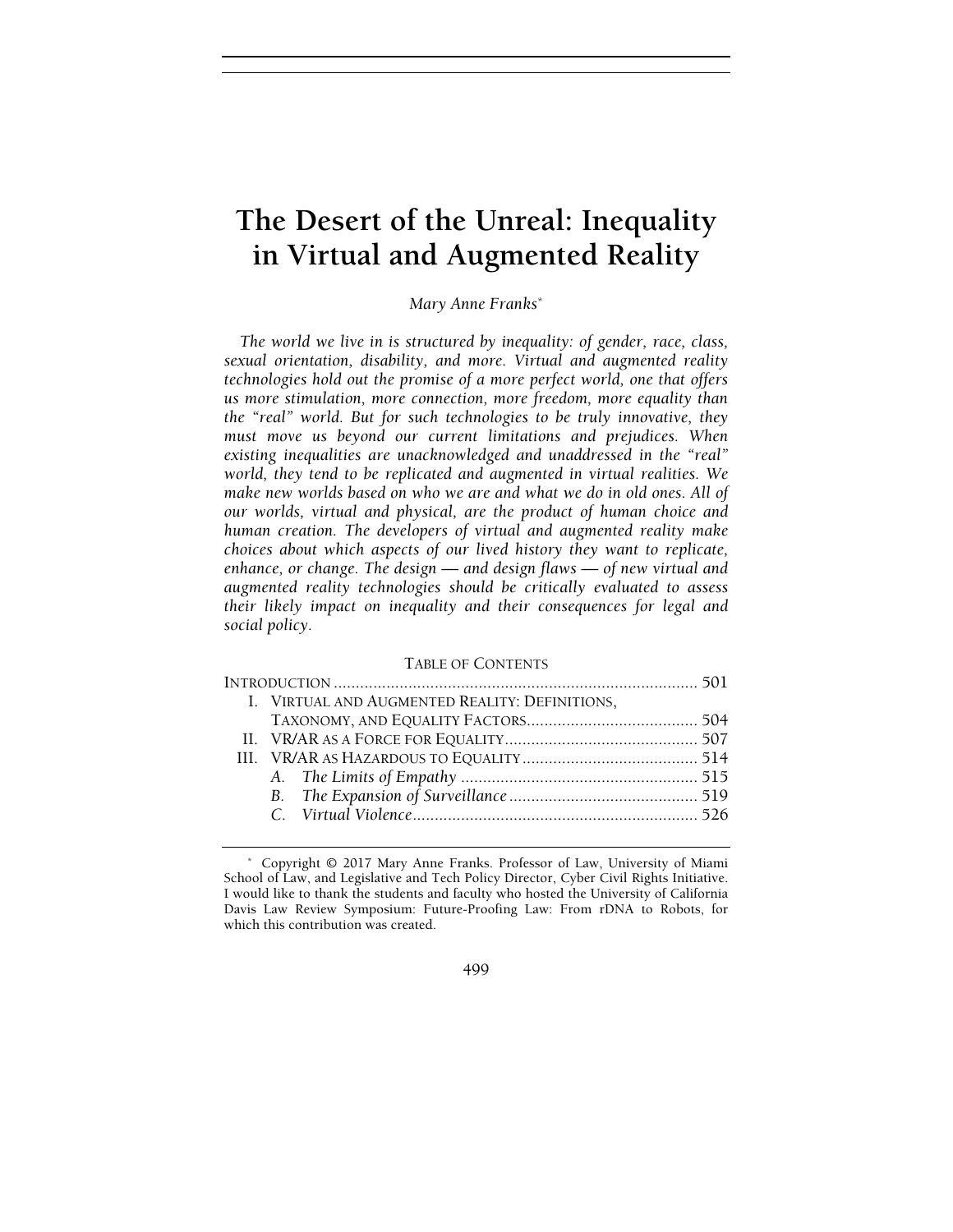| 500 | University of California, Davis | [Vol. 51:499 |
|-----|---------------------------------|--------------|
|     |                                 |              |
|     |                                 |              |
|     |                                 |              |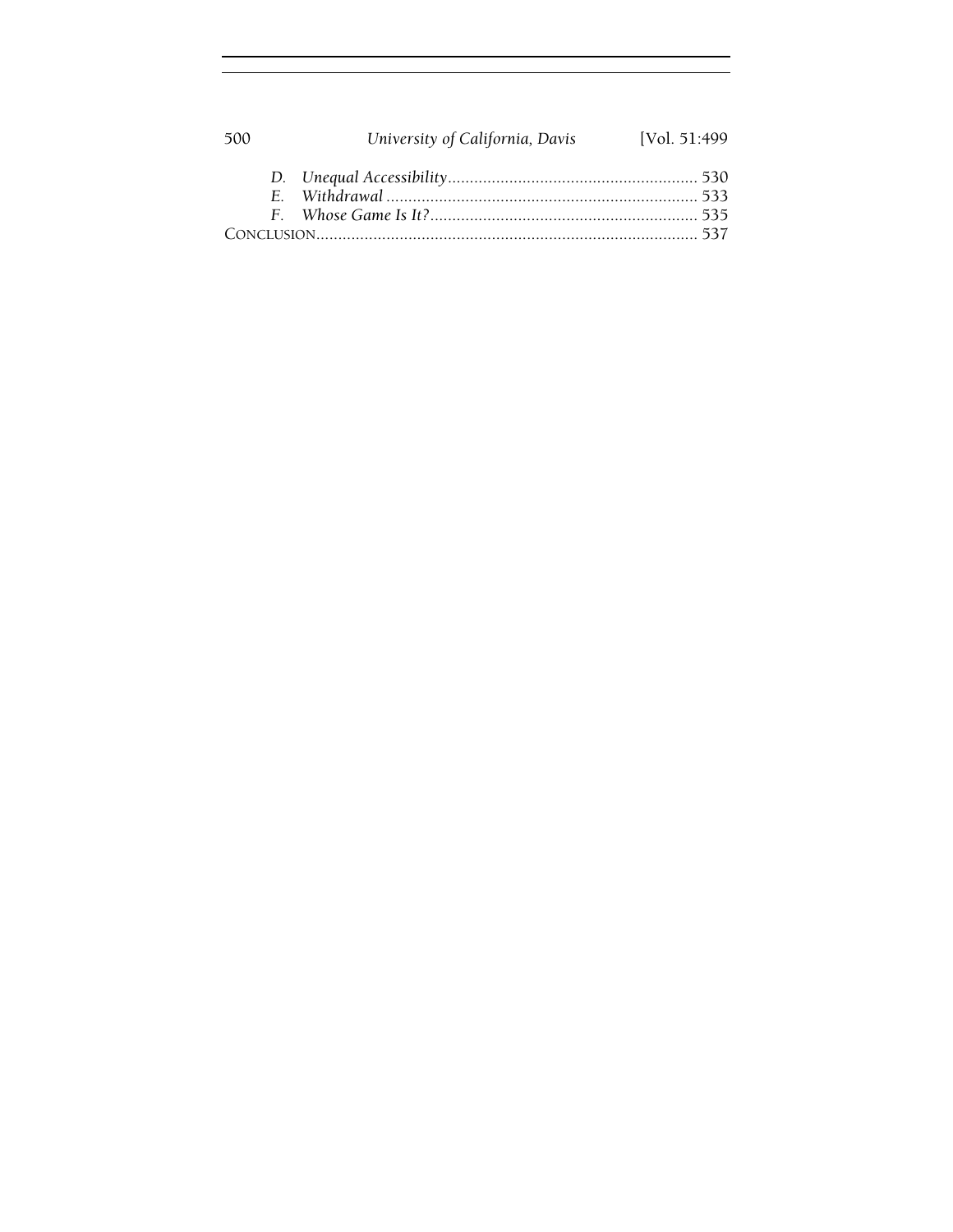# INTRODUCTION

In October 2016, a female gamer who uses the pseudonym Jordan Belamire wrote an article about her first experience playing the virtual reality game QuiVR.<sup>1</sup> In her account, Belamire describes how the game captivated her: "Never had I experienced virtual reality that felt so real. I was smitten. I never wanted to leave this world."2 Belamire marvels at the feeling of shooting an arrow in the snow and walking off the ledge of the highest tower in the game. "I didn't fall," she writes, "and I was walking on air. I was a god."3 When Belamire begins a new game in multiplayer mode a few minutes later, however, the experience takes a turn. In multiplayer mode, other real-time players appear in the simulation, represented by a helmet, one hand clasping a bow, and a second, free-floating hand. The gender of the players is not apparent except through the sound of their voices, which other players can hear. After hearing Belamire's voice, a player using the handle BigBro442 began to grope Belamire's avatar with his freefloating hand. Embarrassed, she asked him to stop. "This goaded him on, and even when I turned away from him, he chased me around, making grabbing and pinching motions near my chest. Emboldened, he even shoved his hand toward my virtual crotch and began rubbing."<sup>4</sup>

Belamire asks the reader to recall how she had described how real the drop from the high tower looked. "Guess what. The virtual groping feels just as real. Of course, you're not physically being touched, just like you're not actually one hundred feet off the ground, but it's still scary as hell."5 Belamire continues, "My high from earlier plummeted. I went from the god who couldn't fall off a ledge to a powerless woman being chased by an avatar named BigBro442."<sup>6</sup> Belamire finds the incident disturbing, leading her to reflect on how male players like her brother-in-law had "played multiplayer mode a hundred times without incident, but my female voice elicited lewd behavior within minutes."7 At the end of her article, Belamire wonders

 $2$  Id.

 $7$  Id.

<sup>&</sup>lt;sup>1</sup> See Jordan Belamire, My First Virtual Reality Groping, MEDIUM (Oct. 20, 2016), https://medium.com/athena-talks/my-first-virtual-reality-sexual-assault-2330410b62ee.

<sup>3</sup> Id.

<sup>4</sup> Id.

<sup>5</sup> Id.

 $6$  Id.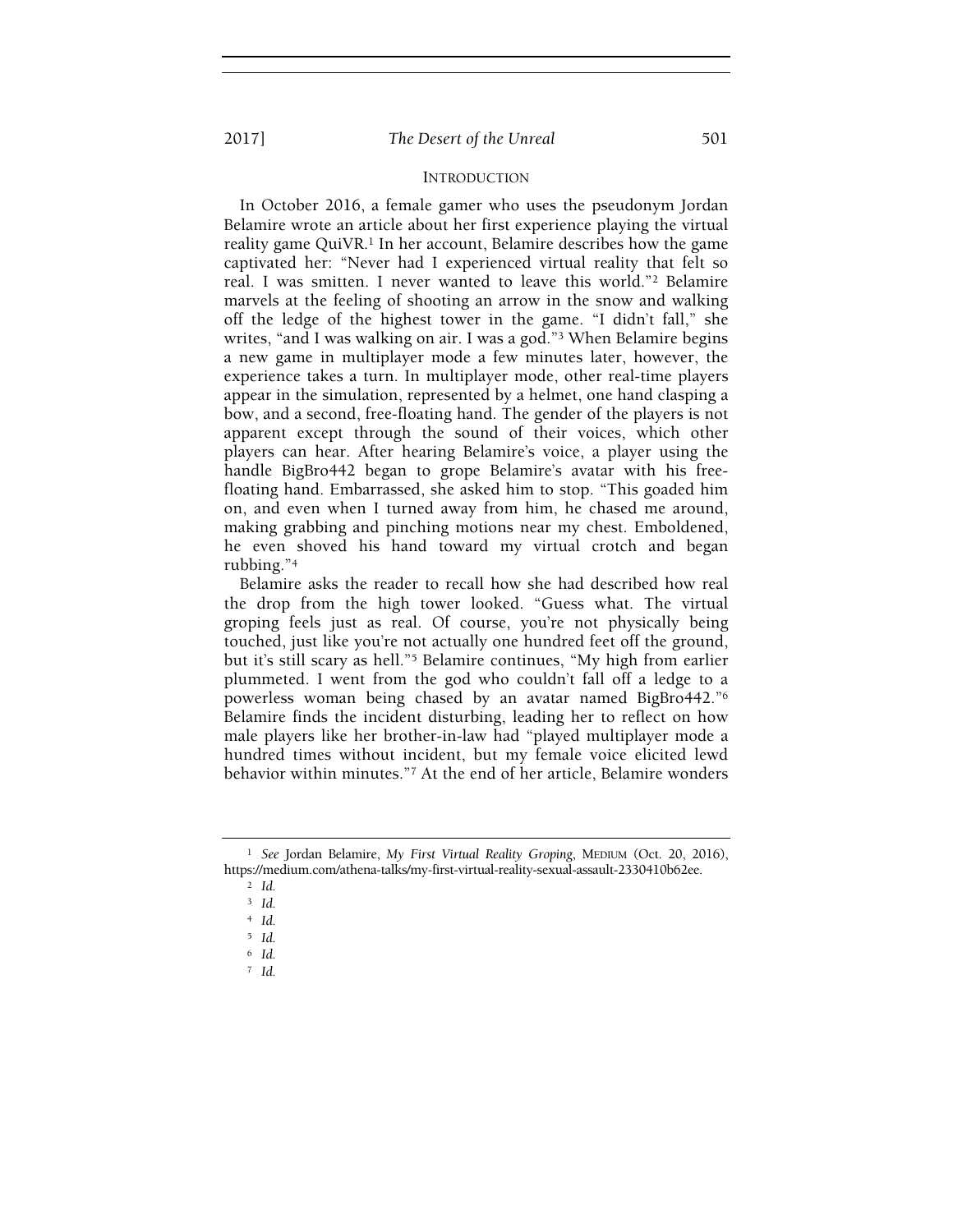if virtual reality will be "yet another space that women do not venture into."<sup>8</sup>

While QuiVR's developers wrote an article expressing regret for Belamire's experience and promising to modify the game to prevent similar incidents in the future, $9$  many of the comments posted in response to Belamire's story, as well as to the developers' reply, expressed irritation and even rage at Belamire.10 As sociologist Katherine Cross observed, "the overriding theme of the angry comments is that they accused Belamire of making a mountain out of a molehill because it was an online experience. These were 'floating hands' in a 'virtual world' that she could easily turn off, or just 'take off her headset' to escape from."<sup>11</sup>

This response exposes a fundamental contradiction at the heart of much common rhetoric about technology, in particular virtual and augmented reality technology. On the one hand, the appeal of virtual and augmented reality rests entirely on the promise of "realness," an authenticity that rivals, or even surpasses, reality itself. On the other hand, the negative effects produced by these technologies are often dismissed as "unreal." Accordingly, a player's experience of the realistic effects of battle in a virtual reality combat game will be taken as evidence of the game's merits, while the same player's experience of being sexually harassed by another player will be dismissed as a hysterical overreaction to an illusory phenomenon. This is of course an illogical position: if the benefits of virtual and augmented reality are real, then the harms must also be real.

It is tempting to view this contradictory perception of virtual and augmented reality as a mere tic of the adolescent idealism that pervades tech culture — the naive belief in innovation that produces benefits but no costs. But there is something more worrisome at work in these selective assessments of virtual and augmented reality. What is often really meant by the claim that virtual and augmented reality harms are not real is that they are not important, at least as compared to the benefits of such reality. This, in turn, is a coded statement about whose experiences matter in virtual and augmented reality. The experiences of some groups are clearly weighted more heavily than others.

<sup>8</sup> Id.

<sup>9</sup> Henry Jackson & Jonathan Schenker, Dealing with Harassment in VR, UPLOAD (Oct. 25, 2016), https://uploadvr.com/dealing-with-harassment-in-vr.

<sup>10</sup> See Belamire, supra note 1; Jackson & Schenker, supra note 9.

<sup>11</sup> Katherine Cross, Sexual Assault Enters Virtual Reality, CONVERSATION (Nov. 9, 2016, 8:19 PM), https://theconversation.com/sexual-assault-enters-virtual-reality-67971.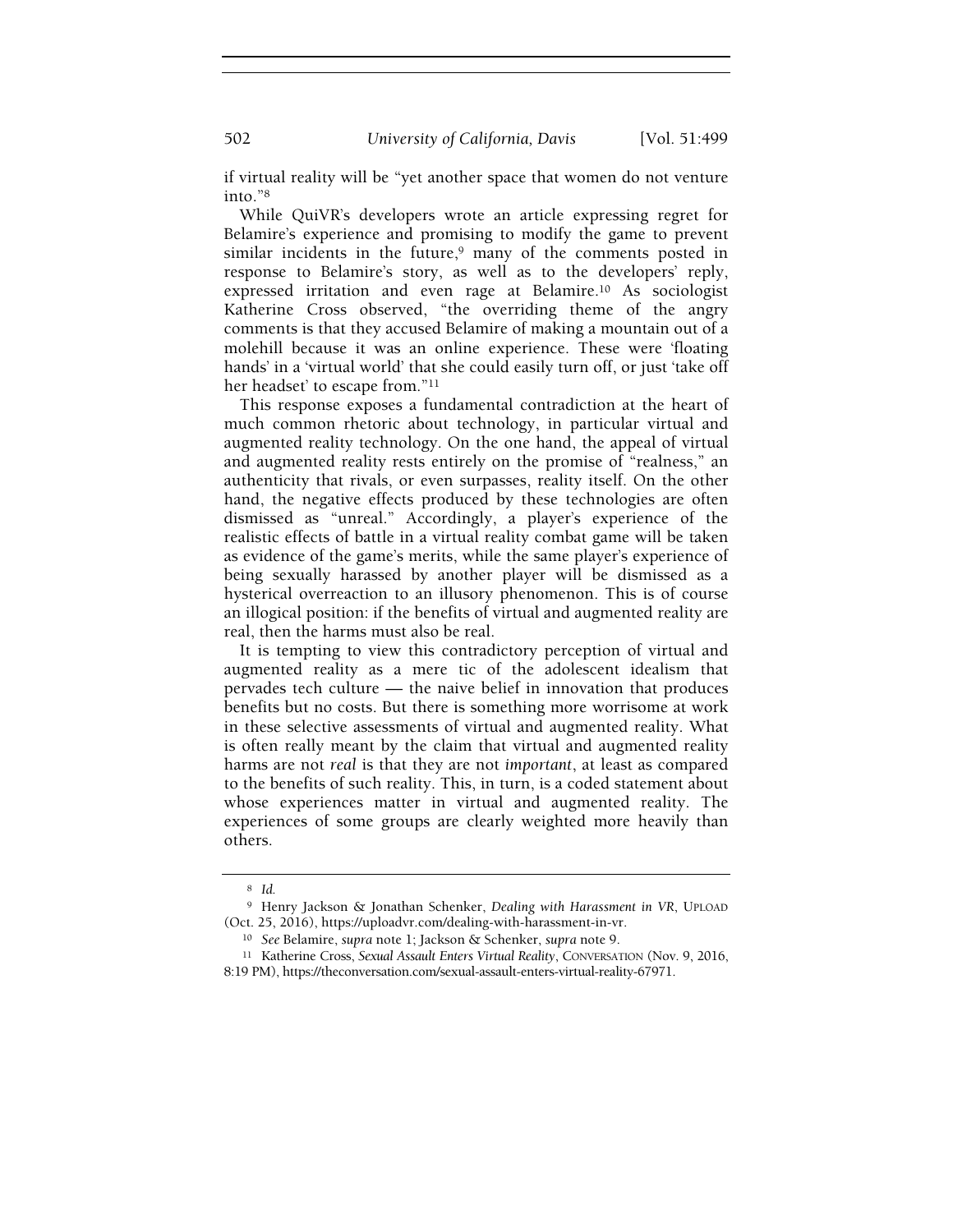In this sense, virtual and augmented reality reflect, well, reality: in the non-virtual, non-augmented world too, the benefits experienced by some groups are celebrated while the harms experienced by other groups are dismissed as illusory. The world we live in is structured by inequality: of gender, race, class, sexual orientation, disability, and more. Virtual and augmented reality technologies hold out the promise of a more perfect world,<sup>12</sup> one that offers us more stimulation, more connection, more freedom, more equality than the "real" world. But for such technologies to be truly innovative, they must move us beyond our current limitations and prejudices. When existing inequalities are unacknowledged and unaddressed in the "real" world, they tend to be replicated and augmented in virtual realities. We make new worlds based on who we are and what we do in old ones. All of our worlds, virtual and physical, are the product of human choice and human creation. The developers of virtual and augmented reality make choices about which aspects of our lived history they want to replicate, enhance, or change. The design — and design flaws — of new virtual and augmented reality technologies should be critically evaluated to assess their likely impact on inequality and their consequences for legal and social policy.

There are three primary approaches that technology developers can take towards equality. The first and most ideal approach, at least from the perspective of equality outcomes, is when developers consider questions of equality at the design stage, making mindful attempts to build equality into the structure of the product itself.13 The second, less ideal approach is when developers intentionally or unintentionally ignore equality considerations at the design stage, but respond thoughtfully to equality issues as they arise. The third and least ideal approach from an equality perspective is when developers ignore questions of equality at the design stage, and dismiss equality issues as "unreal" or insignificant when they arise.

Unfortunately, when it comes to virtual and augmented reality, it seems that many developers have taken the third approach. What is more, critical evaluations of technological innovations tend to ignore questions of inequality in favor of focusing on values such as entertainment, verisimilitude, and communicative potential. The argument of this Article is that the real test of innovation of any virtual or augmented reality system is its impact on equality. Technological

<sup>12</sup> See Mary Anne Franks, Unwilling Avatars: Idealism and Discrimination in Cyberspace, 20 COLUM. J. GENDER & L. 224, 231-32 (2011).

<sup>13</sup> For an example of building values into the design of technology, see Woodrow Hartzog & Frederic Stutzman, Obscurity by Design, 88 WASH. L. REV. 385, 402 (2013).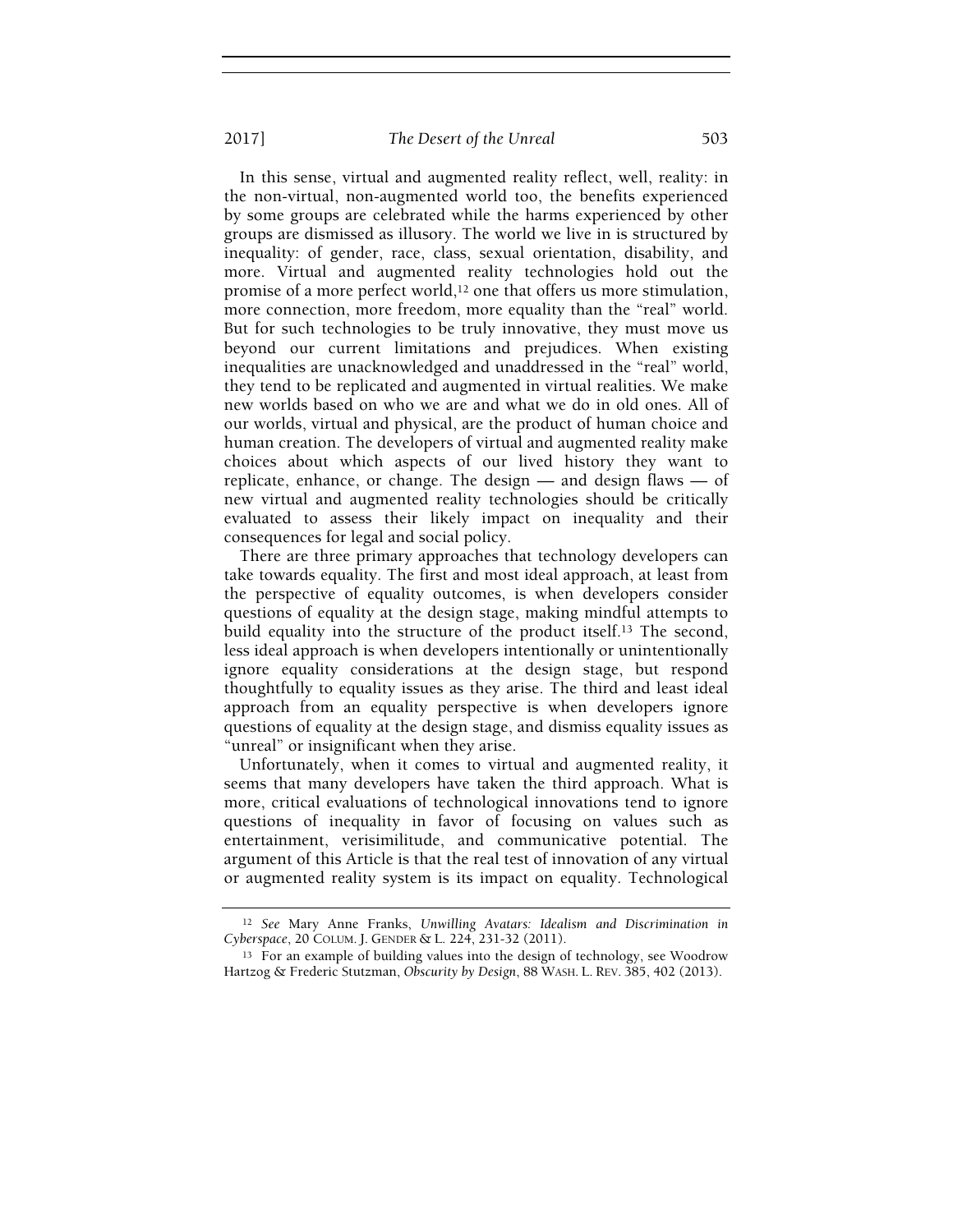innovations such as virtual and augmented reality should be subjected to a kind of equality product testing that asks whether, on balance, the product advances or undermines equality, especially of gender, race, and class. This evaluation should include an examination of the product's purported and actual goals, the kinds of practices and mindsets it encourages, which groups of people it tends to benefit and which ones it tends to harm, its conditions of access, and what impact it has on general welfare. Specific questions should include: Does the product encourage or discourage respect for the autonomy of others? Does it emphasize the importance of consent or embolden aggression? Does it foster empathy or entitlement? Who is able to use the product? Who designed the product? Whose interests are enriched by the product? Whose interests are minimized?

Part I of this Article provides definitions, categorizations, and examples of virtual and augmented reality and identify relevant factors for equality evaluation. Part II considers positive uses and effects of these technologies, while Part III addresses negative uses and effects. Part IV concludes.

# I. VIRTUAL AND AUGMENTED REALITY: DEFINITIONS, TAXONOMY, AND EQUALITY FACTORS

Virtual reality ("VR") "refers to an immersive three-dimensional computer-generated environment."14 In a virtual environment, "a user's movements are tracked and his or her surroundings rendered, or digitally composed and displayed to the senses, in accordance with those movements."15 Virtual reality headsets immerse users in an imaginary environment — or a real environment that is physically remote to the user — by generating realistic sights and sounds. In virtual reality "haptic" systems, game controllers or other devices also transmit tactile sensations to users. Fictional examples of virtual reality include the Metaverse, from Neal Stephenson's novel Snow Crash, and the Holodeck, from the television show Star Trek. Real-life examples include Facebook's Oculus Rift headset and NASA space simulators.<sup>16</sup>

<sup>14</sup> Crystal Nwaneri, Note, Ready Lawyer One: Legal Issues in the Innovation of Virtual Reality, 30 HARV. J.L. & TECH. 601, 604 (2017).

<sup>15</sup> Jesse Fox, Dylan Arena & Jeremy N. Bailenson, Virtual Reality: A Survival Guide for the Social Scientist, 21 J. MEDIA PSYCHOL. 95, 135 (2009).

<sup>16</sup> See Dream Chaser Simulator, NASA (May 5, 2014), https://www.nasa.gov/center/ armstrong/multimedia/imagegallery/Simulator/ED14-0009-03.html; Oculus Rift, OCULUS, https://www.oculus.com/rift (last visited Oct. 17, 2017).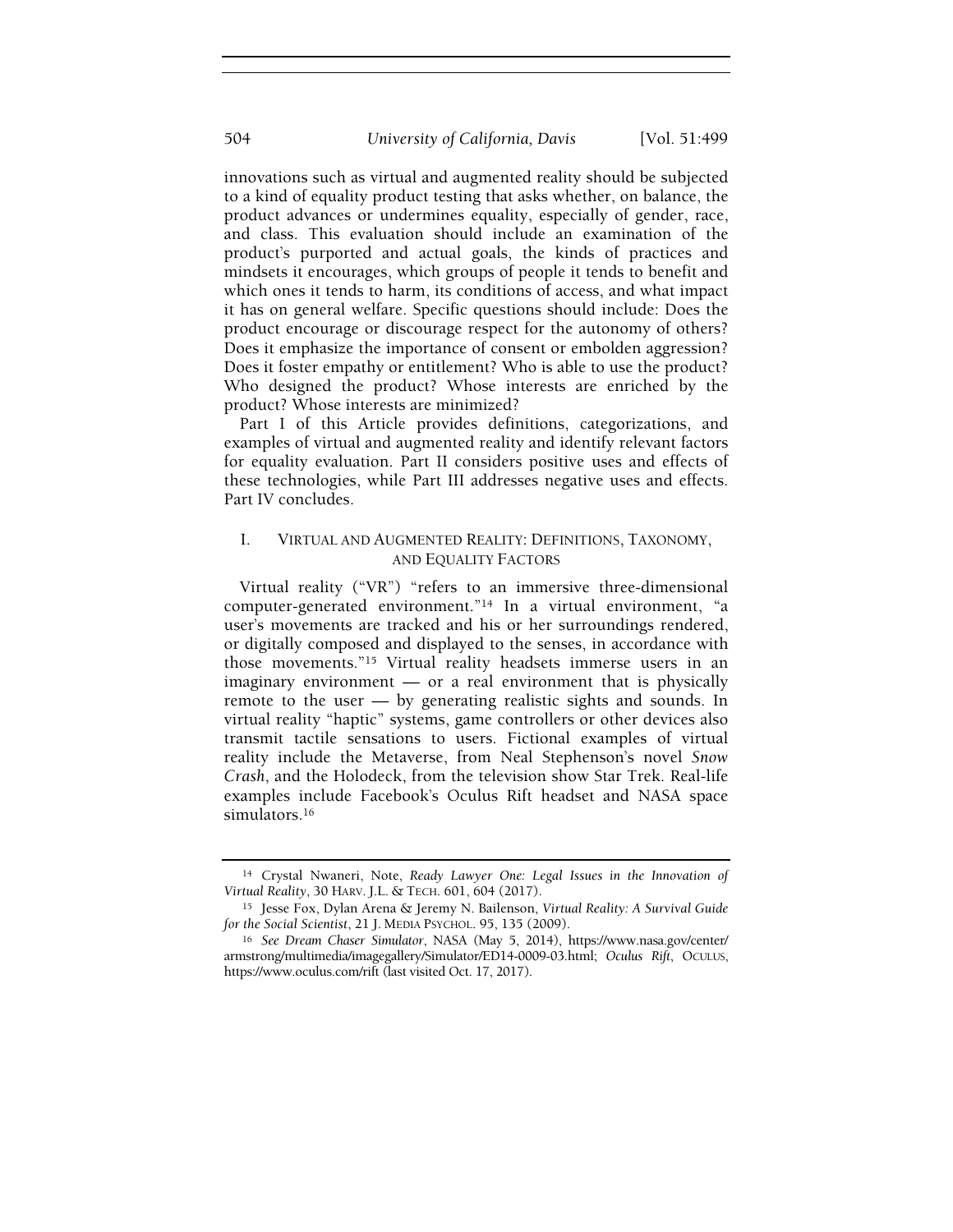Rather than immersing the user in an imaginary or distant world, augmented reality ("AR") enhances the physical world surrounding a user, usually in real time. AR "allows digital content to be superimposed in the real world through special glasses or, more typically, the screen of a smartphone. AR adds digital content to a user's perception of the real world."<sup>17</sup> The augmentation of reality is made possible by virtual components such as GPS data, graphics, and sound. Among the most well-known augmented reality products are Google Glass,18 Magic Leap, and Pokémon Go, the wildly popular cellphone-based game that uses GPS functionality to allow players to find, fight, and train virtual creatures that appear on phone screens as though they were present at players' locations.<sup>19</sup>

Virtual and augmented reality overlap in many ways, as they present some of the same benefits and risks. For both, there are practical concerns about the physically distracting nature of the technology. Physical injuries such as walking into walls, tripping over stairs, and wandering into unsafe areas are common with both virtual and augmented reality.20 The two technologies also diverge in many respects. One of the key differences between VR and AR is that while virtual reality tends to encourage retreat from one's physical environment, augmented reality often encourages increased interaction with one's physical environment. A useful illustration is the contrast between putting on a headset to shoot imaginary demons in QuiVR and hopping on the subway to try to "catch 'em all" in Pokémon Go.<sup>21</sup>

The primary goal of most virtual reality technology is the achievement of "presence," the sense of "being there":22 "An increased sense of presence is often thought to magnify user effects (e.g., the extent to which user responses to virtual stimuli and virtual interactions resemble parallel responses to real-world counterparts)

<sup>21</sup> See Davison, supra note 19.

<sup>&</sup>lt;sup>17</sup> Roderick O'Dorisio, Torts in the Virtual World, 94 DENV. L. REV. ONLINE 1, 1 (2017).

<sup>18</sup> See discussion infra Part III.B.

<sup>&</sup>lt;sup>19</sup> See John Davison, WTF Is 'Pokémon Go,' Explained, ROLLING STONE (July 11, 2016), https://www.rollingstone.com/culture/features/wtf-is-pokemon-go-explained-20160711.

<sup>20</sup> See, e.g., Roya Bagheri, Virtual Reality: The Real Life Consequences, 17 UC DAVIS BUS. L.J. 101, 115 (2016); Samuel Mallick, Note, Augmenting Property Law: Applying the Right to Exclude in the Augmented Reality Universe, 19 VAND. J. ENT. & TECH. L. 1057, 1065 (2017).

<sup>22</sup> James J. Cummings & Jeremy N. Bailenson, How Immersive Is Enough? A Meta-Analysis of the Effect of Immersive Technology on User Presence, 19 MEDIA PSYCHOL. 272, 273 (2015).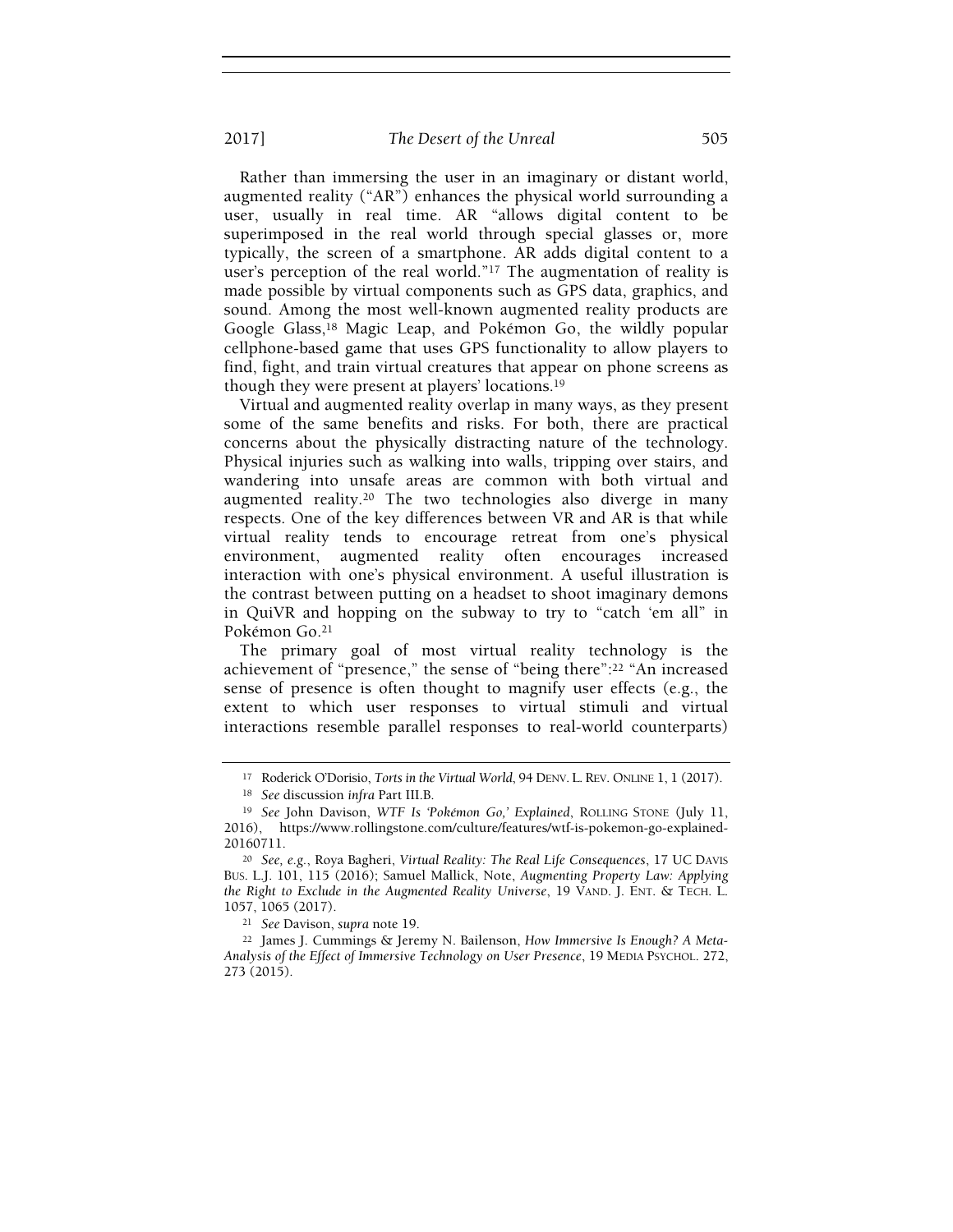and, in turn, to increase the effectiveness of mediated environment applications."23 The "realness" of virtual reality is important not just for the entertainment value of games and the verisimilitude of training programs, but also for applications dealing with pain management, empathy, and education.

There is a potential downside to this sense of immersive presence, however. Recent developments in virtual reality have become so immersive, say experts, that "people often confuse virtual reality with actual reality."24 While the precise reasons that VR has such an effect on people's perception of reality is not yet known, experts hypothesize that the brain is effectively tricked into believing that virtual events are actually happening. According to Howard Rose, CEO of Deep Stream VR, "The human brain encodes VR as a place we've been rather than a thing we've seen."25 According to virtual reality scholars, "the benefits of learning via virtual experience may come with costs: the ease of generating vivid mental images may create later confusion regarding whether a retrieved mental image was perceived or imagined, thereby leading to more false memories."<sup>26</sup>

Augmented reality's "enhancement" of the real world can provide new ways to shop, play, and research. By providing real-time information on the world around us, augmented reality systems offer the possibility of innovative engagement with our environment and instantaneous interactions with other people. The same qualities that make augmented reality appealing, however, also create risks, particularly privacy risks to those around the user.27 Products such as Google Glass makes it very easy to unobtrusively and continuously record people without their knowledge or consent. Augmented reality has the potential to allow users to instantaneously summon up vast amounts of data about other people, from facial recognition profiles to criminal records to shopping habits.28 Games such as Pokémon Go

<sup>23</sup> Id.

<sup>24</sup> Will Virtual Reality Be Just Another Way to Objectify Women?, ELLE (June 22, 2016), http://www.elle.com/culture/a37146/will-virtual-reality-just-be-another-way-toobjectify-women.

<sup>25</sup> Id.

<sup>26</sup> Ann E. Schlosser, Learning Through Virtual Product Experience: The Role of Imagery on True Versus False Memories, 33 J. CONSUMER RES. 377, 377 (2006).

<sup>&</sup>lt;sup>27</sup> See generally Andrew Kotsios, Privacy in an Augmented Reality, 23 INT'L J.L. & INFO. TECH. 157 (2015) (exploring examples of modern technology that create privacy concerns); Michael S. Wagner, Note, Google Glass: A Preemptive Look at Privacy Concerns, 11 J. TELECOMM. & HIGH TECH. L. 477, 478 (2013) (assessing the privacy concerns that come with Google Glass).

<sup>28</sup> See Sharon Nakar & Dov Greenbaum, Now You See Me. Now You Still Do: Facial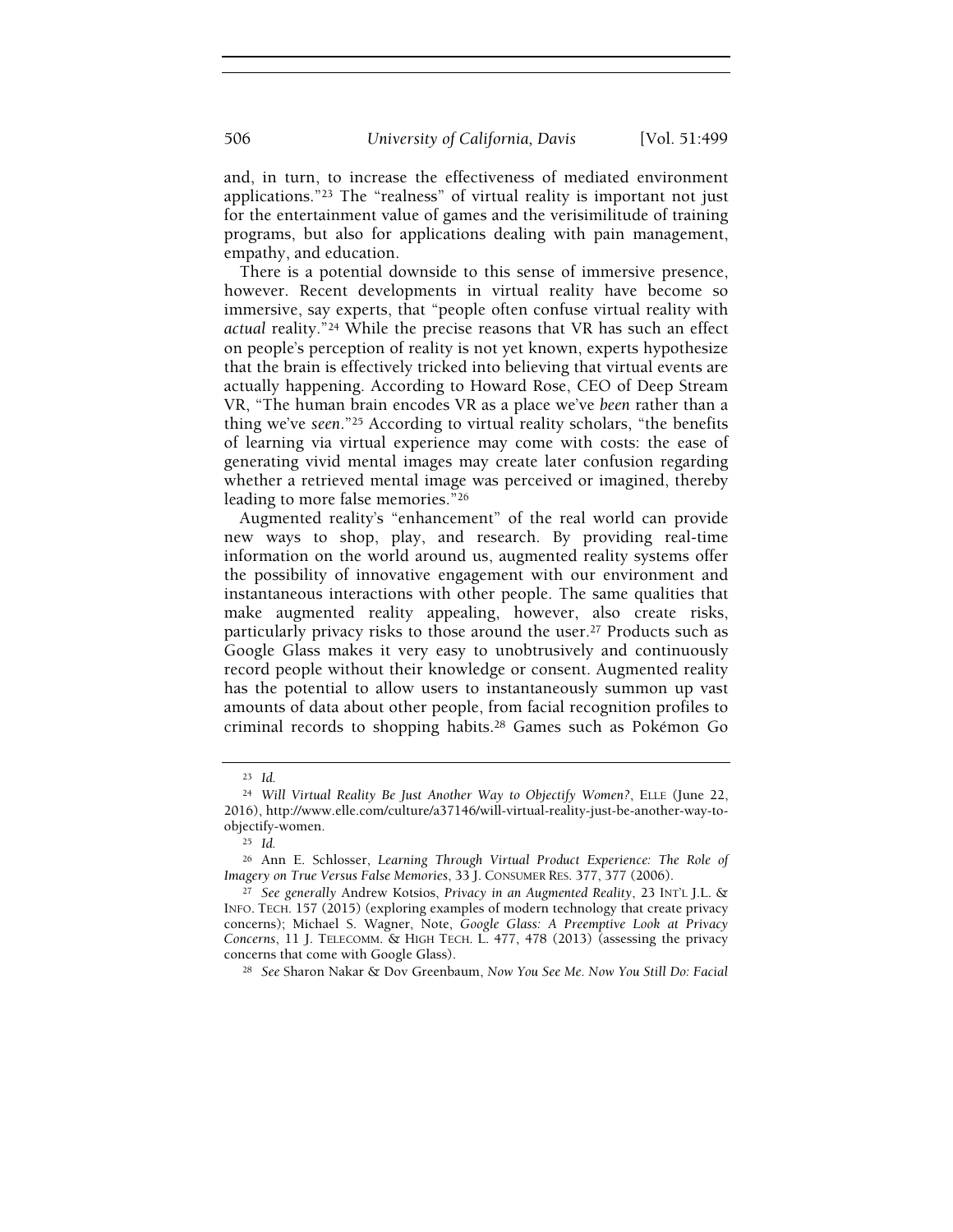have already been blamed for disrupting businesses and encouraging trespasses onto private property.<sup>29</sup>

In order to effectively evaluate the equality impact of VR/AR, some categorization of these varied technologies will be useful. This Article will make two primary distinctions: between "perception-expanding" and "perception-limiting" features, and between primarily "selforiented" and primarily "other-oriented" features. "Perceptionexpanding" will refer to features of VR/AR systems that present the user with sensations and information not available in the real world, whereas "perception-limiting" will refer to features that screen out information in a way not possible or not easily achievable in the real world. "Self-oriented" features are those that primarily focus on the user herself; "other-oriented" features are those that primarily focus on other people. A single system can of course include both perception-expanding and perception-limiting features, as well as both self-oriented and other-oriented features. In addition to offering substantive analysis of features internal to VR/AR technologies, this Article will also consider factors external to the technologies, especially their conditions of access and use, their intended demographics, and the identities and motivations of their creators.

For better or worse, VR/AR technology is a part of our shared world, and will only increase in sophistication, popularity, and ubiquity over time. As with all technological innovations, VR/AR can serve good and bad purposes. The more clear-eyed and direct we are about the potential of this technology to do harm, the more likely it is that this technology will be designed in a way that enhances, rather than degrades, equality.

# II. VR/AR AS A FORCE FOR EQUALITY

Developers and enthusiasts of virtual and augmented reality technologies often claim that these innovations are capable of providing more than mere entertainment or recreational value — that they can transform the lives of individuals in dramatic and ethically significant ways.<sup>30</sup> To the extent that they do so, especially to the

Recognition Technology and the Growing Lack of Privacy, 23 B.U. J. SCI. & TECH. L. 88, 93-97 (2017).

<sup>29</sup> See Mallick, supra note 20, at 1066.

<sup>30</sup> See, e.g., Wagner James Au, VR Will Make Life Better — Or Just Be an Opiate for the Masses, WIRED (Feb. 25, 2016, 6:30 AM), https://www.wired.com/2016/02/vrmoral-imperative-or-opiate-of-masses ("Virtual reality will dramatically transform movies and gaming, but some see an even loftier goal for the burgeoning technology: Providing the world's poor and underprivileged with a better life. Palmer Luckey, the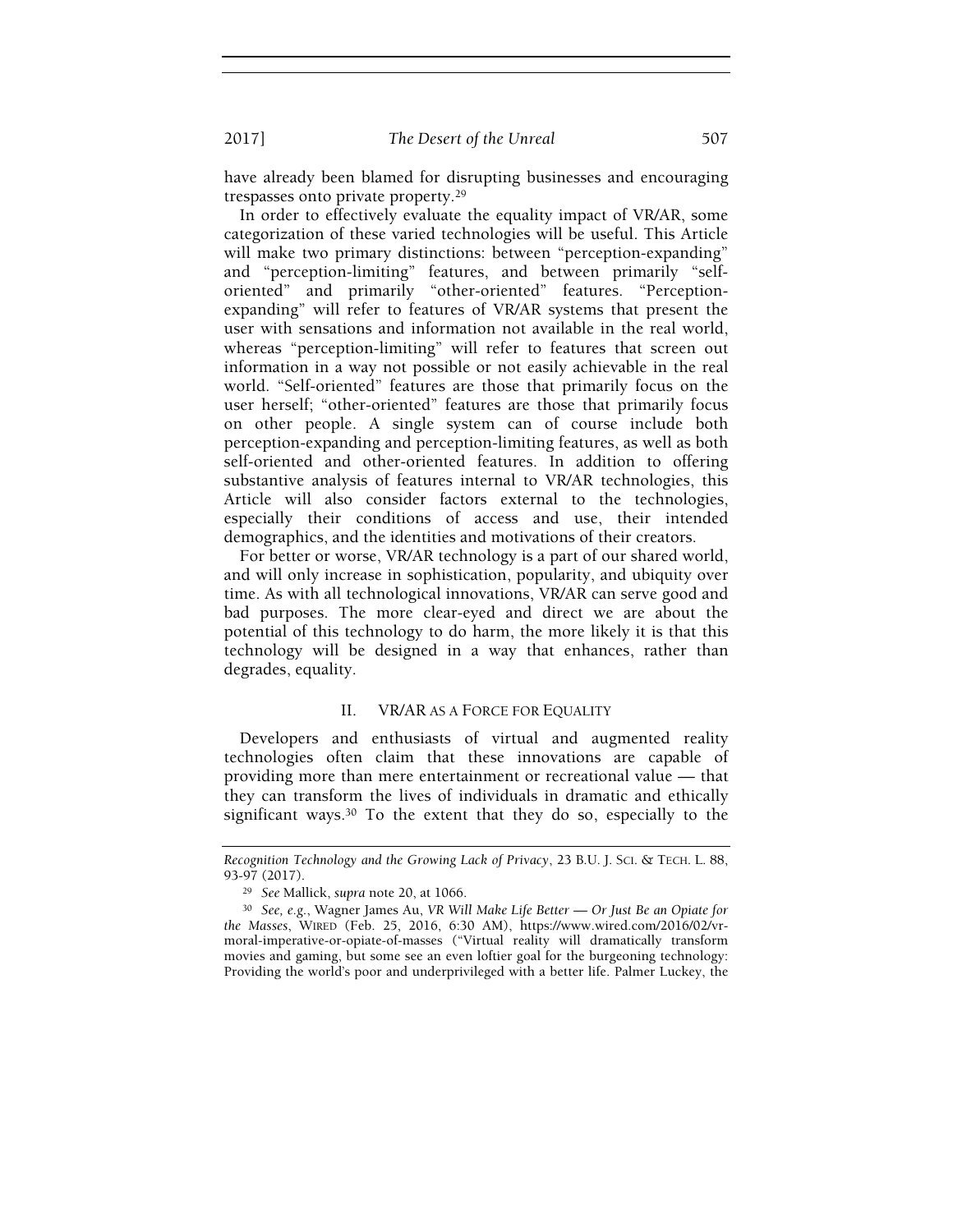extent that they heighten or bring attention to the experiences of marginalized social groups, such technologies can be considered forces for equality.

Much VR/AR technology focuses on expanding users' perceptions to allow them to see, hear, and touch things they would not otherwise be able to. Perception-expanding technologies, whether self-oriented or other-oriented, can address inequalities in physical and mental ability, class, race, and gender in positive and innovative ways.31 Perceptionlimiting technologies, which strip out certain details and information about the environment and the people surrounding the user, can also address inequality by eliminating the identifying factors that often underpin racial, gender, and other biases, especially when these technologies are other-oriented.<sup>32</sup>

One particularly fruitful perception-expanding and self-oriented category of VR/AR application relates to health and disability. A handful of studies have found encouraging signs that virtual reality can be used to assist patients suffering from chronic pain.33 Patients who participated in virtual reality sessions involving peaceful settings or engaging activities have reported significant reductions in their pain — up to sixty to seventy-five percent during the sessions and thirty to fifty percent following the sessions, according to one study.34 As concerns rise over Americans' increasing dependence on painkillers, these results are particularly welcome.35 Experts are hopeful that virtual reality, in addition to providing a pain management alternative, "might help people who are on opioids to minimize their dose, giving them something active they can do instead of popping extra pills."<sup>36</sup> Other uses of VR and AR perception-expanding technologies include

<sup>33</sup> Angela Li et al., Virtual Reality and Pain Management: Current Trends and Future Directions, 1 PAIN MGMT. 147, 147 (2011).

their-pain (noting that by comparison, the maximum percentage of pain reduction patients report with morphine is thirty percent).

founder of Oculus Rift, and his chief technology officer, John Carmack, even speak of a 'moral imperative' to bring virtual reality to the masses.").

<sup>&</sup>lt;sup>31</sup> See Ben Kuchera, Being Someone Else: How Virtual Reality Is Allowing Men and Women to Swap Bodies, POLYGON (Mar. 4, 2014, 12:00 PM), https://www.polygon.com/ 2014/3/4/5423330/oculus-rift-vr-gender-swap-girl-mirror-look.

<sup>32</sup> See Donna J. Haraway, A Cyborg Manifesto: Science, Technology and Socialist-Feminism in the Late Twentieth Century, in SIMIANS, CYBORGS AND WOMEN: THE REINVENTION OF NATURE 149, 161 (1991).

<sup>34</sup> Jo Marchant, Virtual-Reality Worlds Filled with Penguins and Otters Are a Promising Alternative to Painkillers, QUARTZ (May 2, 2017), https://qz.com/973605/theopioid-epidemic-could-be-cured-with-virtual-reality-worlds-that-let-patients-escape-

<sup>35</sup> See id.

<sup>36</sup> Id.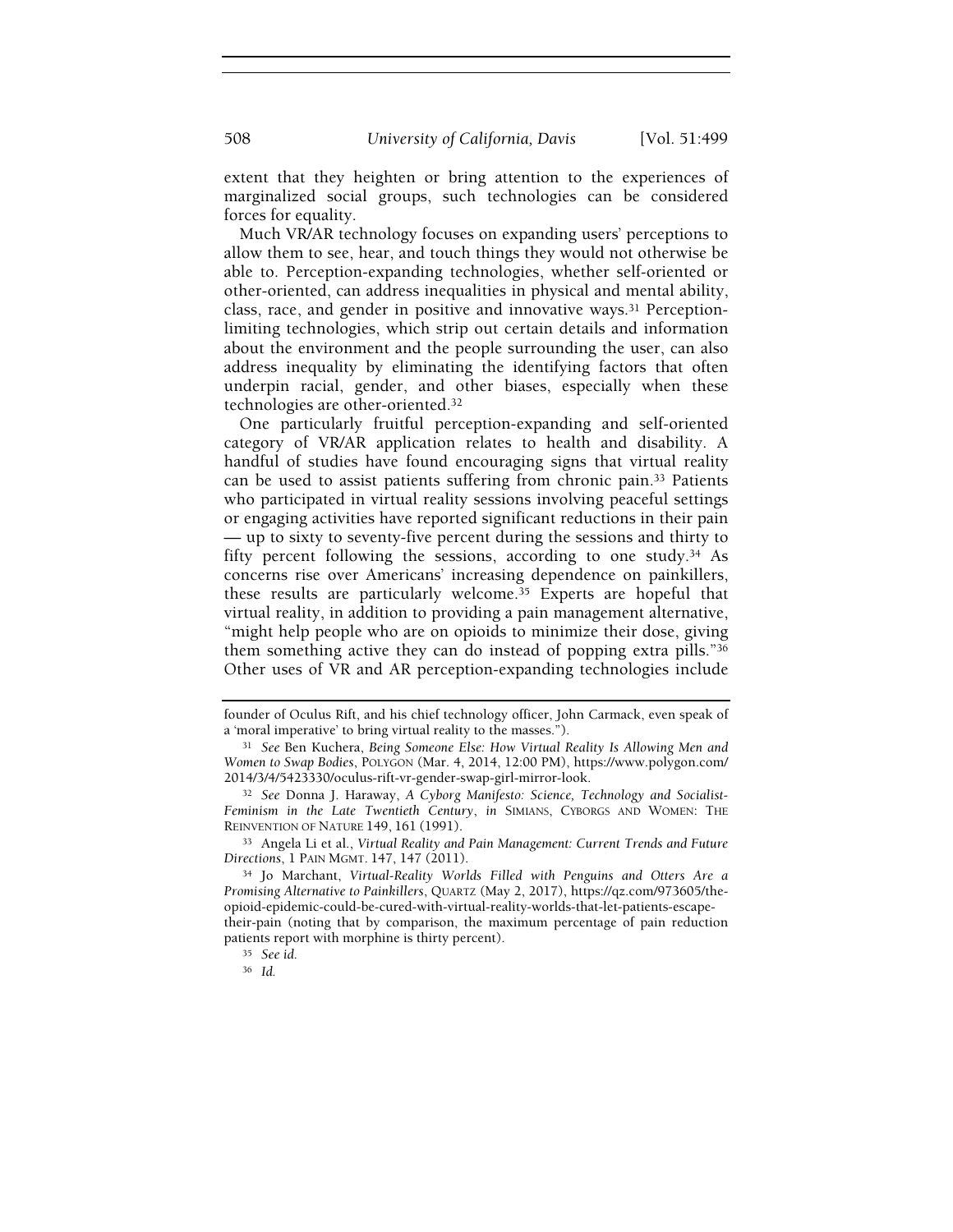providing bedridden or terminally ill patients with realistic simulations of adventures they cannot undertake in real life<sup>37</sup> and treating mental disorders such as post-traumatic stress disorder, phantom limb syndrome, and phobias.<sup>38</sup>

Perception-expanding, other-oriented VR/AR technologies have been hailed as revolutionary with regard to encouraging compassion and empathy for the suffering of others.<sup>39</sup> One of the pioneers in this venture is the immersive media company Ryot, which has been producing 360 degree videos for nonprofits, advertisers, and media organizations since 2015.40 Many of their projects focus on humanitarian crises, such as the 2015 earthquake in Nepal and the plight of Syrian refugees.41 The company's screening of the Nepal footage at a film festival in Colorado left audience members in tears.<sup>42</sup> It was later viewed more than 100,000 times on various platforms and helped raise \$150,000 in aid.<sup>43</sup> Ryot, which was bought by AOL in 2016, has produced virtual reality news videos for the Huffington Post, National Public Radio, and the New York Times.<sup>44</sup> According to co-founder David Darg, "VR can create empathy like never before . . . . It's the ultimate fund-raising tool."45 Similarly, the immersive journalism team Emblematic Group produces content that puts viewers in the position of vulnerable individuals: "'Project Syria' focuses on the plight of child refugees, using real life audio and visuals

<sup>45</sup> Id.

<sup>&</sup>lt;sup>37</sup> See Lindsey Hoshaw, Affordable Virtual Reality Opens New Worlds for People with Disabilities, NPR (Oct. 22, 2015, 12:15 PM), http://www.npr.org/sections/healthshots/2015/10/22/450573400/affordable-virtual-reality-opens-new-worlds-for-peoplewith-disabilities.

<sup>38</sup> Emily Matchar, Instead of Painkillers, Some Doctors Are Prescribing Virtual Reality, SMITHSONIAN (July 21, 2016), http://www.smithsonianmag.com/innovation/ instead-painkillers-some-doctors-are-prescribing-virtual-reality-180959866.

<sup>39</sup> See, e.g., Jason Ganz, Virtual Reality Is the Global Empathy Machine, MEDIUM (Mar. 23, 2017), https://medium.com/singularityu/virtual-reality-is-the-global-empathymachine-283b1ee4192c (highlighting virtual reality projects such as the film Project Syria, that "can induce real policy and behavioral change by appealing to the emotions of people around the world").

<sup>40</sup> Abe Streep, Crisis and Opportunity: How One VR Startup Is Capturing the 360- Degree Reality of the World's Most Vulnerable People, WIRED (July 15, 2016), https://www.wired.com/2016/07/ryot-darg-mooser-disaster-vr.

<sup>41</sup> Todd Spangler, AOL Buys Digital Studio RYOT to Bring Virtual-Reality Content to HuffPost, VARIETY (Apr. 20, 2016, 6:52 AM), http://variety.com/2016/digital/news/aolryot-virtual-reality-huffpost-1201757403.

<sup>42</sup> See Streep, supra note 40.

<sup>43</sup> Id.

<sup>44</sup> Id.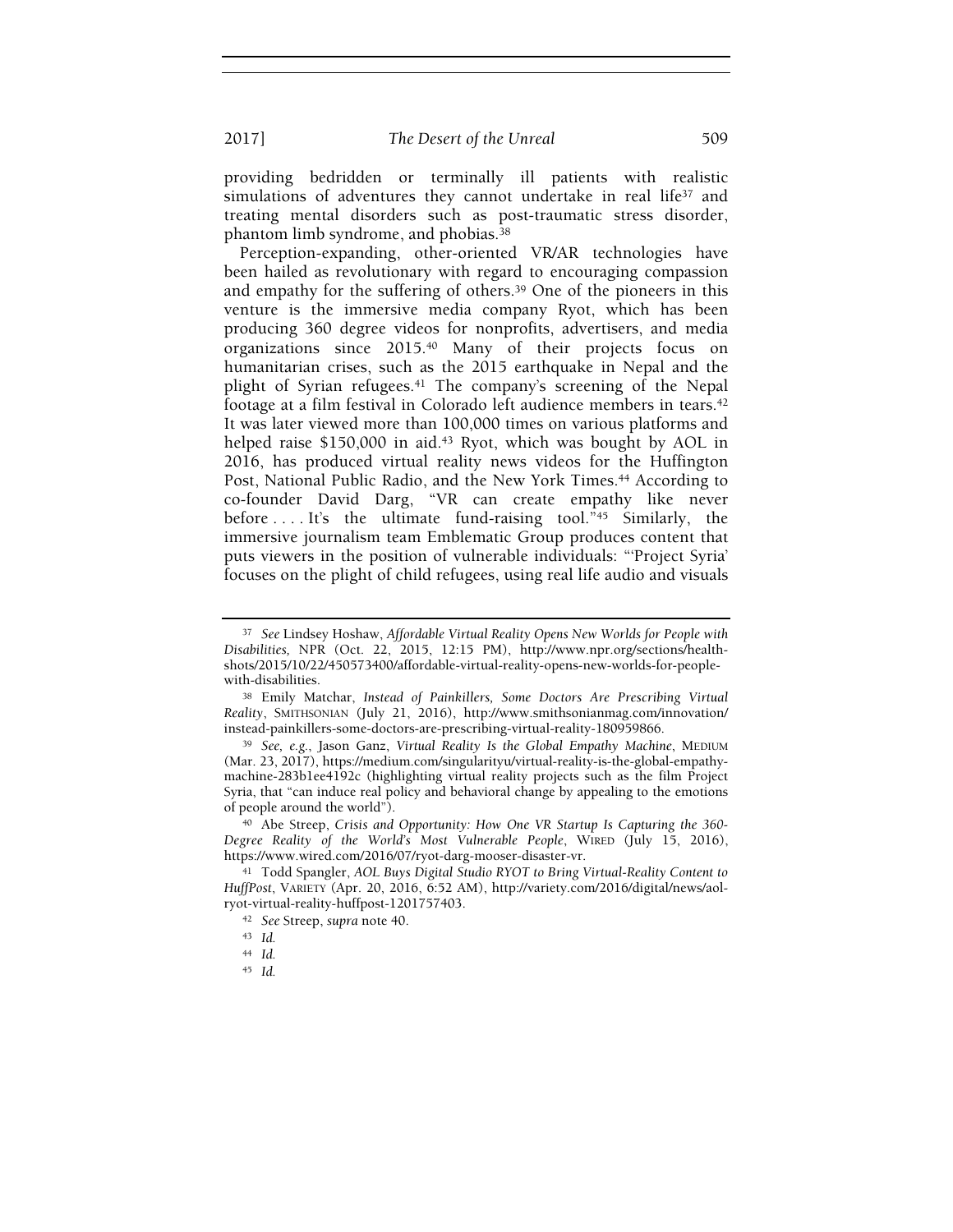to transport you to a scene you'd otherwise only catch a glimpse of on the news" while "'Project Hunger' puts you in the body of a starving indigent in a busy LA food bank queue."<sup>46</sup>

"Feeling prejudice by walking a mile in someone else's shoes is what VR was made for," according to Jeremy Bailenson, the director of Stanford University's Virtual Human Interaction Lab.47 The lab uses virtual reality scenarios to study people's responses to adopting the perspectives of people different from them, including demonstrations that are viewed from the vantage points of a black woman, a homeless person, and a child.48 The lab has attracted the interest of the National Football League ("NFL"), whose commissioner Roger Goodell and executive vice president of football operations Troy Vincent visited the lab in 2016.<sup>49</sup> The league is exploring the possibility of using virtual reality "to train league staffers and players on understanding bias."<sup>50</sup> The NFL, which has few women or minorities in the upper levels of its employment ranks, has stated that it plans to use virtual reality in its diversity training programs, though how exactly it will do so has not yet been made clear.51 Other virtual reality labs have developed projects on sexual consent that allow users to swap genders.<sup>52</sup>

In a series of studies, psychology professor Manos Tsakiris measured white adults' racial biases before and after experiencing virtual reality environments that created the illusion of being black. Using the associational Implicit Association Test ("IAT"), which tests for unconscious bias using the strength of associations between negative and positive concepts with various groups of people,<sup>53</sup> Tsakiris found

<sup>46</sup> Tabi Jackson Gee, Men Are Unlocking the Virtual Reality of Being a Woman. Get Ready, TELEGRAPH (Feb. 25, 2016, 1:27 PM), http://www.telegraph.co.uk/women/ life/men-are-unlocking-the-virtual-reality-of-being-a-woman-get-ready.

<sup>47</sup> Marco della Cava, Virtual Reality Tested by NFL as Tool to Confront Racism, Sexism, USA TODAY (Apr. 8, 2016, 5:07 PM), https://www.usatoday.com/story/ tech/news/2016/04/08/virtual-reality-tested-tool-confront-racism-sexism/82674406.

<sup>48</sup> See Projects, VIRTUAL HUM. INTERACTION LAB, https://vhil.stanford.edu/projects (last visited July 16, 2017).

<sup>49</sup> della Cava, supra note 47.

<sup>50</sup> Id.

<sup>51</sup> See id.

<sup>52</sup> See Tom Woodley, Gender Swapping VR Project Educates Youth on Sex and Consent, TECH THIS OUT NEWS (Feb. 9, 2017), http://www.techthisoutnews.com/ gender-swapping-vr-project-educates-youth-sex-consent-2.

<sup>53</sup> See Reshma M. Saujani, "The Implicit Association Test": A Measure of Unconscious Racism in Legislative Decision-Making, 8 MICH. J. RACE & L. 395, 406 (2003).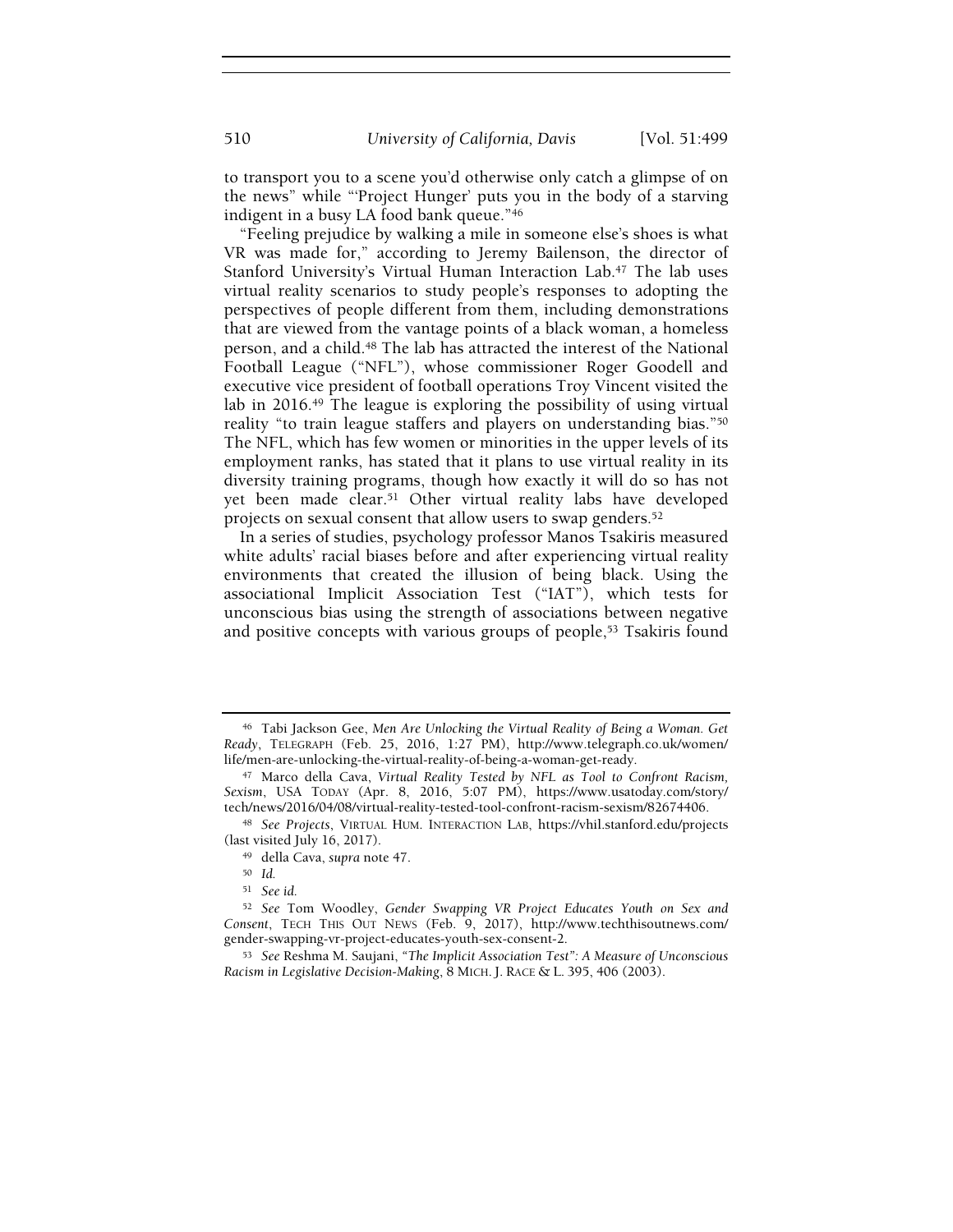that the white participants' negative biases against black people diminished after undergoing the simulation.<sup>54</sup> As Tsakiris writes:

By changing how people represent themselves internally, we probably allowed them to experience others as being more similar to them. This in turn resulted in a reduction in their negative implicit biases. In other words, the integration of different sensory signals can allow the brain to update its model of the body and cause people to change their attitudes about others.<sup>55</sup>

Some police departments are taking the de-biasing potential of virtual reality very seriously. As the use of force by law enforcement, especially against minorities, has come under increasing scrutiny, several police departments are exploring training methods designed to reduce bias and encourage de-escalation strategies.56 Companies like the Arizona-based VirTra provide "cave automatic virtual environments" that simulate high-stress law enforcement scenarios.<sup>57</sup> VirTra's system "consists of five large screens that surround a stage and five overhead projectors that cast lifesize videos onto the screens, giving the users the feeling that they're standing in the center of a scene."58 The user wears a real firearm loaded with carbon dioxide that makes the gun recoil when the trigger is pulled.<sup>59</sup> A camera is coordinated with a laser on the gun to determine the accuracy of a shot, and users wear a device that provides "a small electrical shock to simulate they've been shot."60 The system also allows for the creation of scenarios that test officers' unconscious biases.<sup>61</sup> While experts caution that the effect of any training technology, no matter how sophisticated, "only scratches the surface of the severely embedded prejudices we need to address in order to make substantive change,"<sup>62</sup>

<sup>54</sup> Manos Tsakiris, Virtual Bodyswapping Reduces Bias Against Other Races, CONVERSATION (Jan. 29, 2015, 6:02 AM), https://theconversation.com/virtualbodyswapping-reduces-bias-against-other-races-35801.

<sup>55</sup> Id.

<sup>56</sup> See Issie Lapowsky, The Virtual Reality SIM That Helps Teach Cops When to Shoot, WIRED (Mar. 30, 2015, 7:00 AM), https://www.wired.com/2015/03/virtra.

<sup>57</sup> Id.

<sup>58</sup> Id.

<sup>59</sup> Id.

<sup>60</sup> Id.

<sup>61</sup> Id.

<sup>62</sup> See Sidney Fussell, Virtual Reality Can Help Reveal Prejudice in Cops, SPLINTER (Sept. 16, 2016, 2:13 PM), https://fusion.kinja.com/virtual-reality-can-help-revealprejudice-in-cops-1793861939.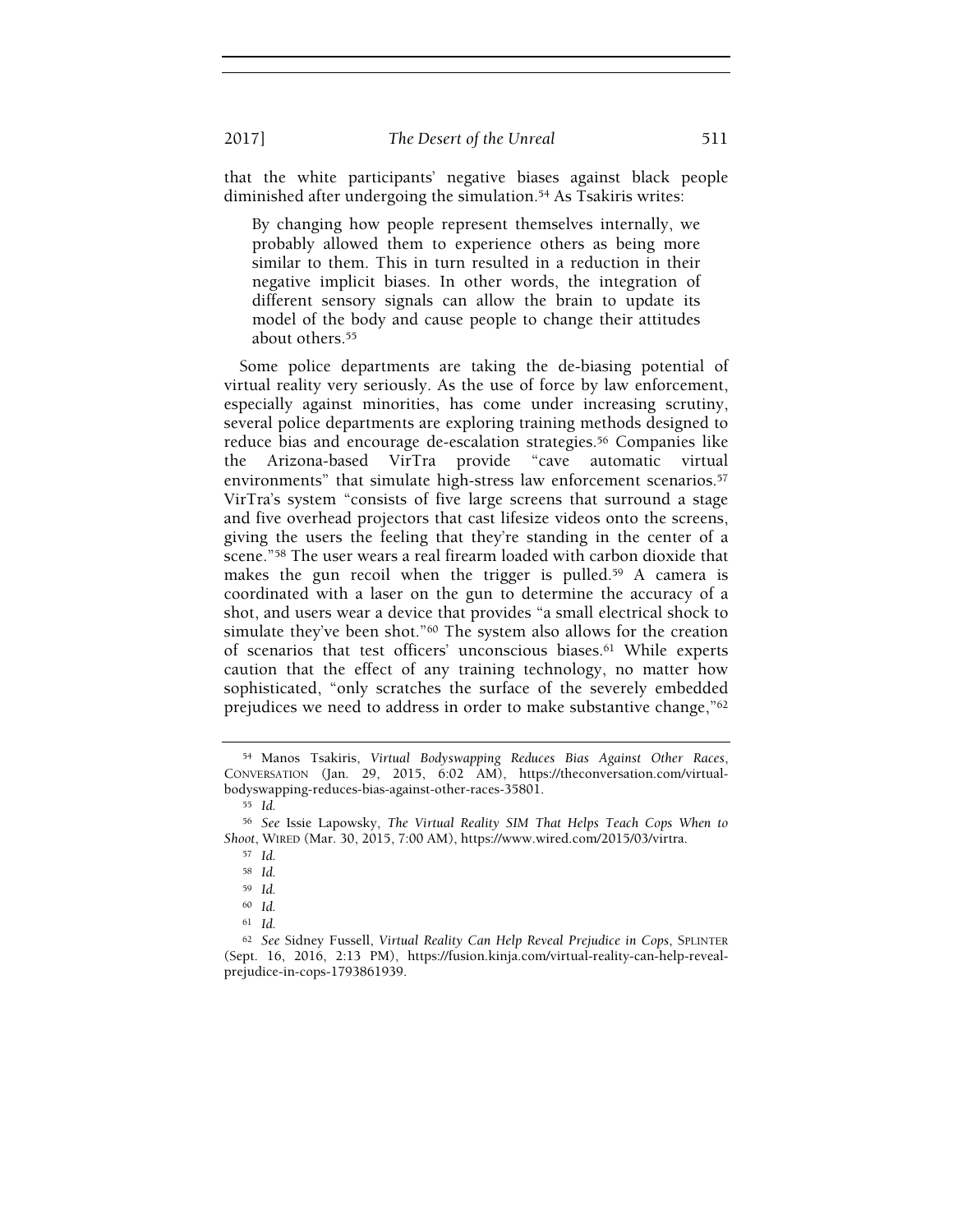512 University of California, Davis [Vol. 51:499

the technology offers considerable advantages over traditional antibias training methods: "bias training is often just a day-long workshop provided by a third party or worse, a questionnaire . . . VR could possibly be used to stop police brutality before it even happens."<sup>63</sup>

Virtual reality technologies can also be used to actively limit, rather than expand, perception with the goal of boosting equality outcomes. For example, Katharine Zaleski, the co-founder and chair of the employment-matching platform PowerToFly, has suggested that virtual reality could be used to address the bias against women in technology and other professional fields.64 In a February 2016 article for Quartz, Zaleski recounts a study that found that code written by women was more likely to be accepted by developers than code written by men when the gender of the coder was not apparent. But when developers do know the gender of the coders, the acceptance of code written by women drops by almost ten percent.<sup>65</sup> In another experiment, Zaleski notes, scientists made more job offers and higher compensation to job applicants they believed were male, despite the fact that the resumes on which they made the basis for their decisions were identical in every way except for the masculine or feminine names at the top.<sup>66</sup> Zaleski proposes that virtual reality could help solve the problem of gender bias in tech by replicating a real-life screening strategy adopted by a handful of symphonies in the 1970s and 1980s to address the gender disparities in the hiring of musicians.67 When these symphonies erected screens in front of the auditioning performers so that the gender of the performers would be obscured, the likelihood that a female performer would make it into another round of auditions increased by fifty percent.<sup>68</sup>

Zaleski described her virtual reality adaptation of this technique for job interviews in this way:

I'd invite the candidates, in the form of avatars, to sit with me for an interview where we would view each other in the same virtual space through our headsets. A candidate could choose to project any avatar they chose. Some women might opt for women avatars; others might choose to appear as men or in

<sup>63</sup> Id.

<sup>64</sup> See Katharine Zaleski, Virtual Reality Could Be a Solution to Sexism in Tech, QUARTZ (Feb. 19, 2016), https://qz.com/619859/virtual-reality-could-be-a-solution-tosexism-in-tech.

<sup>65</sup> Id.

<sup>66</sup> Id.

<sup>67</sup> Id.

<sup>68</sup> Id.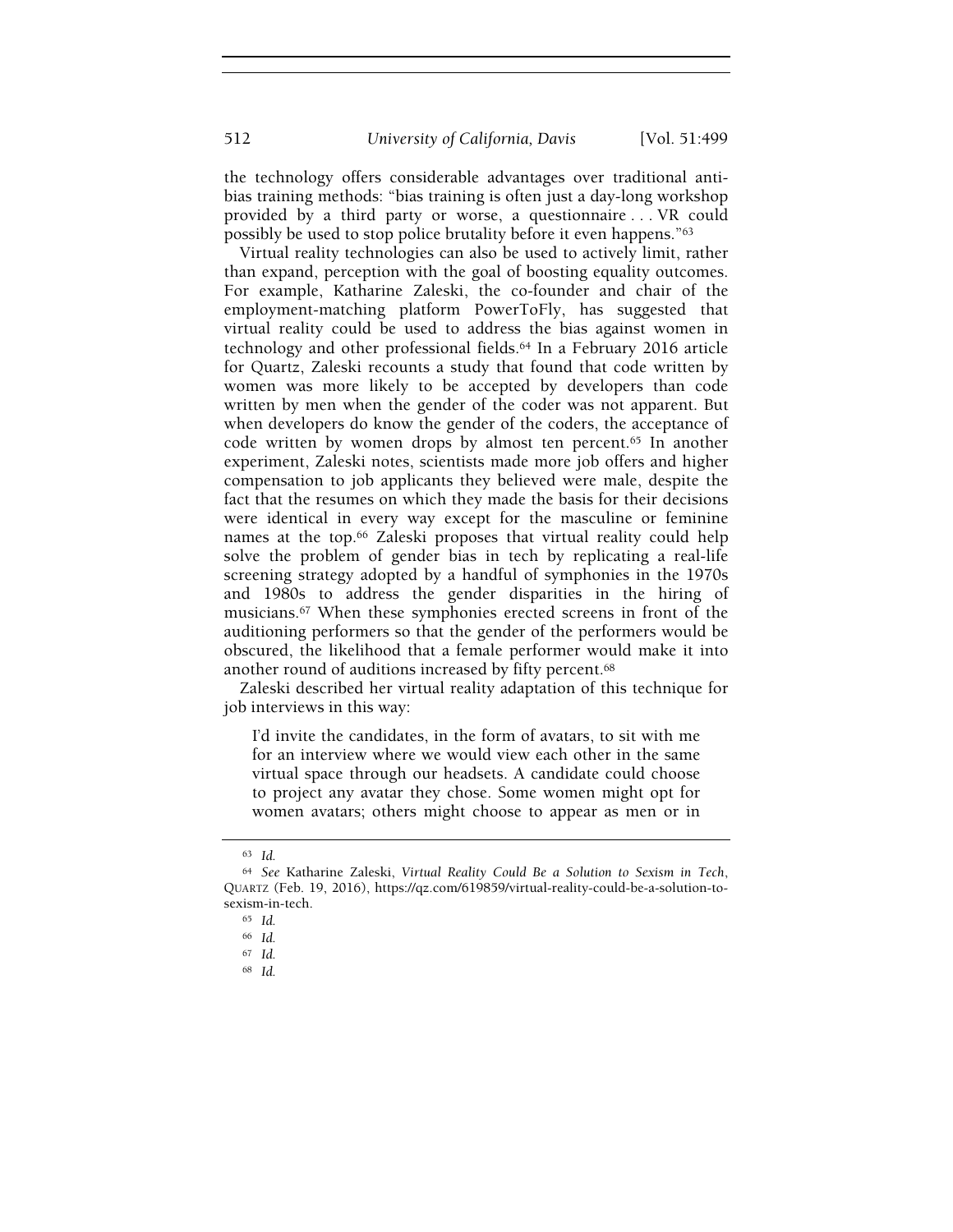other forms altogether. Some men might want to look like aliens. It wouldn't matter. The important thing would be that I could see the job candidates as they chose to be viewed. That's better than me projecting my own views on them . . . I wouldn't know the genders of the candidates until I decided I wanted to hire them.<sup>69</sup>

Zaleski's proposition is intriguing, though it is not a precise analogue to the orchestra experiment. Having job applicants choose an avatar to represent them is not the same as preventing judges from seeing auditioning musicians. In the orchestra auditions, the physical identity of the performers was presumably entirely obscured, leaving their evaluators to focus only on what they could hear. Such an approach seems appropriate, as it foregrounds the primary attribute being evaluated — musical skill. An applicant's choice of avatar in Zaleski's virtual reality "screening," on the other hand, might prompt any number of inferences about the physical identity and other characteristics of the applicant — a feature that might better serve the purposes of evaluating candidates for particular jobs. Zaleski's proposal is more of an exercise in ambiguating, rather than obscuring, identity.

The orchestra experiment that Zaleski recounts, and to a lesser extent the virtual reality adaptation she describes, is reminiscent of the philosopher John Rawls' famous "original position" thought experiment. Rawls maintained that in order for society to establish principles that are truly just and fair, it should engage in an exercise of blindness. In the original position, behind what he calls "the veil of ignorance," "no one knows his place in society, his class position or social status, nor does anyone know his fortune in the distribution of natural assets and abilities, his intelligence, his strength, and the like. . . . [T]he parties do not know their conceptions of the good or their special psychological propensities."70 According to Rawls, the veil of ignorance is necessary to ensure that people make decisions based on consistent principles that apply to all people equally instead of self-interest. One could imagine using virtual reality technology to create veils of ignorance not just in job interviews, but in college admissions, loan applications, jury selection, civil and criminal trials — any scenario in which bias tends to rear its ugly head.

Imagine a virtual reality criminal trial in which all the participants appear as the same generic avatar distinguished only by a number or

<sup>69</sup> Id.

<sup>70</sup> JOHN RAWLS, A THEORY OF JUSTICE 12 (1971).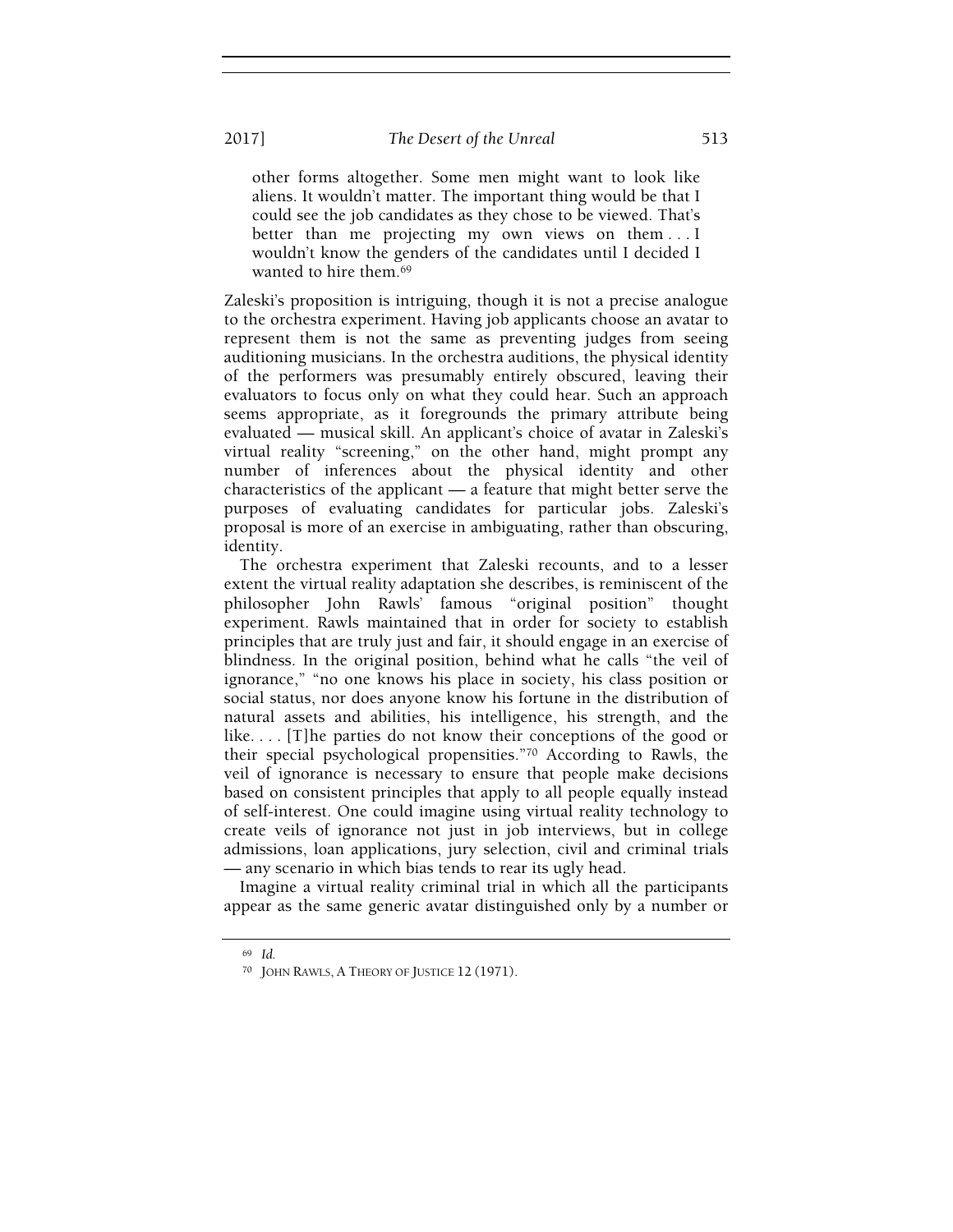letter. There would be no way for the jury to draw inferences based on physical attractiveness, facial expressions, or choice of clothing, and it would be more difficult, though not impossible, to determine the race or gender of the people involved. The testimony of witnesses, the oral arguments of the advocates, and the interventions of the judge would have to be assessed according only to the content of what is stated and the tone and inflection of participants' voices — or, in an extreme screening scenario, even voices could be manipulated so as to obscure any racial, gender, class, or geographical markers. Critics might argue that this would deprive juries and lawyers of important visual and auditory cues that are essential to the determination of truth, but copious studies have demonstrated that inferences based on physical appearance — especially those that tend to invoke unconscious biases regarding gender, race, class, and physical attractiveness — are more often than not detrimental instead of useful to the determination of truthfulness or accuracy.<sup>71</sup>

Perception-limiting, other-oriented VR/AR technology presents innovative ways to create "original positions" with great potential to enforce equality norms. Examples of perception-limiting, self-oriented VR/AR technology are harder to come by, but one could imagine games in which the users are asked to establish the rules of play before they find out what kind of player attributes they will have. Or we could imagine legislative or diplomacy training that forces users to address a crisis without the benefit of knowing which constituency they represent. While perception-expanding, other-regarding, immersive experiences can help encourage empathy, perceptionlimiting experiences, whether oriented towards the self or towards others, have the potential to encourage fairness and antiexceptionalism.

## III. VR/AR AS HAZARDOUS TO EQUALITY

As the previous section demonstrated, many VR/AR applications are consciously designed to improve the quality of life for individuals suffering from illness or disability, and many applications are explicitly designed to address bias and discrimination. While these applications are encouraging, and it is likely the case that many

<sup>71</sup> See Chet K.W. Pager, Blind Justice, Colored Truths and the Veil of Ignorance, 41 WILLAMETTE L. REV. 373, 380 (2005) ("It is a broadly held belief that everyday jurors are accurate in their assessments of witness credibility. That belief is also deeply wrong."). See generally DAN SIMON, IN DOUBT: THE PSYCHOLOGY OF THE CRIMINAL JUSTICE PROCESS (2012).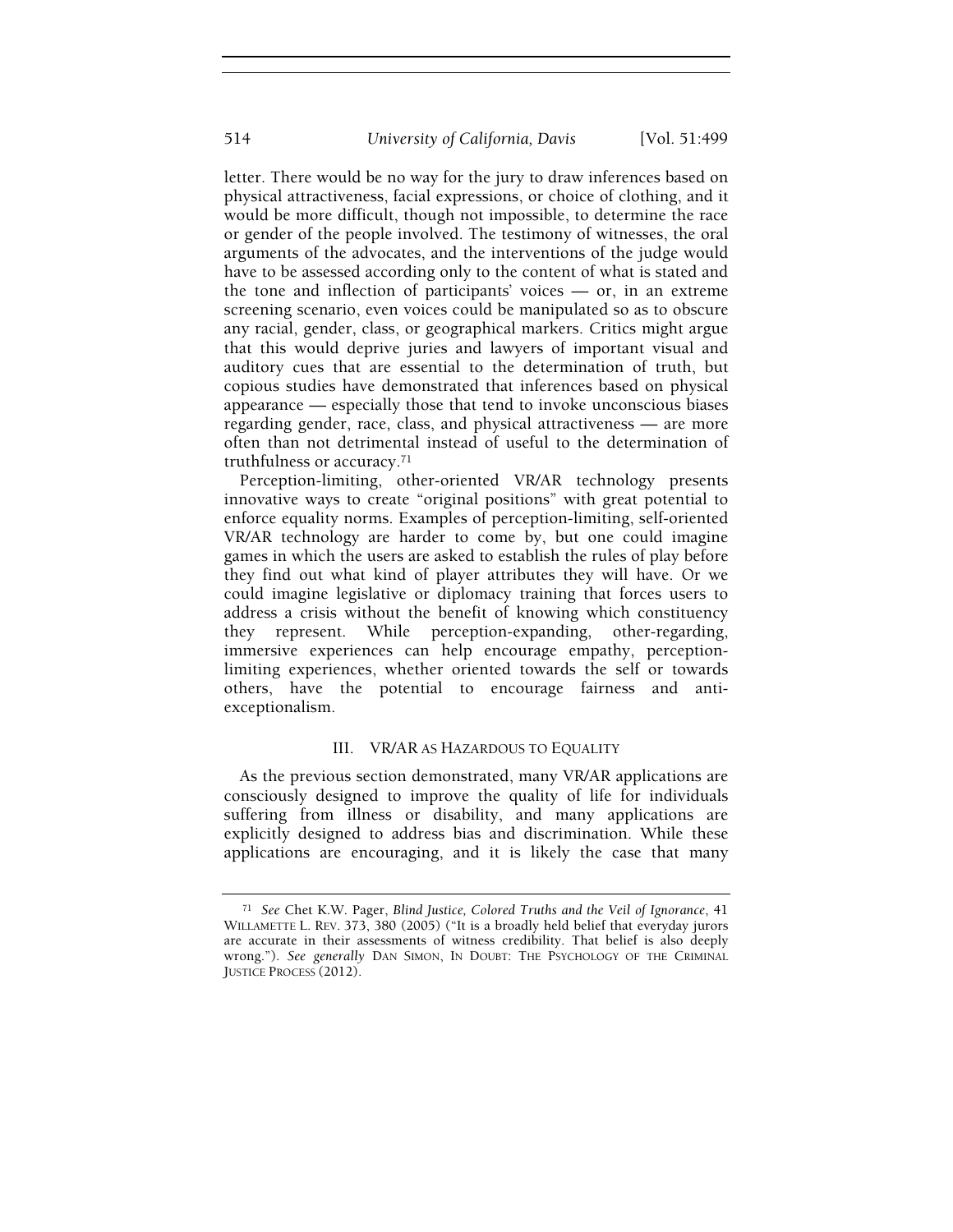exciting opportunities for virtual and augmented reality to enhance equality have yet to be explored, there are good reasons to be concerned about the capacity of VR/AR technology to exacerbate inequality. Upon closer examination, some of the equality-enhancing potential of the VR/AR technologies intentionally designed to improve quality of life and combat bias is less reassuring than it initially appears, while a large number of VR/AR technologies are either indifferent to or even actively hostile to equality goals.

From an equality perspective, perspective-expanding, self-oriented technologies present the least troubling implications. Virtual reality programs designed to improve the lives of the physically disabled, mentally distressed, elderly, terminally ill, or those suffering from chronic pain pose little risk of exaggerating existing social prejudices. In fact, such technologies can justifiably be said to enhance equality by easing the suffering or expanding the opportunities for the disabled, the elderly, and the sick, as well as by helping focus society's attention on these individuals. That being said, one potential pitfall is that such technology might create a state of complacency that could in turn lead to increased disregard for the welfare of these individuals.

# A. The Limits of Empathy

Perspective-enhancing, other-oriented technology is often explicitly geared towards increasing empathy. But many experts are skeptical that such programs can prompt people to action they would not otherwise take or produce long-term, substantive changes in people's biases.72 Despite the effusive enthusiasm of Ryot's founders, at least one of the nonprofits for which Ryot produced a film saw no change in the amount of donations between the year they used VR and the year they did not.73 There is a real question whether humanitarianfocused VR/AR experiences merely appeal to people who are already inclined to care about these issues and have little effect on their actual behavior. According to Joelle Emerson, the CEO of a company that advises firms on inclusiveness, "It's very different to have a few experiences through a simulation on a single day versus a series of experiences over the course of your whole life . . . I'm not sure what kind of impact we could expect (from VR)."74 Sociology professor

<sup>72</sup> See, e.g., Paul Bloom, It's Ridiculous to Use Virtual Reality to Empathize with Refugees, ATLANTIC (Feb. 3, 2017), https://www.theatlantic.com/technology/archive/ 2017/02/virtual-reality-wont-make-you-more-empathetic/515511.

<sup>73</sup> See Streep, supra note 40.

<sup>74</sup> della Cava, supra note 47.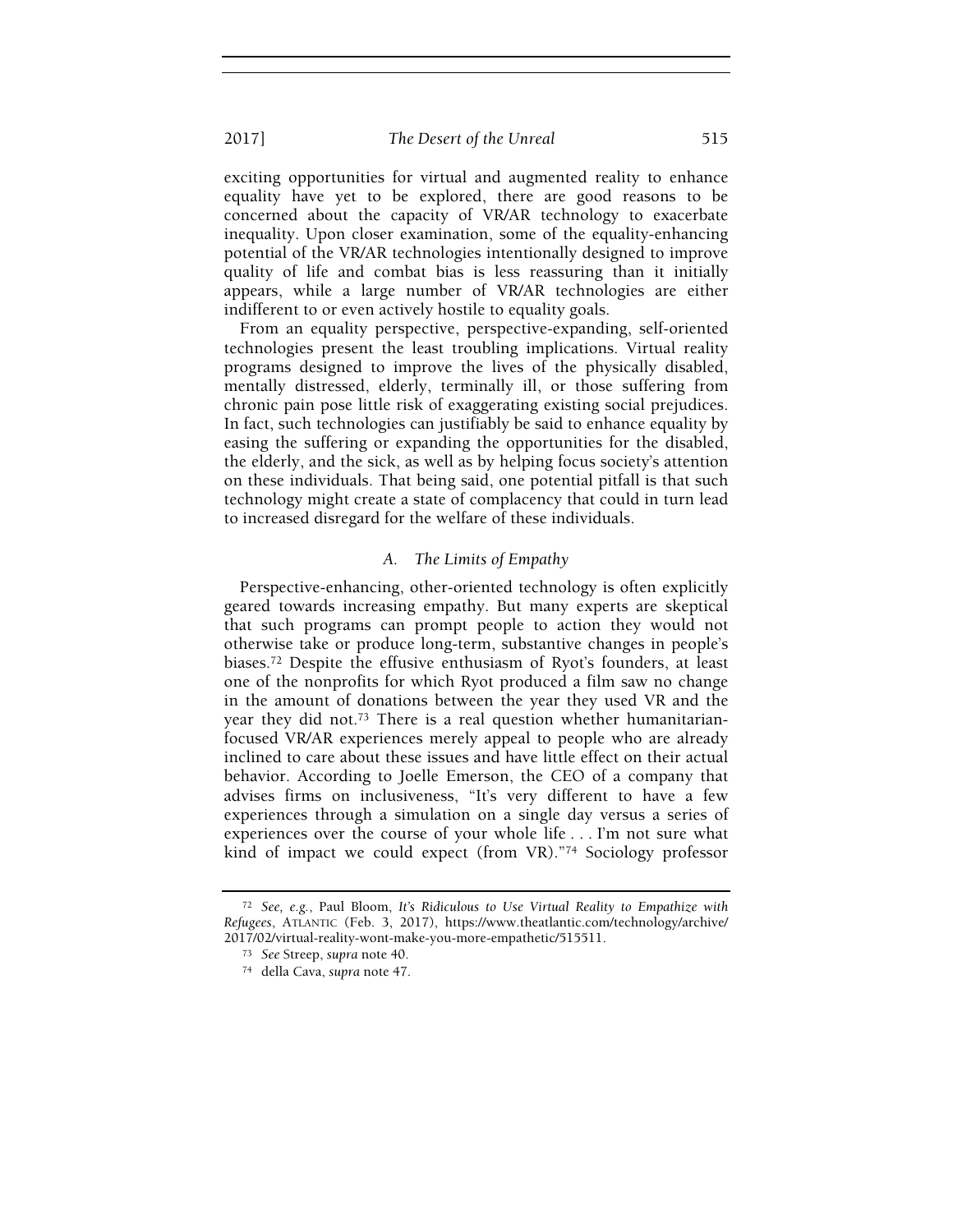Frank Dobbin, who has studied diversity programs for decades, says they are "largely ineffective and even counterproductive." According to Dobbin, "All lab studies show that you can change people's attitudes for about 30 minutes after training . . . [b]ut three to six months later there's either no change or a negative reaction because you've actually activated their bias."<sup>75</sup>

Even if virtual and augmented reality technology does not actively promote bias, repeated exposure to bias or other unpleasant experiences may produce two other undesirable effects: secondary traumatization or "compassion fatigue."

It has long been known that witnessing violence can cause lasting psychological harm, especially in children.76 Viewing photographic or video evidence of violence can also produce "secondary traumatic stress," a condition often experienced by law enforcement officials tasked with viewing footage of violence against children.77 In December 2016, two Microsoft employees sued the company alleging that they developed post-traumatic stress disorder from their duties screening images and videos of murder, child pornography, and bestiality.78 The plaintiffs claim that they "were not warned about the likely dangerous impact of reviewing the depictions nor were they warned they may become so concerned with the welfare of the children, they would not appreciate the harm the toxic images would cause them and their families."79 Sociologists have cautioned that intense media coverage of suicides and murders can produce "contagion effects" leading to copycat behavior.<sup>80</sup> Given how "real" virtual reality experiences feel to users, there is reason to be concerned

<sup>75</sup> Id.

<sup>76</sup> See Leigh Goodmark, From Property to Personhood: What the Legal System Should Do for Children in Family Violence Cases, 102 W. VA. L. REV. 237, 245 (1999) (observing that "[t]he effects of witnessing domestic violence are strikingly similar to the effects of being abused").

<sup>77</sup> Michael L. Bourke & Sarah W. Craun, Secondary Traumatic Stress Among Internet Crimes Against Children Task Force Personnel: Impact, Risk Factors, and Coping Strategies, 26 SEXUAL ABUSE 586, 589 (2013).

<sup>78</sup> June Williams, Workers on Porn Detail Sue Microsoft for Injuries, COURTHOUSE NEWS SERV. (Jan. 10, 2017), https://www.courthousenews.com/workers-on-porndetail-sue-microsoft-for-injuries.

<sup>79</sup> Id.

<sup>80</sup> Sherry Towers et al., Contagion in Mass Killings and School Shootings, PLOS ONE, July 2, 2015, at 10, http://journals.plos.org/plosone/article/file?id=10.1371/journal. pone.0117259&type=printable; see Winona Dimeo-Ediger, Behind the Sudden, Disturbing Uptick of Suicides on Facebook Live, DAILY DOT (Feb. 10, 2017, 6:30 AM), https://www.dailydot.com/irl/suicide-facebook-live.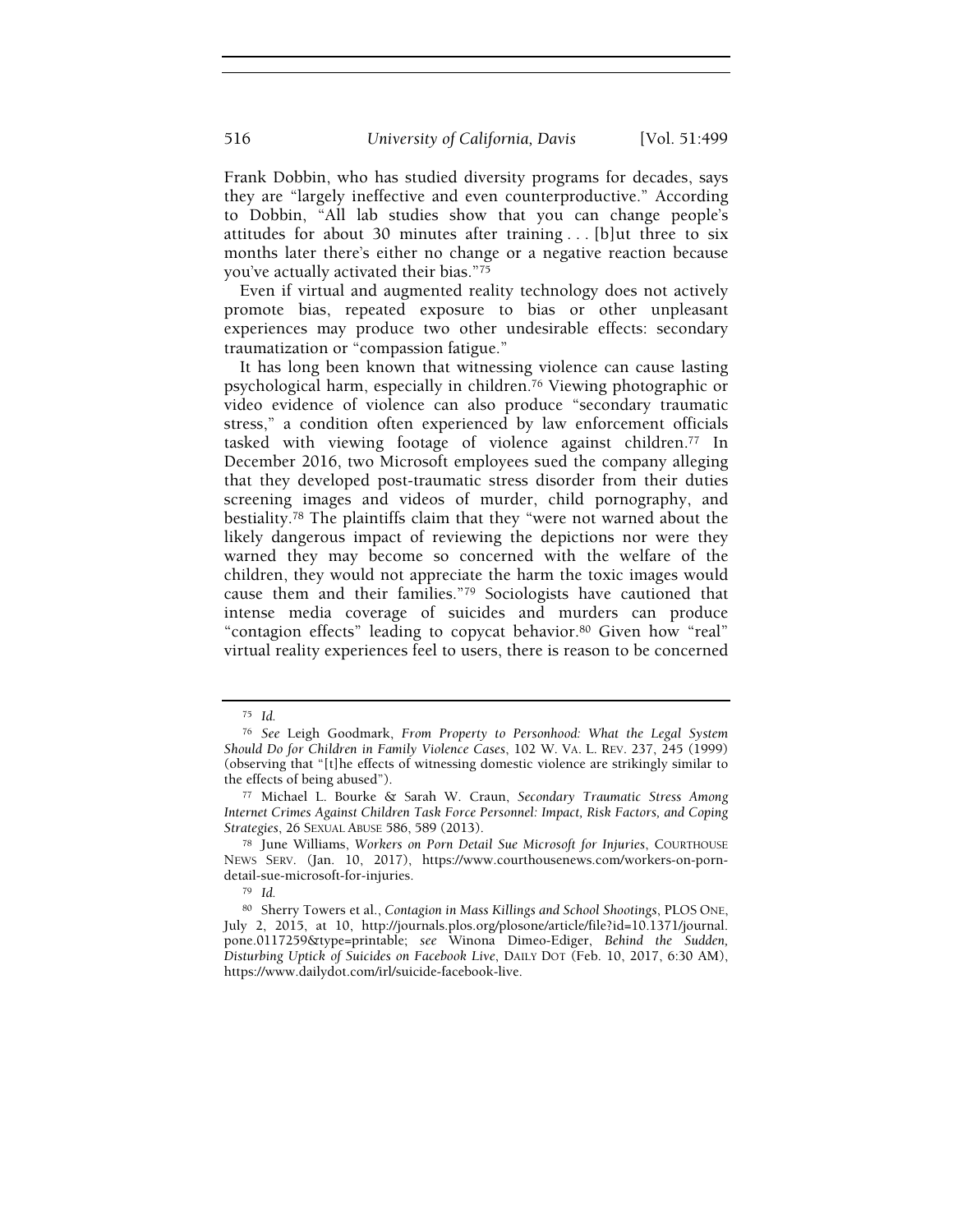that experiencing trauma or violence through immersive virtual reality might produce similar harmful effects.

On the other end of the spectrum, constant exposure to violence can lead to what the literary theorist Geoffrey Hartmann called "compassion fatigue."81 Writing in 1996, Hartmann observed that constant media coverage of human suffering does not provide the hoped-for antidote to human indifference; rather, it entrenches it:

As the media make us bystanders of every act of violence and violation . . . we glimpse a terrible inertia in ourselves and can even find reasons for it . . . . [A] sort of antibody builds up in our response system and prevents total mental disturbance. Even while deploring and condemning the events, we experience what the poet John Keats called "the feel of not to feel it," as we continue with everyday life.<sup>82</sup>

Virtual reality not only provides society with the ability to view atrocities in realistic and compelling detail; it provides the opportunity to view such atrocity over and over, on an endless loop. There is little way to predict if the effect of this exposure will be desensitization instead of sensitization.

In addition to the question of what, if any, long-lasting impact VR/ AR technology will have on altruistic actions or human prejudice, there is the question of what would motivate people who are not already concerned about the plight of other human beings to pursue these experiences in the first place. To the extent that immersive experiences like 360 videos about refugees or natural disasters are entirely volitional, there is no particular reason to think that they will result in substantial numbers of people caring about humanitarian issues if they did not do so before. While it is significant that virtual and augmented reality have created numerous, varied, and increasingly realistic possibilities of engaging with the experiences of people unlike ourselves, the technology itself cannot alone make people want to take advantage of them.

What is more, the idea that people will or in fact do "believe" the experiences of women or minorities only if they experience them in virtual reality has some troubling implications. Women and minorities have been articulating the effects of discrimination for as long as there has been discrimination; vast amounts of empirical research have

<sup>81</sup> GEOFFREY HARTMAN, THE LONGEST SHADOW: IN THE AFTERMATH OF THE HOLOCAUST 72 (1996).

<sup>82</sup> Id. at 100.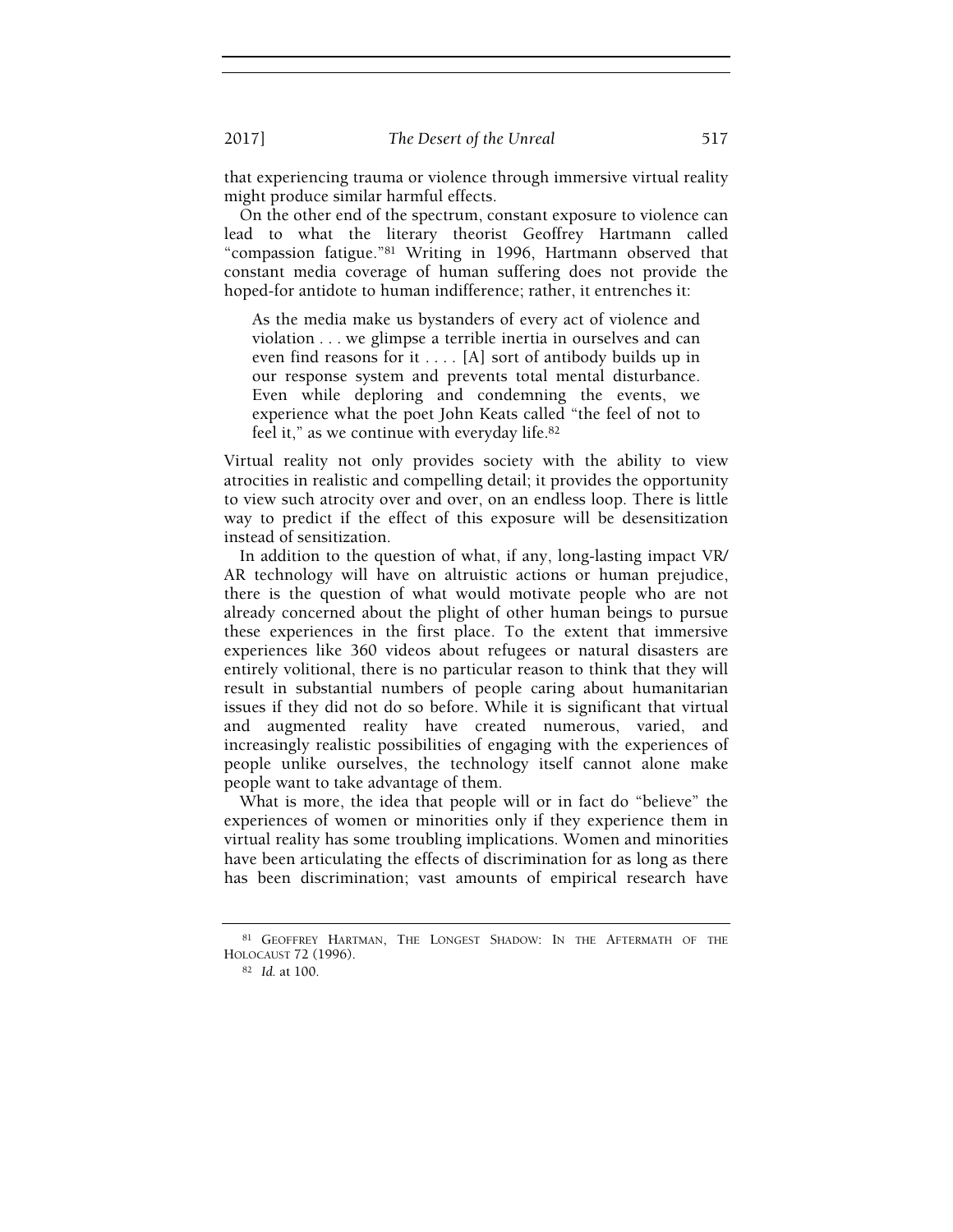repeatedly verified the accuracy of these subjective accounts with regard to pay gaps, racial and sexual harassment, and negative effects on housing, educational, and professional outcomes. The fact that these first-person accounts and objective validations are often insufficient to convince people of the reality of inequality is, first, deeply insulting to those whose experiences are discounted, and second, casts doubt on the likelihood that virtual reality simulations will succeed where these methods have failed.

When companies embrace VR/AR as part of mandatory diversity or sexual harassment training, they solve the problem of volition, but it is an open question whether unwilling participants will show the same empathy gains as other participants. People tend to be strongly attached to their beliefs and often resist attempts to analyze or change those beliefs.83 There are some indications that VR sexual harassment training is more successful than conventional sexual harassment training because participants feel less personally attacked or singled out,84 which is an encouraging sign. But it is not yet clear whether VR/ AR technology aimed at increasing empathy for women, racial minorities, and other marginalized groups will not backfire. After all, most people empathize most strongly with people who resemble them; it is possible that highly immersive VR programs might increase empathy for the putative bigot or harasser rather than for his target.

The choices companies make about the ends to which VR/AR is deployed are also worth examining. For example, it is telling that the NFL's planned use of VR is aimed at increasing diversity in hiring and coaching,85 and not, for example, at some of the league's other highly visible and entrenched problems. The number of NFL players that have committed domestic violence is shockingly high,<sup>86</sup> a fact that received considerable media attention when a videotape of Baltimore Ravens running back Ray Rice punching his then-fiancée in an

<sup>83</sup> See Elizabeth Kolbert, Why Facts Don't Change Our Minds, NEW YORKER (Feb. 27, 2017), http://www.newyorker.com/magazine/2017/02/27/why-facts-dont-changeour-minds.

<sup>84</sup> See della Cava, supra note 47 ("[S]ome hope [VR] could create breakthroughs where past efforts at stemming discrimination have come up short. Harvard studies examining decades' worth of corporate diversity training sessions conclude that in many cases, the training is ineffective or even counterproductive, as attendees feel singled out for implicit criticism.").

<sup>85</sup> Id.

<sup>86</sup> See Mary Pilon, Inside the NFL's Domestic Violence Punishment Problem, BLEACHER REPORT (Jan. 31, 2017), http://mag.bleacherreport.com/nfl-domesticviolence-policy-suspensions.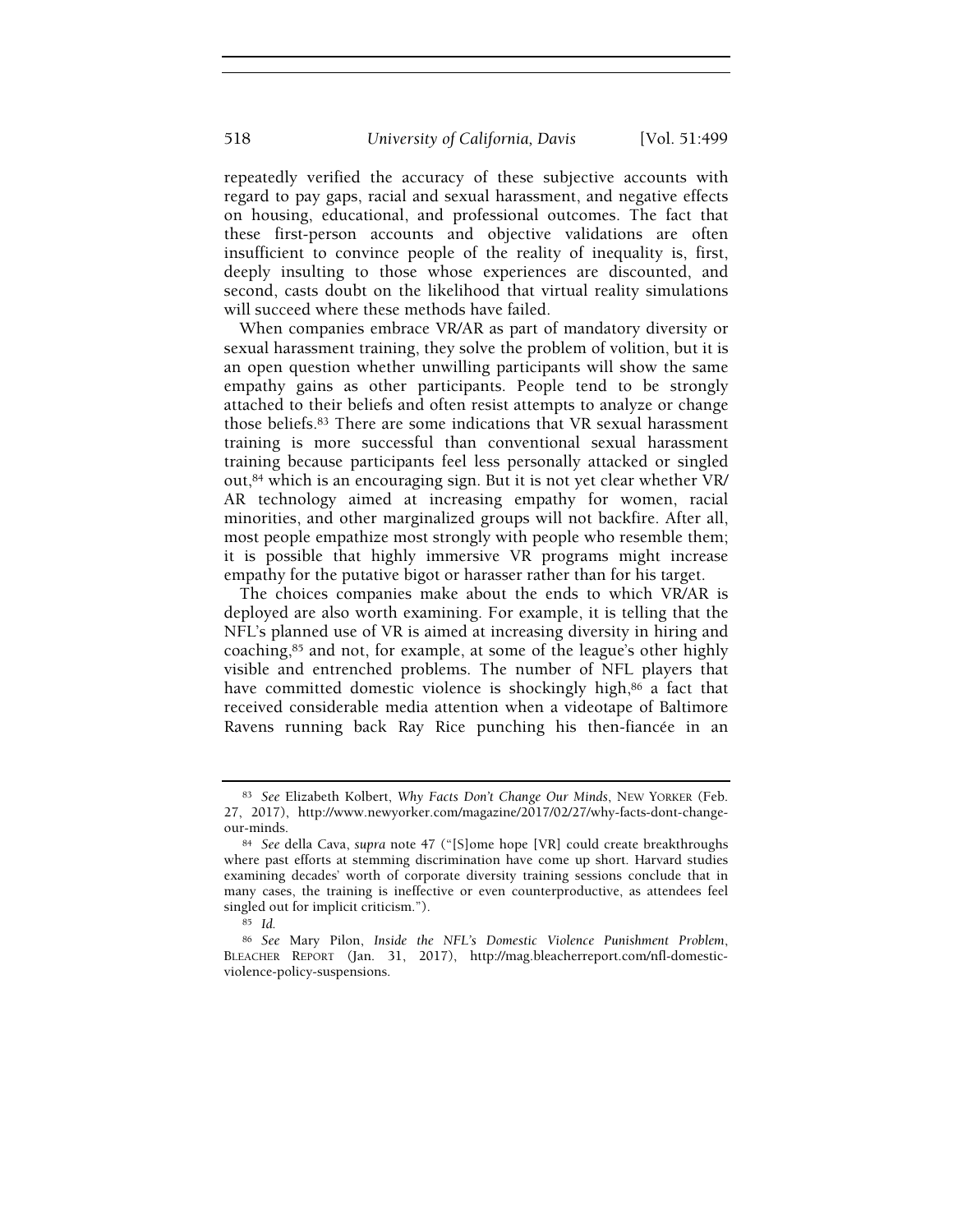elevator was made public.87 Numerous NFL players have also been accused and convicted of sexual assault, including Ben Roethlisberger, who was twice accused of sexual assault,<sup>88</sup> and Darren Sharper, who was sentenced to 18 years in prison for drugging and raping as many as 16 women.89 The NFL is notoriously indulgent with regard to these acts of physical and sexual assault, in stark contrast to its response to other infractions, such as drug use.<sup>90</sup>

All of these issues underscore the point that if underlying social attitudes about inequality do not change, there is little that technology can or will do to enhance empathy. If society fails to credit or to care about the firsthand experiences and empirical evidence of inequality, then our technology, however innovative, will likely reflect that. Not only will virtual and augmented reality technology be greatly limited in its potential to combat inequality, but it will have the potential to aggravate inequality in serious ways.

## B. The Expansion of Surveillance

Perception-expanding, other-oriented technology in particular has tremendous power to expand the reach of surveillance and to endanger privacy. Augmented reality technology makes it possible for users to access information about others immediately and surreptitiously.91 While Edward Snowden's 2013 revelations about government spying catapulted concerns about surveillance into the national spotlight, surveillance in America has a long and troubling history.<sup>92</sup> From the privacy deprivations imposed by slavery and incarceration to the widespread stalking and harassment of women,

<sup>87</sup> See Melissa Jeltsen, Horrific Footage of Ray Rice Punching Then-Fiancée Released, HUFFPOST (Sept. 8, 2014, 9:07 AM), http://www.huffingtonpost.com/2014/09/08/rayrice-punch-video\_n\_5783380.html.

<sup>88</sup> Ben Roethlisberger, Quarterback, Twice Accused of Sexual Assault, VICE: BROADLY (Dec. 8, 2015, 8:00 AM), https://broadly.vice.com/en\_us/article/bmwe8w/benroethlisberger-quarterback-twice-accused-of-sexual-assault.

<sup>89</sup> See Travis M. Andrews, 'Twisted': The Crimes of Former NFL Hero and Serial Rapist Darren Sharper, WASH. POST (Aug. 19, 2016), https://www.washingtonpost. com/news/morning-mix/wp/2016/08/19/twisted-former-nfl-hero-and-serial-rapistdarren-sharper-sentenced-to-18-years/?utm\_term=.13b1df1b29dd.

<sup>90</sup> See Kim Bellware, NFL Punishing Players More Harshly for Drug Use than for Domestic Violence Arrests, HUFFPOST (July 25, 2014, 9:29 AM), http://www. huffingtonpost.com/2014/07/25/nfl-punishments-drugs-domestic-violence\_n\_5618995. html.

<sup>91</sup> See Kotsios, supra note 27, at 158.

<sup>92</sup> See Mary Anne Franks, Democratic Surveillance, 30 HARV. J.L. & TECH. 425, 428-29 (2017).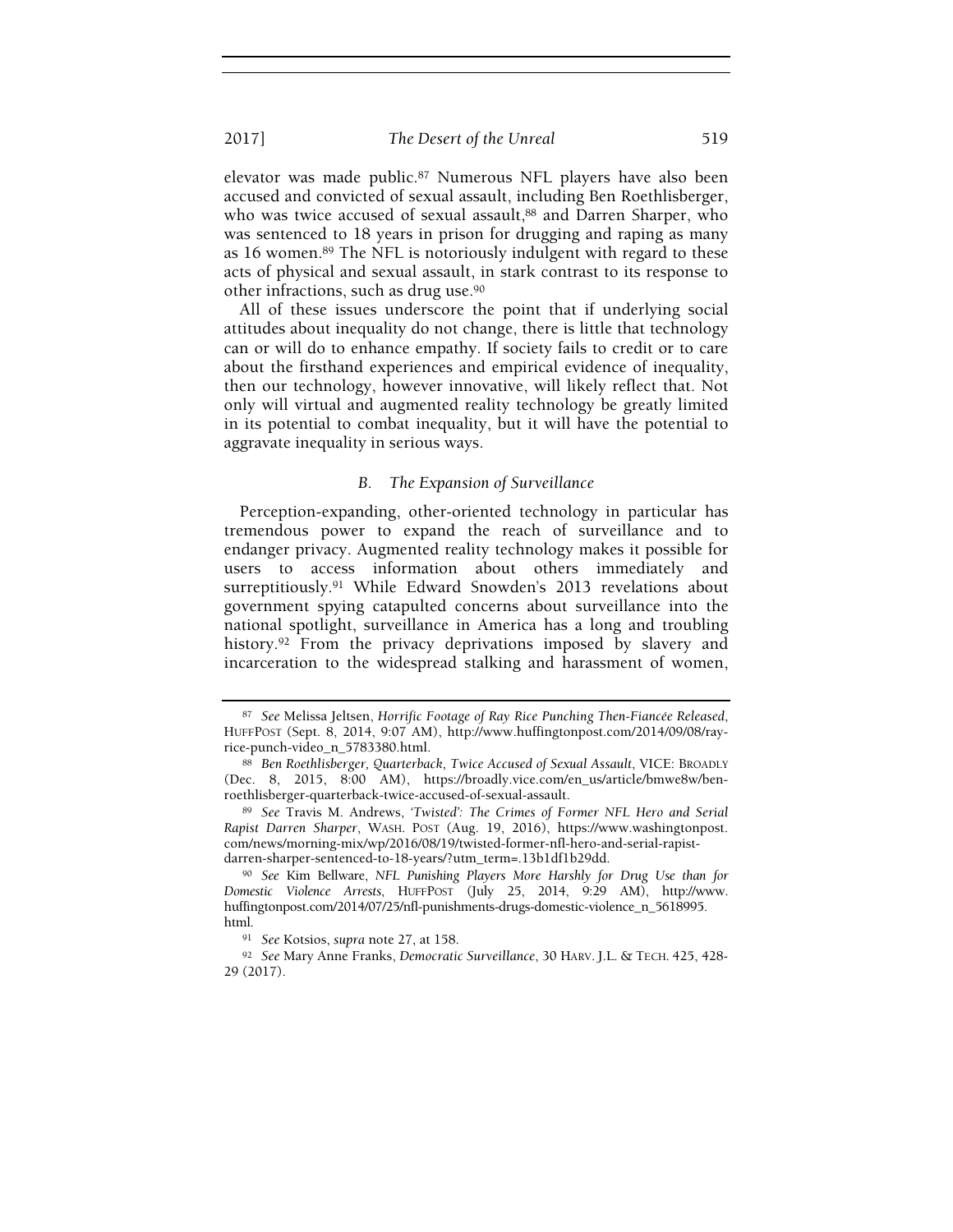520 University of California, Davis [Vol. 51:499

marginalized groups in particular have suffered the chilling effects of private and public surveillance.<sup>93</sup> There is every reason to fear that the most destructive effects of increasingly sophisticated technologies of surveillance will be felt by racial minorities, women, and other marginalized groups the most, further entrenching social inequality.

The push to develop technology that makes surveillance easier, more detailed, and less detectable continues despite widespread privacy concerns. Numerous popular applications use geolocation tracking to pinpoint the precise location of individuals, often without those individuals' knowledge or consent.94 Many of these products are directly marketed as surveillance tools, including those that openly encourage the surreptitious tracking of wives or girlfriends to ensure their fidelity.95 Domestic violence experts have long warned that this kind of technology severely exacerbates stalking and harassment and actively endangers women in particular.<sup>96</sup> Other applications appear, on their face, to be innocuous: take, for example, the "Snap Map," a feature added to the popular social media platform Snapchat in 2017.<sup>97</sup> The opt-in feature allows users to share their location with their friends on the platform, an appealing option especially for the public posts users can make using the feature "Our Story."98 But the application does not make it clear that the location information it shares is not only extremely precise — down to the street address but also will be made available every time they open the Snapchat application, whether using "Our Story" or posting privately.99 As one journalist observed,

<sup>93</sup> Id. at 440-50.

<sup>94</sup> P. Kramer Rice, You Are Here: Tracking Around the Fourth Amendment to Protect Smartphone Geolocation Information with the GPS Act, 38 SETON HALL LEGIS. J. 17, 19 (2013).

<sup>95</sup> See Danielle Keats Citron, Spying Inc., 72 WASH. & LEE L. REV. 1243, 1280 (2015) (warning that as "spyware proliferates, stalkers, domestic abusers, and identity thieves will have access to those intimate reservoirs of our personal data").

<sup>96</sup> See generally Cindy Southworth & Sarah Tucker, Technology, Stalking and Domestic Violence Victims, 76 MISS. L.J. 667, 675-76 (2007) (discussing how advances in technology empower "intimate partner stalkers" and recommending education of law enforcement about these methods).

<sup>97</sup> Introducing Snap Map!, SNAP INC. (June 21, 2017, 8:00 AM), https://www.snap.com/en-US/news/post/introducing-the-snap-map.

<sup>98</sup> Dani Deahl, Snapchat's Newest Feature Is Also Its Biggest Privacy Threat, VERGE (June 23, 2017, 4:18 PM), https://www.theverge.com/2017/6/23/15864552/snapchatsnap-map-privacy-threat.

<sup>99</sup> Id.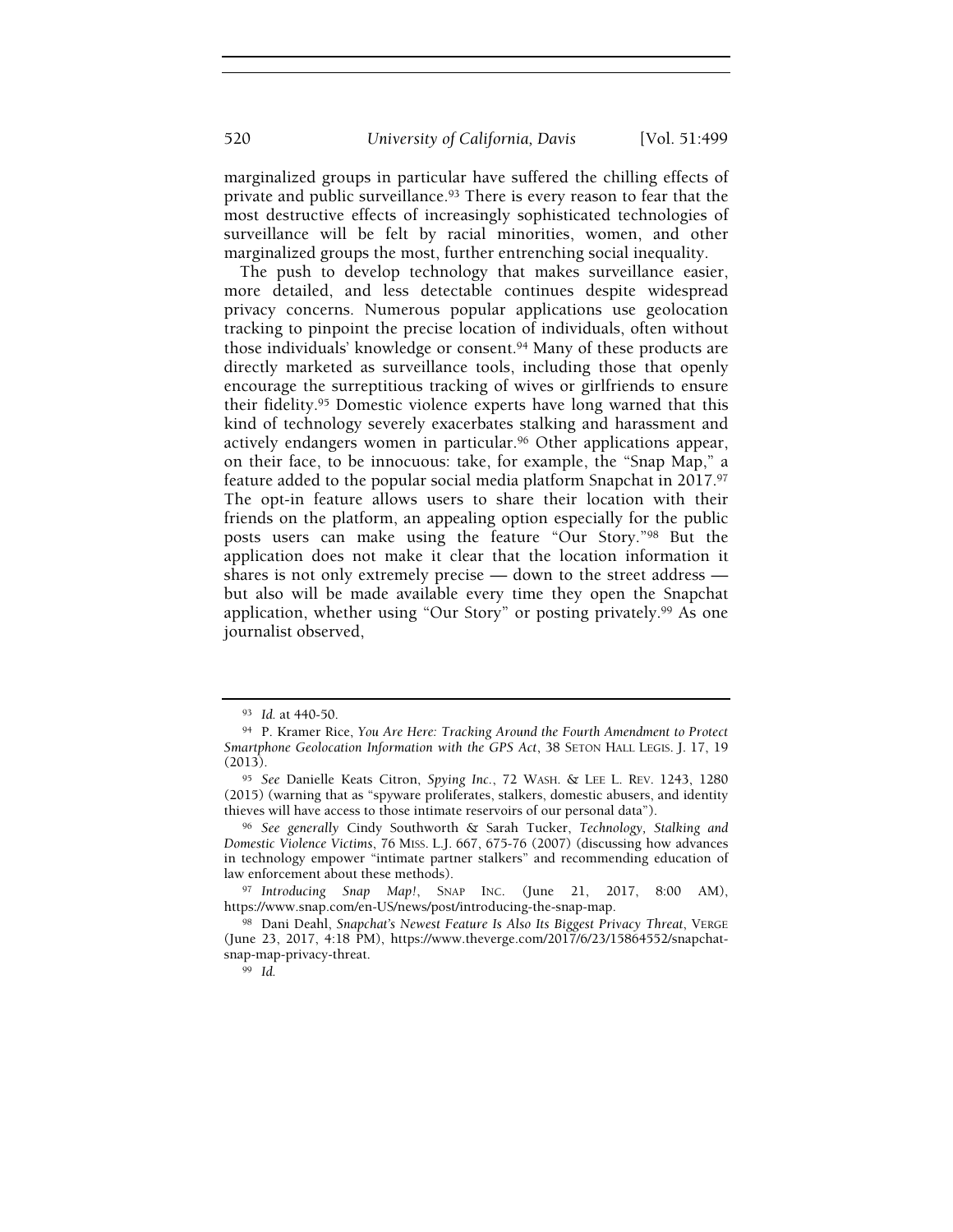Because Snap Map shows exactly where you are every time you open the app, there are a number of dangerous scenarios that could take place without a user even posting a Snap publicly. What if you're at home alone, at night, and open the app to view Snaps posted by friends? What if you're walking by yourself and get a ping that a friend sent you a Snap message, so you read it? What if you're traveling and want to take a pic with a location-specific filter to post later on another platform? In all of these vulnerable situations, if you have Snap Map enabled, your location is immediately broadcast to some, or all of the people in your Snapchat friends list.<sup>100</sup>

While users must at least nominally consent to being tracked by Snap Map, other applications make it possible to track people who have never consented to their information being made available for that purpose. The controversial "Girls Around Me" application is a case in point.101 The application uses a location-based mobile service called Foursquare to identify the user's location.

It then scans for women in the area who have recently checked-in on the service. Once you identify a woman you'd like to talk to, one that inevitably has no idea you're snooping on her, you can connect to her through Facebook, see her full name, profile photos and send her a message.<sup>102</sup>

Foursquare eventually cut off the application's access to its service on the grounds that it violated the terms of their API (application programming interface) policy, and Girls Around Me was also removed from the iTunes App Store.103 The application's developers have said that they will reintroduce Girls Around Me at a later date.<sup>104</sup>

A number of other augmented reality technologies are destined to make surreptitious recording of others virtually undetectable. Google's first attempt at a hands-free headset with powerful computing powers, Google Glass, generated considerable controversy when it hit the

<sup>100</sup> Id.

<sup>101</sup> See Nick Bilton, Girls Around Me: An App Takes Creepy to a New Level, N.Y. TIMES: BITS (Mar. 30, 2012, 4:43 PM), https://bits.blogs.nytimes.com/2012/03/30/girlsaround-me-ios-app-takes-creepy-to-a-new-level/?\_r=0.

<sup>102</sup> Id.

<sup>103</sup> See Chris Jay Hoofnagle & Jan Whittington, Free: Accounting for the Costs of the Internet's Most Popular Price, 61 UCLA L. REV. 606, 629 (2014).

<sup>104</sup> Ian Paul, Girls Around Me App Voluntarily Pulled After Privacy Backlash, PCWORLD (Apr. 2, 2012, 5:25 AM), http://www.pcworld.com/article/252996/ girls\_around\_me\_app\_voluntarily\_pulled\_after\_privacy\_backlash.html.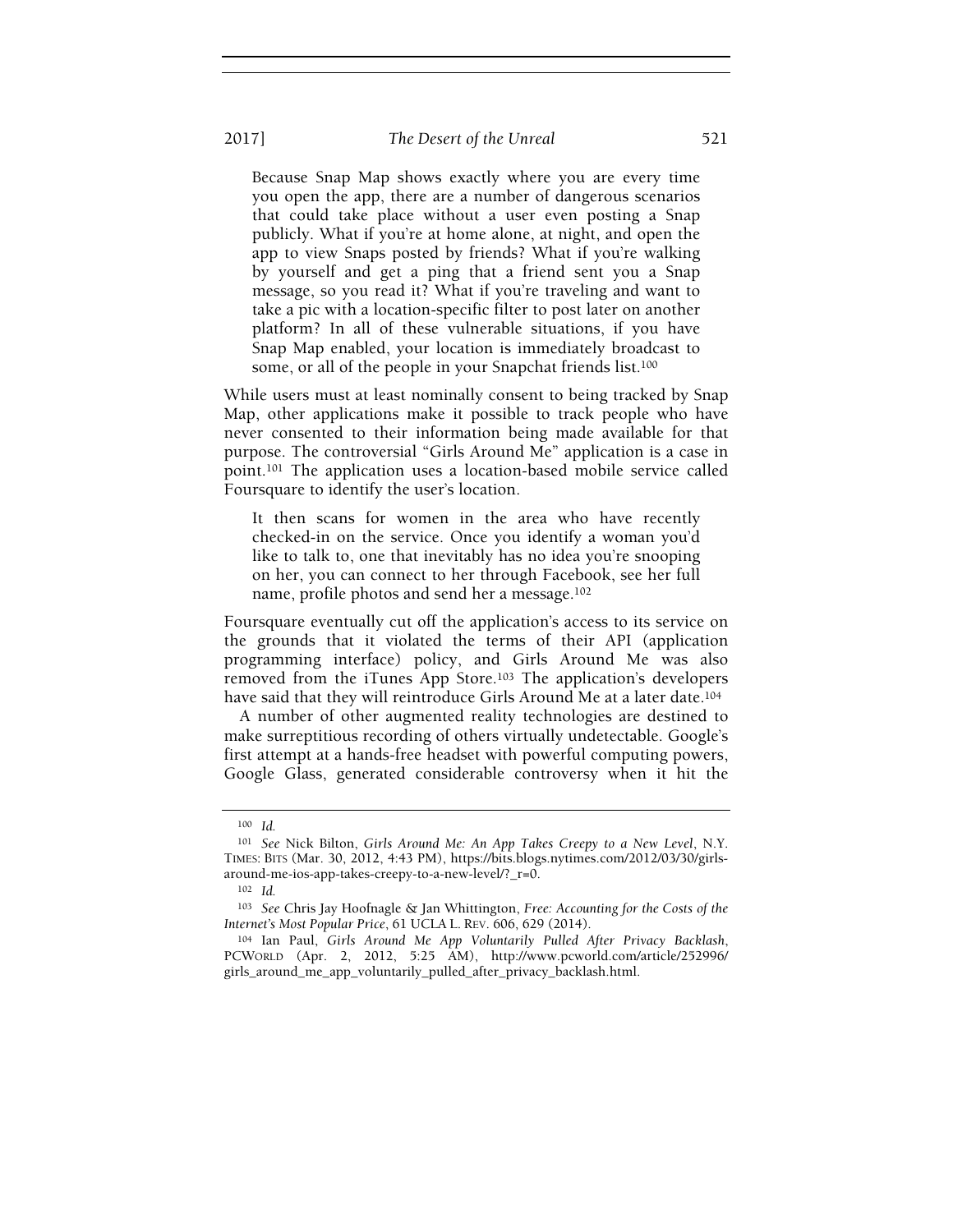market in 2013.105 Google Glass, which was shaped like a pair of eyeglasses, operated like a head-mounted smartphone.106 The device had a touchpad located on one side that allowed users to swipe through an interface that displayed information such as current weather conditions and missed phone calls.<sup>107</sup> Google Glass also responded to user voice commands and included a camera with both photo and video capability. The criticism began even before Google Glass was available to the public.108 The New York Times ran a story in May 2013 titled "Google Glass Picks Up Early Signal: Keep Out," which detailed critiques of the device and noted that preemptive efforts to keep the device out of public spaces were already underway.109 Critics took little comfort in the fact that the device's creators had designed Google Glass to limit the invasiveness and surreptitiousness of its recording capabilities, forbidding facial recognition applications and requiring a tap on the temple or a voice command to trigger the camera, not least because hackers quickly discovered ways to avoid these safeguards.110 Within months of the device's release, one programmer had figured out how to circumvent the facial recognition ban and another had developed a program allowing users to take a photo with Google Glass by merely winking.<sup>111</sup>

Snap Inc., the company behind the wildly popular "disappearing" messaging application Snapchat and the Snap Map application discussed above, began selling its video-recording sunglasses Spectacles in 2016. The product is less sophisticated than Google Glass but similar in its ability to record others without consent. Retailing at \$130, Spectacles are also far more affordable than Google

<sup>105</sup> See Anisse Gross, What's the Problem with Google Glass?, NEW YORKER (Mar. 4, 2014), http://www.newyorker.com/business/currency/whats-the-problem-with-googleglass.

<sup>106</sup> Jamie Lendino, Google Glass: Everything You Need to Know, PCMAG (Apr. 15, 2014, 4:30 PM), http://www.pcmag.com/article2/0,2817,2416488,00.asp.

<sup>107</sup> Id.

<sup>108</sup> Steve Henn, Google Fights Glass Backlash Before It Even Hits the Street, NPR (May 13, 2013, 3:06 AM), http://www.npr.org/blogs/alltechconsidered/2013/05/13/ 183468218/google-fights-glass-backlash-before-it-even-hits-the-street.

<sup>109</sup> David Streitfeld, Google Glass Picks Up Early Signal: Keep Out, N.Y. TIMES (May 6, 2013), http://www.nytimes.com/2013/05/07/technology/personaltech/google-glasspicks-up-early-signal-keep-out.html?\_r=0.

<sup>110</sup> Steve Henn, Clever Hacks Give Google Glass Many Unintended Powers, NPR (July 17, 2013, 2:51 PM), http://www.npr.org/sections/alltechconsidered/2013/07/17/ 202725167/clever-hacks-give-google-glass-many-unintended-powers.

 $111$  Id.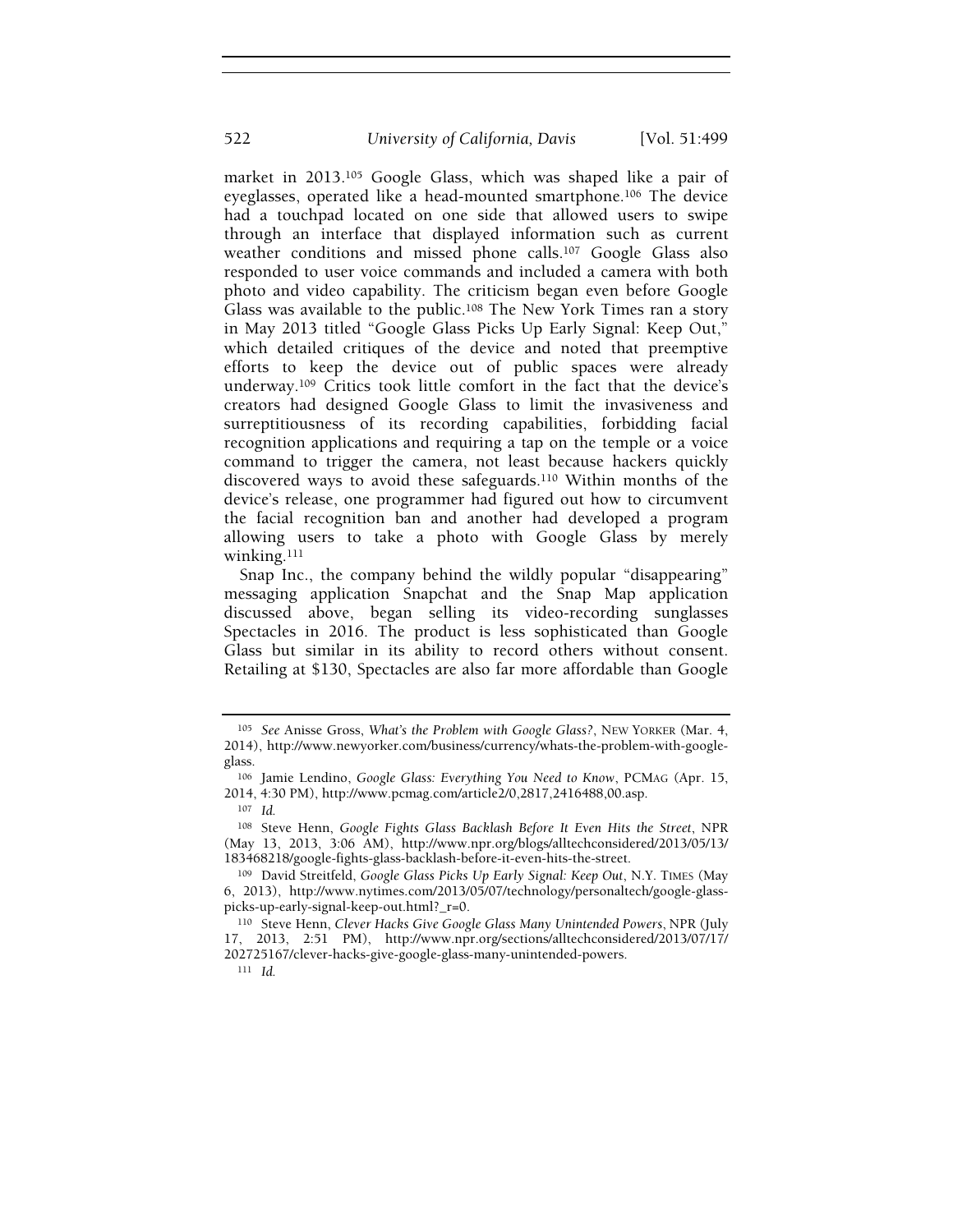Glass, which sold for around \$1500.112 Karen Monahan, a specialist in digital safety, warned that Spectacles pose privacy risks because of "geo-location tracking data and the high potential for people to be recorded without their knowledge."113 According to Monahan, the fact that Spectacles are currently designed to make it obvious when they are recording does not answer the concern that those around the user do not get to choose whether they are recorded.<sup>114</sup>

While the initial introduction of Google Glass flopped partly due to privacy concerns, objections to Snapchat Spectacles have been more muted. In addition, a new version of Google Glass was introduced in 2017 to little public outcry over privacy.115 Major companies already have their eyes on far more subtle recording devices: Google, Samsung, and Sony have all filed patents for "smart" contact lenses that would provide users with virtually undetectable recording capability.116 Sony's version of the product, which the user activates by blinking, "would be powered by piezoelectric sensors that convert eye movement into electrical power. It would involve extremely small versions of all the parts of a modern digital camera — an autofocusing lens, a CPU, an antenna, and even on-lens storage."<sup>117</sup>

The potential impact of these augmented reality technologies on marginalized groups, especially women and racial minorities, is frightening. Women and girls are already disproportionately targeted for intimate surveillance abuses, from stalking to surreptitious filming of private or sexual behavior.118 The very names of applications such as "Girls Around Me," "WifeSpy," and "Girlfriend Spy" make their

<sup>112</sup> Casey Newton, Snapchat Unveils \$130 Connected Sunglasses and Rebrands as Snap, Inc., VERGE (Sept. 23, 2016, 10:55 PM), https://www.theverge.com/2016/9/23/ 13039184/snapchat-spectacles-price-release-date-snap-inc.

<sup>113</sup> Sasha Lekach, Privacy Panic? Snapchat Spectacles Raise Eyebrows, MASHABLE (Nov. 16, 2016), http://mashable.com/2016/11/16/snapchat-spectacles-privacysafety/#fJmVIIACKkq8.

<sup>114</sup> Id.

<sup>115</sup> See Steven Levy, Google Glass 2.0 Is a Startling Second Act, WIRED (July 18, 2017, 7:00 AM), https://www.wired.com/story/google-glass-2-is-here?mbid=synd\_digg.

<sup>116</sup> Todd Jaquith, Sony Just Patented Contact Lenses That Can Secretly Record What You See, BUS. INSIDER (May 3, 2016, 10:51 AM), http://www.businessinsider.com/sonycontact-lenses-record-whatever-you-see-2016-5.

<sup>117</sup> Mike Elgan, Why a Smart Contact Lens Is the Ultimate Wearable, COMPUTER WORLD (May 9, 2016, 3:00 AM), http://www.computerworld.com/article/3066870/ wearables/why-a-smart-contact-lens-is-the-ultimate-wearable.html.

<sup>118</sup> See Karen E.C. Levy, Intimate Surveillance, 51 IDAHO L. REV. 679, 688 (2015) ("[I]t is striking how many technologies of intimate surveillance construct women, in particular, as monitored subjects.").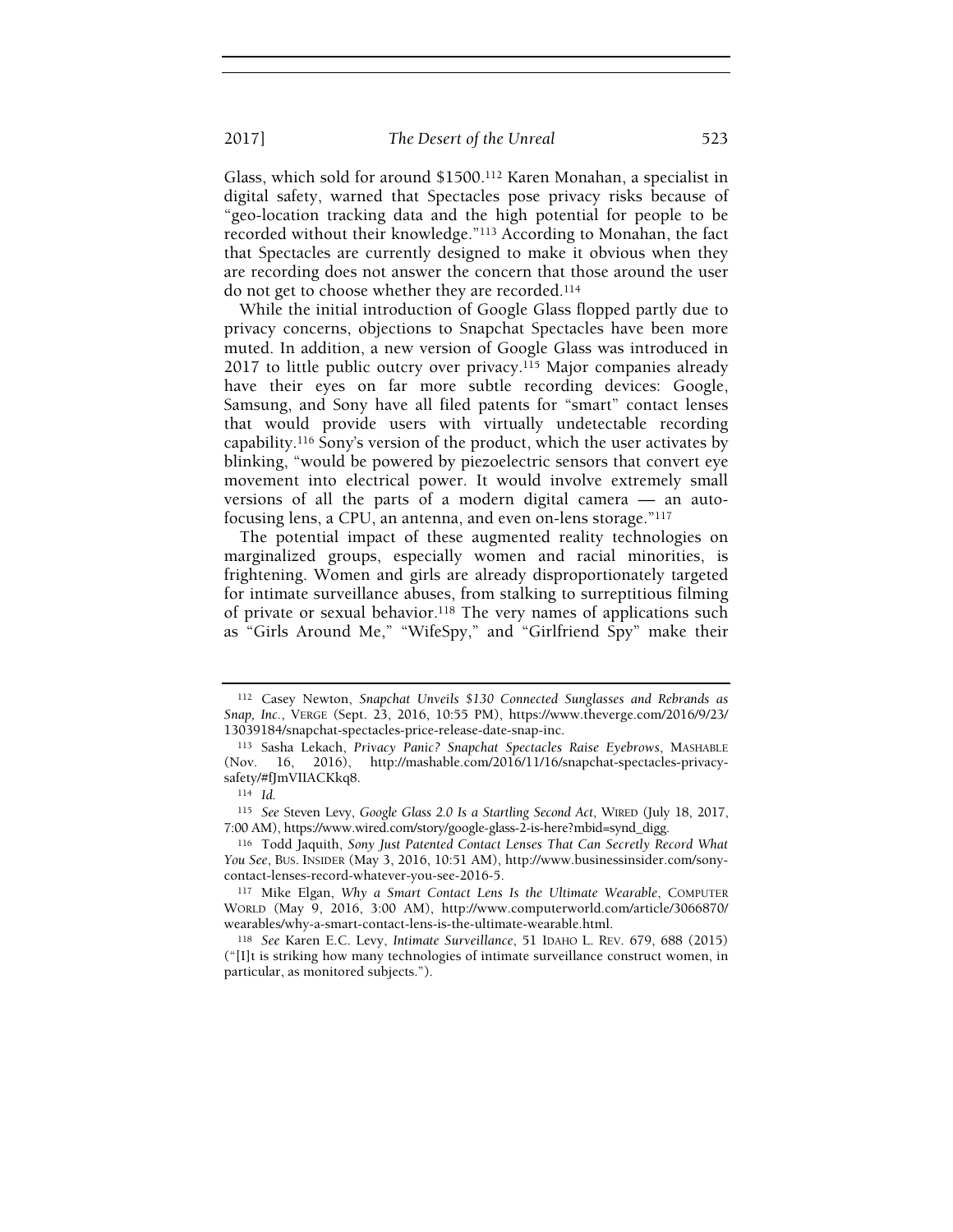intended targets clear.119 "Upskirt" and "downblouse" photography,<sup>120</sup> hidden cameras in bedrooms and bathrooms, and "revenge porn" also tend to primarily target women and girls.121 It is now possible for private, nude or sexually explicit material to be broadcast to the general public within seconds, endangering victims' physical safety, career and educational opportunities, intimate relationships, and psychological wellbeing.122 A nationwide 2016 study revealed that one in eight adult social media users had been the victim of or threatened with unauthorized distribution of private, sexually explicit images or videos and that one in twenty adult social media users had engaged in such distribution.<sup>123</sup> The study also revealed that women were 1.7 times more likely to be victimized than men, and men were by far the primary perpetrators of the abuse.124 These abuses will only increase as recording technology becomes both more sophisticated and harder to detect.

Increasingly pervasive private surveillance technologies will also have a disproportionate impact on communities of color, who have long been subjected to enhanced monitoring by the state.<sup>125</sup> As privacy expert Jeramie D. Scott writes, "The implications of social media monitoring are particularly dangerous for minorities and those who express unpopular views."126 In 2016, the American Civil Liberties Union ("ACLU") revealed that Facebook, Twitter, and Instagram had

<sup>123</sup> ASIA A. EATON ET AL., 2017 NATIONWIDE ONLINE STUDY OF NONCONSENSUAL PORN VICTIMIZATION AND PERPETRATION: A SUMMARY REPORT 11 (2017).

<sup>124</sup> Id. at 12.

125 See Tom Lininger, Sects, Lies, and Videotape: The Surveillance and Infiltration of Religious Groups, 89 IOWA L. REV. 1201, 1210-11 (2004) ("In the 1960s, under the leadership of Director J. Edgar Hoover, the F.B.I. conducted a number of wide-ranging investigations with the ostensible purpose of ferreting out communists and other groups believed to be destabilizing influences in American society. One of these inquiries, entitled 'Racial Matters,' sought 'all pertinent information' about the 'proposed or actual activities' of individuals and organizations 'in the racial field.'"); see also Franks, supra note 92, at 441-43.

<sup>126</sup> Jeramie D. Scott, Social Media and Government Surveillance: The Case for Better Privacy Protections for Our Newest Public Space, 12 J. BUS. & TECH. L. 151, 156 (2017).

<sup>119</sup> Id. at 686.

<sup>120</sup> Aimee Jodoi Lum, Don't Smile, Your Image Has Just Been Recorded on a Camera-Phone: The Need for Privacy in the Public Sphere, 27 U. HAW. L. REV. 377, 379 (2005) ("The most common forms of voyeurism in the public arena are upskirting and downblousing. There are hundreds of websites dedicated specifically to upskirt and downblouse images.").

<sup>121</sup> Danielle Keats Citron & Mary Anne Franks, Criminalizing Revenge Porn, 49 WAKE FOREST L. REV. 345, 353 (2014).

<sup>122</sup> See Franks, supra note 92, at 482.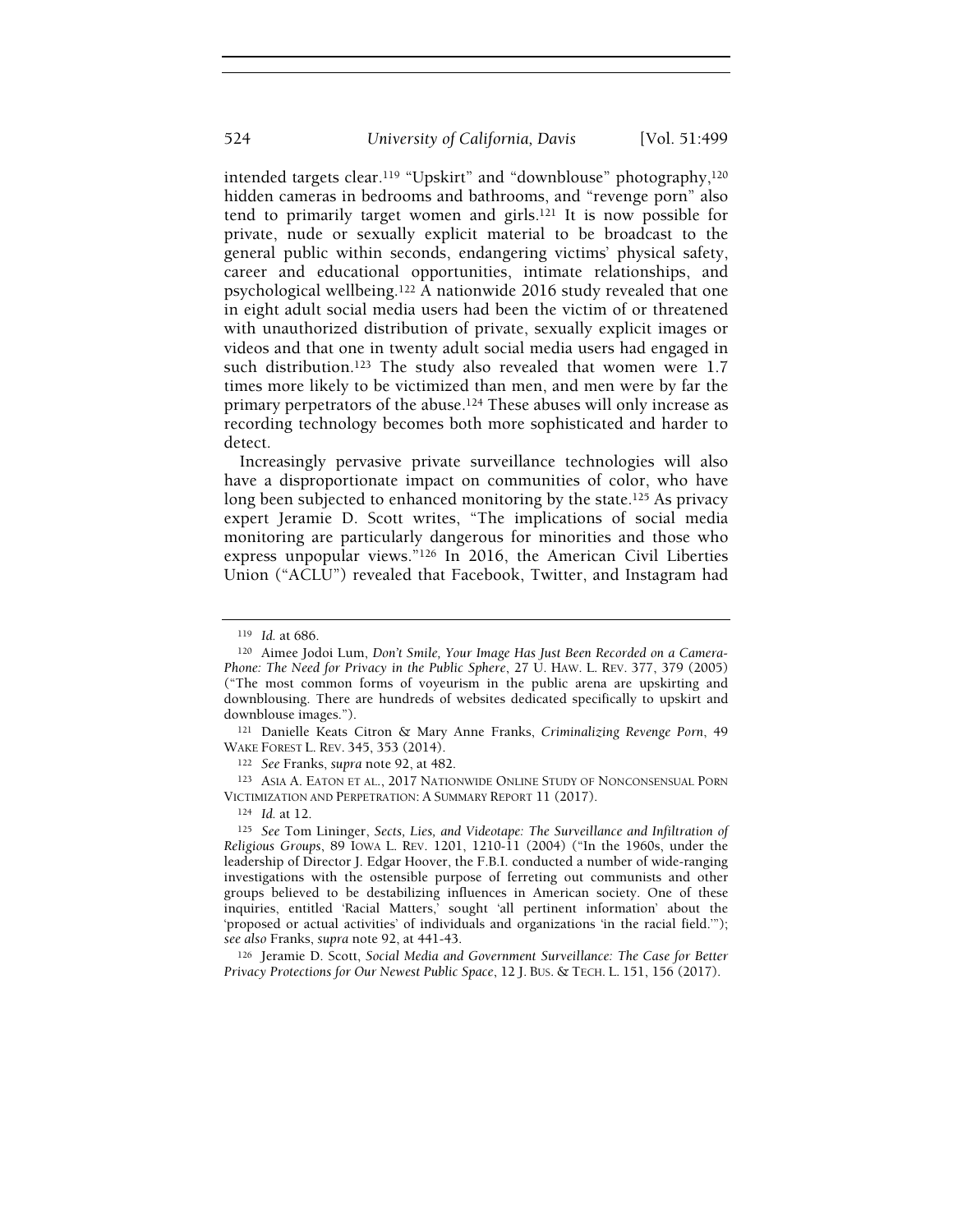provided user data to Geofeedia, a "social media monitoring company that partners with law enforcement and has marketed its services as a tool to track Black Lives Matter activists."127 The ACLU discovered that marketing materials for Geofeedia "referred to unions and activists as 'overt threats' and that the company told police its product can help track the 'Ferguson situation,' an apparent reference to the protest movement sparked by the police shooting of unarmed teenager Michael Brown in 2014.

Augmented reality's erosion of the concept of "reasonable expectation of privacy" is also likely to impact racial minorities more severely than other members of the population. Since 1967, the concept has played a significant role in determining the constitutionality of government searches and seizures under the Fourth Amendment.128 As racial minorities are disproportionately subjected to law enforcement monitoring and scrutiny,<sup>129</sup> reduced protections under the Fourth Amendment will have a greater impact on these populations.

In his opinion in the 1967 case Katz v. United States, Justice Stewart wrote that while a person cannot expect constitutional protection for what he "knowingly exposes to the public," "what he seeks to preserve as private, even in an area accessible to the public, may be constitutionally protected."130 But it is not enough that a person has a subjective expectation of privacy; this expectation must "be one that society is prepared to recognize as 'reasonable.'131 While the reasonable expectation of privacy standard is both complex and contested,132 one factor in its determination has been the extent to which the information we wish to keep private is accessible to

<sup>127</sup> Sam Levin, ACLU Finds Social Media Sites Gave Data to Company Tracking Black Protesters, GUARDIAN (Oct. 11, 2016, 4:07 PM), https://www.theguardian.com/ technology/2016/oct/11/aclu-geofeedia-facebook-twitter-instagram-black-lives-matter.

<sup>128</sup> See Andrew Guthrie Ferguson, Personal Curtilage: Fourth Amendment Security in Public, 55 WM. & MARY L. REV. 1283, 1303 (2014).

<sup>129</sup> Kia Makarechi, What the Data Really Says About Police and Racial Bias, VANITY FAIR (July 14, 2016, 3:09 PM), http://www.vanityfair.com/news/2016/07/data-policeracial-bias. See generally MICHELLE ALEXANDER, THE NEW JIM CROW: MASS INCARCERATION IN THE AGE OF COLORBLINDNESS (2010).

<sup>130</sup> Katz v. United States, 389 U.S. 347, 350-51 (1967).

<sup>131</sup> Id. at 361 (Harlan, J., concurring).

<sup>132</sup> See Richard G. Wilkins, Defining the 'Reasonable Expectation of Privacy': An Emerging Tripartite Analysis, 40 VAND. L. REV. 1077, 1128 (1987) ("The potentially limitless number of factors relevant to the determination whether a given expectation of privacy is 'reasonable' has resulted in confusion and uneven application of constitutional doctrine.").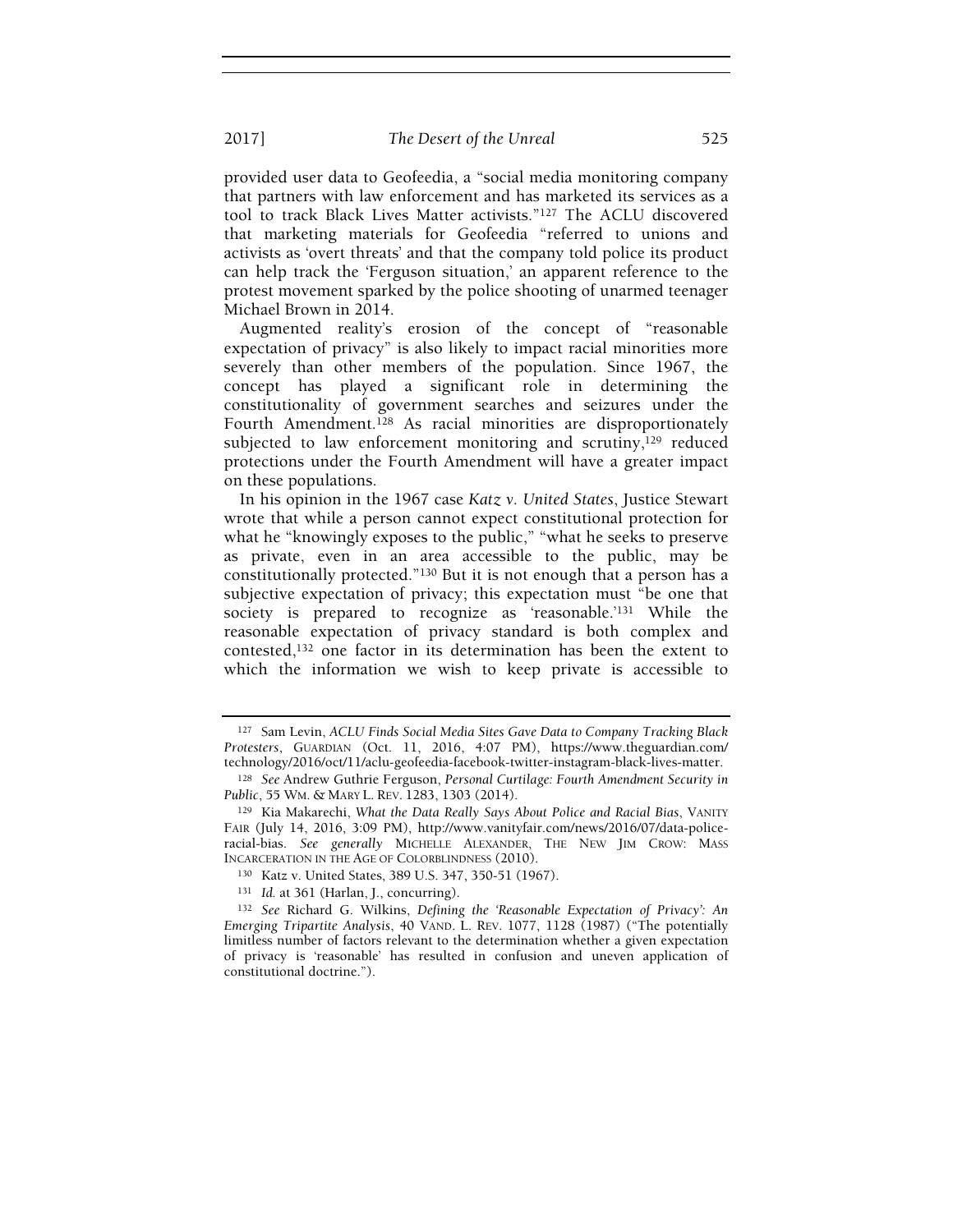ordinary people using ordinary powers of observation.133 While one cannot reasonably expect that public activities visible to the naked eye will be private, one might reasonably expect that activities that would only be visible through rare, sophisticated technology would be. In the 2001 case Kyllo v. United States, Justice Scalia indicated that whether a technology was "in general public use" was significant to the determination of whether a particular act by the state constituted a search.134 Justice Stevens, in dissent, referred to the general public use standard as "perverse" because, as he put it, "it seems likely that the threat to privacy will grow, rather than recede, as the use of intrusive equipment becomes more readily available."<sup>135</sup>

Indeed, as augmented reality technology such as Google Glass or smart contact lenses become more affordable and more socially acceptable, it will be increasingly difficult for citizens to claim that they have a reasonable expectation of privacy anywhere.136 As Professor Andrew Ferguson has observed, "[r]easonable expectations of privacy will be hard to claim in a society of ubiquitous surveillance."<sup>137</sup> The already disproportionate subjection of racial minorities to the powers of the surveillance state, combined with the erosion of reasonable expectations of privacy, is likely to result in even greater racial disparities in the criminal justice system.

## C. Virtual Violence

Most people will not encounter virtual reality technology in diversity training or 360 humanitarian videos. Most people will encounter virtual reality — in particular perception-expanding, other-

<sup>135</sup> Id. at 47.

<sup>133</sup> Haley Plourde-Cole, Back to Katz: Reasonable Expectation of Privacy in the Facebook Age, 38 FORDHAM URB. L.J. 571, 586 (2010) ("[D]espite the arguably convoluted nature of the Katz test, the Court has generally considered several factors when approaching new technology, including the type of technology being employed, the quantity and quality of information being revealed, whether the technology is widely used by the public, and whether the action is otherwise legal.").

<sup>134</sup> Kyllo v. United States, 533 U.S. 27, 28 (2001) ("[O]btaining by senseenhancing technology any information regarding the home's interior that could not otherwise have been obtained without physical 'intrusion into a constitutionally protected area,' constitutes a search — at least where . . . the technology in question is not in general public use.") (citations omitted).

<sup>136</sup> See Matt C. Pinsker, Google Glass, Cybersecurity, and the Erosion of Privacy Through Emerging Technology, 50 No. 5 CRIM. L. BULL. 1175 (2014) ("As a practical matter, if we live in an age where highly sophisticated technology is in general public use, then we cannot truly have any reasonable expectations of privacy.").

<sup>137</sup> Ferguson, supra note 128, at 1312.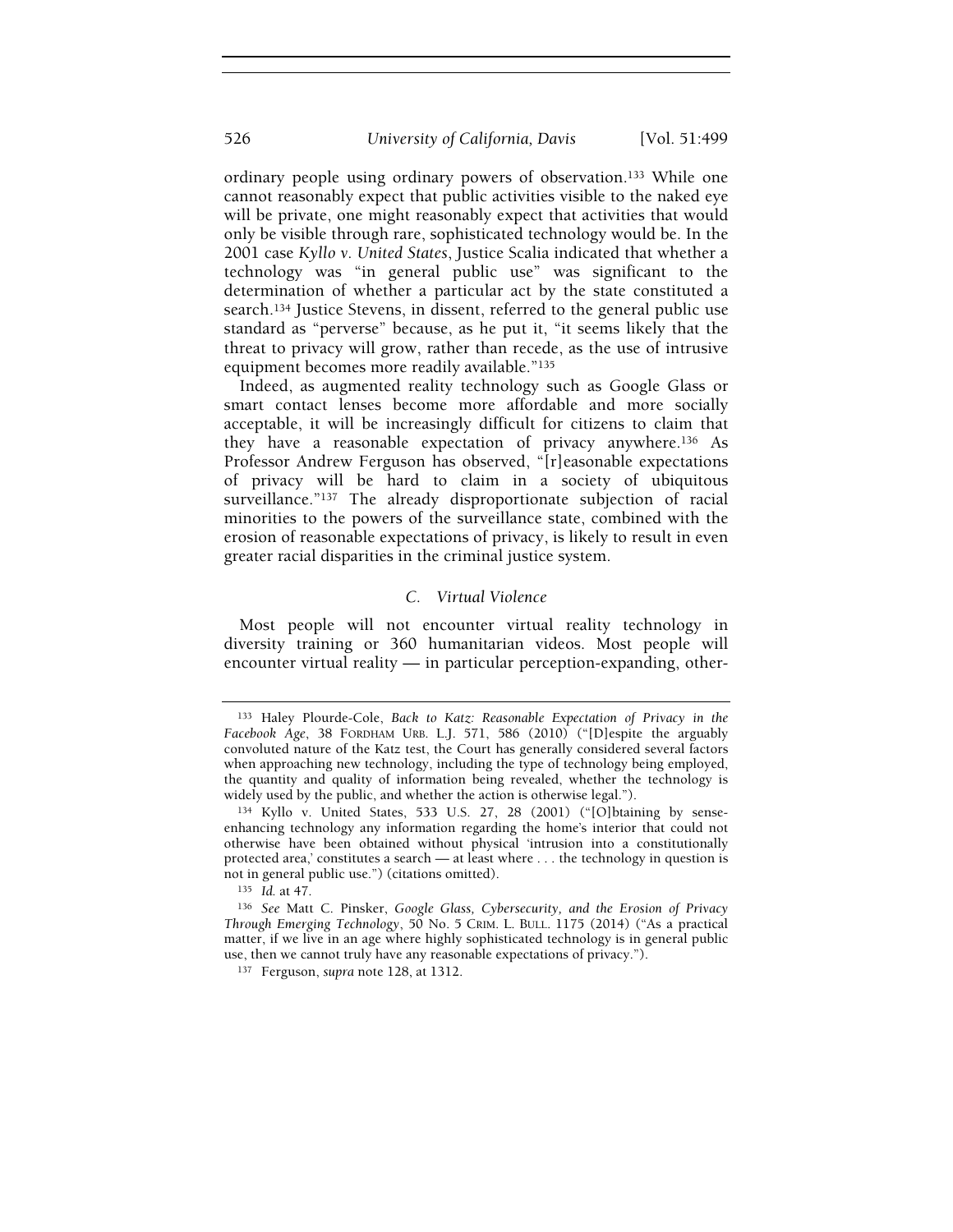oriented technology — in video games and pornography.138 These technologies present new possibilities to act out increasingly realistic fantasies of sex and violence, raising questions about these technologies' impact on users' "real-life" attitudes towards gender and racial equality, psychological wellbeing, behavior towards others, and privacy.

Jordan Belamire's experience of being groped in the virtual reality game QuiVR, described at the beginning of this article, highlights the problem of sexual harassment in virtual reality.139 "Virtual" sexual assault has been around as long as virtual communities have existed. Journalist Julian Dibbell famously described one such assault in a virtual community in a 1993 article titled "A Rape in Cyberspace."<sup>140</sup> A user going by the name "Mr. Bungle" acquired the power to take over the voices and actions of other users in the community, and used that power to commit virtual rapes:

[Bungle] could take over the voices and actions of other characters and make them appear to do things they did not really do. . . . He invoked this power, in this public space, and took over the voices of these people. Once they were in his control, Bungle "raped" these women, violently and sadistically, and made it seem as if they enjoyed the rape.<sup>141</sup>

Such "avatar rapes" were profoundly disturbing to the real people behind the characters.142 The interactions that Dibbell described were completely text-based and, by today's standards, quite crude; nonetheless, the impact of sexual aggression in these interactions was profound. As virtual reality becomes increasingly realistic, is it unsurprising that research indicates "harassment in VR is far more traumatic than in other digital worlds"143 and that "harassment feels 'way, way, way worse'" in virtual reality.<sup>144</sup>

<sup>138</sup> Chris Morris, Virtual Reality: Porn's Next Tech Breakthrough?, CNBC (Jan. 20, 2016, 9:04 AM), http://www.cnbc.com/2016/01/19/virtual-reality-porns-next-techbreakthrough.html.

<sup>139</sup> See discussion supra Introduction.

<sup>140</sup> Julian Dibbell, A Rape in Cyberspace, VILLAGE VOICE (Oct. 18, 2005), http://www.villagevoice.com/2005/10/18/a-rape-in-cyberspace.

<sup>141</sup> LAWRENCE LESSIG, CODE VERSION 2.0, at 98 (2006).

<sup>142</sup> See Franks, supra note 12, at 243-44.

<sup>143</sup> See Will Virtual Reality, supra note 24.

<sup>144</sup> Maddy Myers, Harassment in Virtual Reality Feels "Way, Way, Way Worse," According to VR Developers, MARY SUE (Mar. 16, 2016, 5:35 PM), https://www.themarysue.com/harassment-in-vr-is-bad.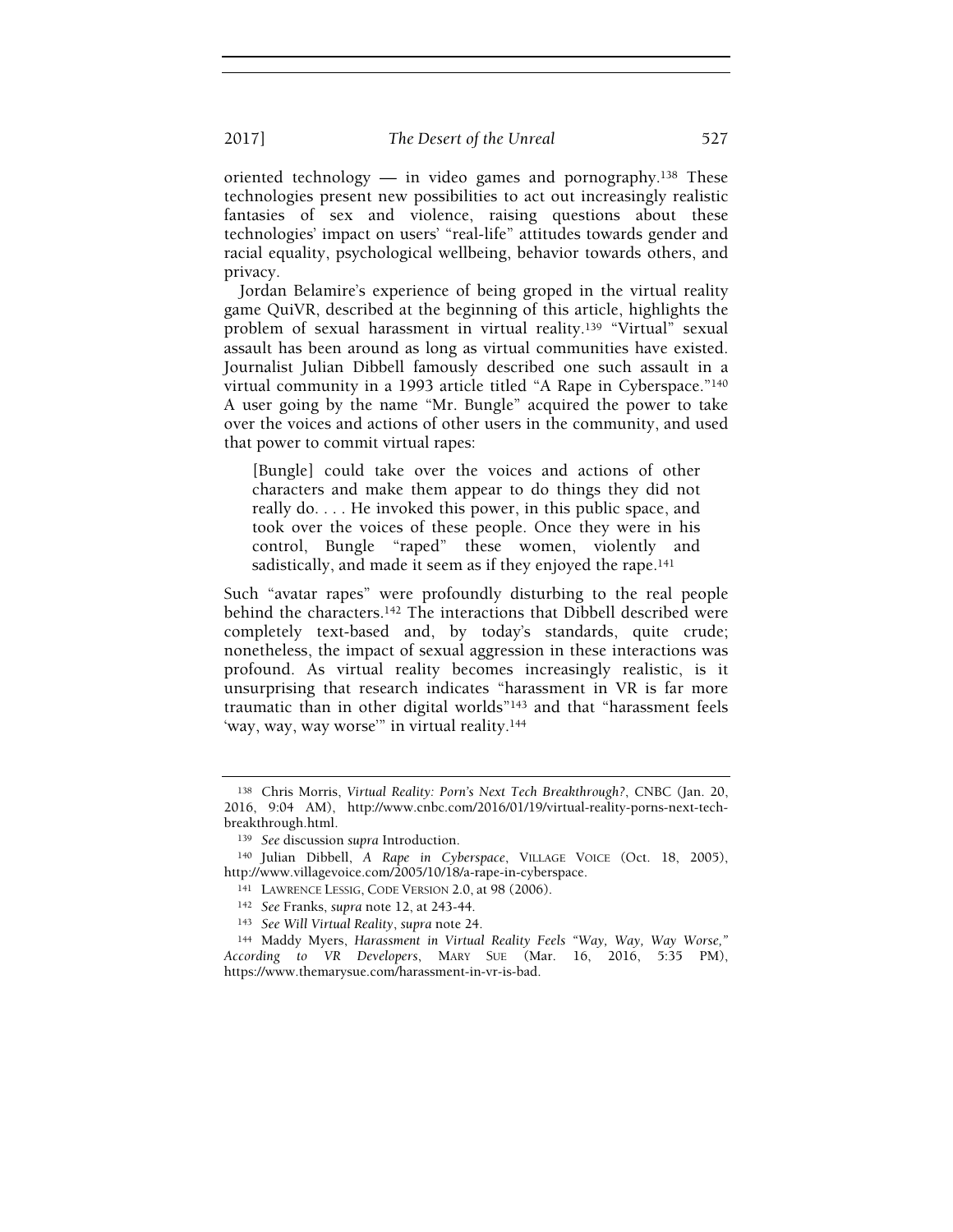The pernicious effects of sexual harassment have been extensively researched.145 Catcalls, groping, quid pro quo harassment, unwanted sexual objectification, and undesired sexual contact restricts women's freedom of movement, expression, and activity; discourages women's participation in professional, public, and civic life; and conveys a message of female subordination.146 Common, dismissive responses to virtual sexual harassment, including the assertion that such harassment is not "real" or the suggestion that women should simply avoid activities in which they encounter harassment, promote the pernicious idea that women lack the authority to characterize their own experiences and that the answer to abuse is for victims to exit certain spaces or forego certain opportunities. The prevalence of and lack of serious response to virtual sexual harassment reinforces the message that virtual spaces, like so many real spaces, are simply not "for" women.

Virtual reality experiences that fail to take sexual harassment seriously are one part of this problem; VR experiences that actively promote sexual harassment and assault are a potentially more serious one. Take, for example, Dead or Alive Xtreme 3, the game Sony used to launch its virtual reality headset Playstation VR in 2016.<sup>147</sup> The game's virtual reality update allows players to "continually touch a woman who is verbally protesting. . . . As the player pokes and prods [the female character's] body with the PlayStation 4's motion controller, she tells him 'I don't like it,' and uses a [Japanese] word that directly translates to 'bad' that is often used to flatly deny permission. The player persists, and the character naturally recoils."<sup>148</sup> Because the avatar on the receiving end of this activity does not belong to another player, this kind of sexual objectification is different from that experienced by Belamire in QuiVR. The primary concern with games like these is not the harm one user inflicts on another actual user in a virtual reality environment, but the harmful habits the technology encourages the user to indulge, which might encourage the same habits outside of the game.

<sup>145</sup> See, e.g., Deborah M. Thompson, "The Woman in the Street:" Reclaiming the Public Space from Sexual Harassment, 6 YALE J.L. & FEMINISM 313, 318-25 (1994).

<sup>146</sup> See Mary Anne Franks, Men, Women, and Optimal Violence, 2016 U. ILL. L. REV. 929, 931 (2016).

<sup>147</sup> See Sean Buckley, 'Dead or Alive' VR Is Basically Sexual Assault, the Game, ENGADGET (Aug. 29, 2016), https://www.engadget.com/2016/08/29/dead-or-alive-vr-isbasically-sexual-assault-the-game.

<sup>148</sup> Id.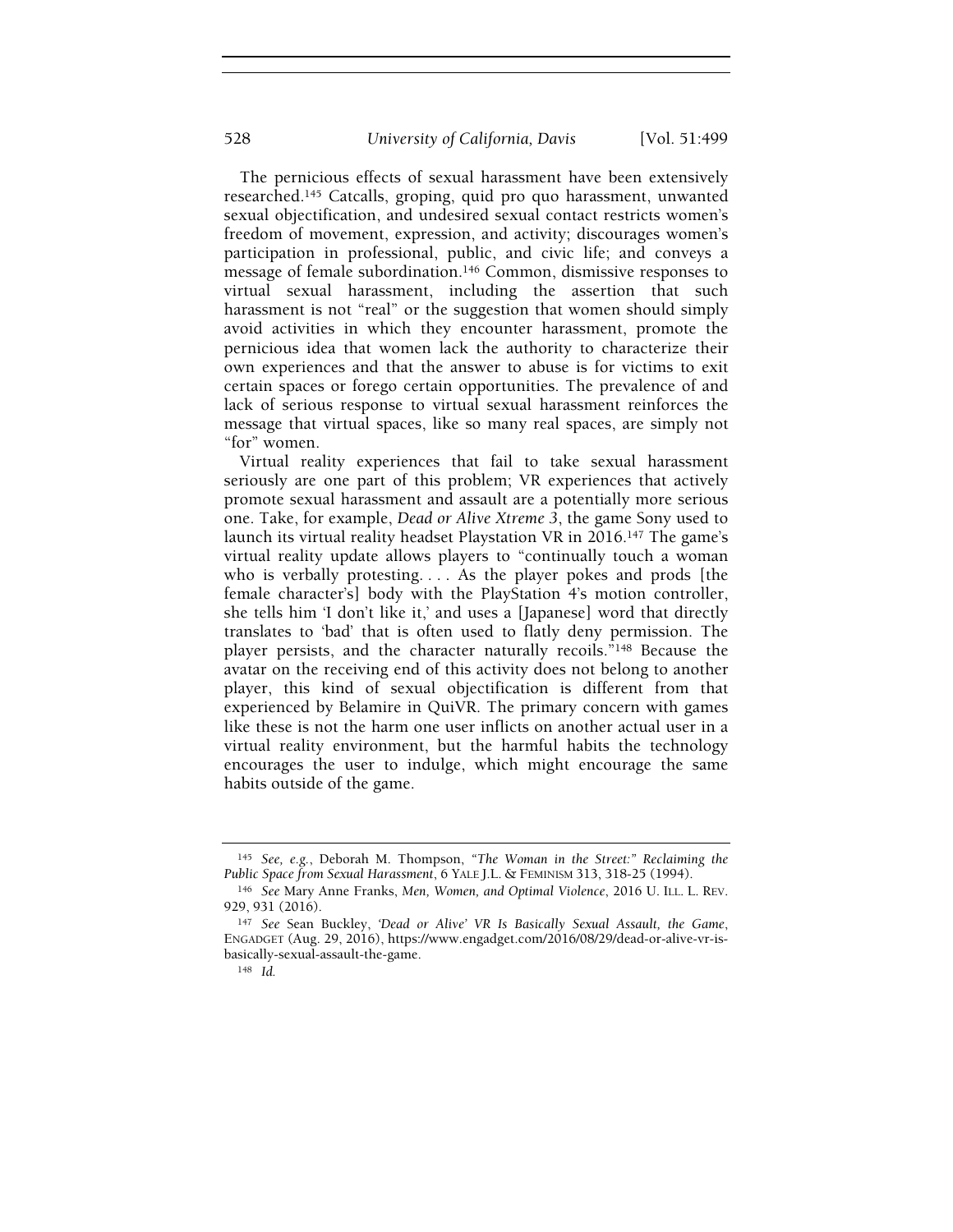At a minimum, both augmented and virtual reality have a tendency to normalize antisocial habits. Augmented reality tends to normalize surveillance; virtual reality to normalize objectification. Both encourage habitual indifference to the desires and boundaries of other people. If, as Aristotle believed, we are our habits, $149$  then we must ask what spending hours in virtual or augmented reality, literally disconnected from those around us and fully centered on our own self-centered perspectives, is turning us into.

If virtual reality has the capacity to make us feel as though we are "really" engaging in a certain act, what does that mean for acts of sexual or other violence? The porn industry has been exploring the potential of virtual reality for years, and while some are optimistic that technology might subvert some of the more unsavory tendencies of that industry, there is considerable concern about its harmful consequences.150 The increasing sophistication of virtual reality technology, combined with increasingly accessible, intimate personal data about those around us, raise questions both about the behavioral impact of VR porn on users as well as privacy concerns.151 Virtual game developers themselves have conceded that "first-person death in VR is often just too intense"152 and researchers warn that abuses such as "revenge porn"153 "could be exacerbated through the potential for sharing 3D models, based on real people."<sup>154</sup>

Imagine a virtual reality program that allows a man to rape or beat an avatar constructed from highly detailed biometric data collected on his ex-girlfriend, so that the avatar realistically reflects the exgirlfriend's facial features, height, weight, and voice.155 Or consider a

<sup>152</sup> Michael Rundle, Death and Violence 'Too Intense' in VR, Developers Admit, WIRED (Oct. 28, 2015), https://www.wired.co.uk/article/virtual-reality-death-violence.

<sup>153</sup> See generally Mary Anne Franks, Revenge Porn Reform: A View from the Front Lines, 69 FLA L. REV. (forthcoming 2018).

<sup>155</sup> See Sarah Knapton, Future of Revenge Porn Will See Spurned Exes Create 3D Sex Avatars of Ex-Lovers, Warn Experts, TELEGRAPH (May 19, 2017, 12:01 AM),

<sup>149</sup> ARISTOTLE, NICOMACHEAN ETHICS 21 (C.D.C. Reeve trans., 2014).

<sup>&</sup>lt;sup>150</sup> See Matt Wood, Virtual Reality Could Transform Pornography — but There Are Dangers, CONVERSATION (May 22, 2017, 11:30 AM), https://theconversation.com/ virtual-reality-could-transform-pornography-but-there-are-dangers-78061.

<sup>151</sup> See Olivia Blair, Virtual Reality Pornography Could Raise Issues About Consent, Researchers Warn, INDEPENDENT (May 19, 2017, 11:10 AM), https://www.independent. co.uk/life-style/love-sex/porn-virtual-reality-pornography-consent-issues-realityfantasy-tech-a7744536.html; Nwaneri, supra note 14, at 623.

<sup>154</sup> MATTHEW WOOD ET AL., "THEY'RE JUST TIXEL PITS, MAN": DISPUTING THE 'REALITY' OF VIRTUAL REALITY PORNOGRAPHY THROUGH THE STORY COMPLETION METHOD 5447 (2017). See generally Jaclyn Seelagy, Virtual Violence, 64 UCLA L. REV. DISCOURSE 412, 417 (2016).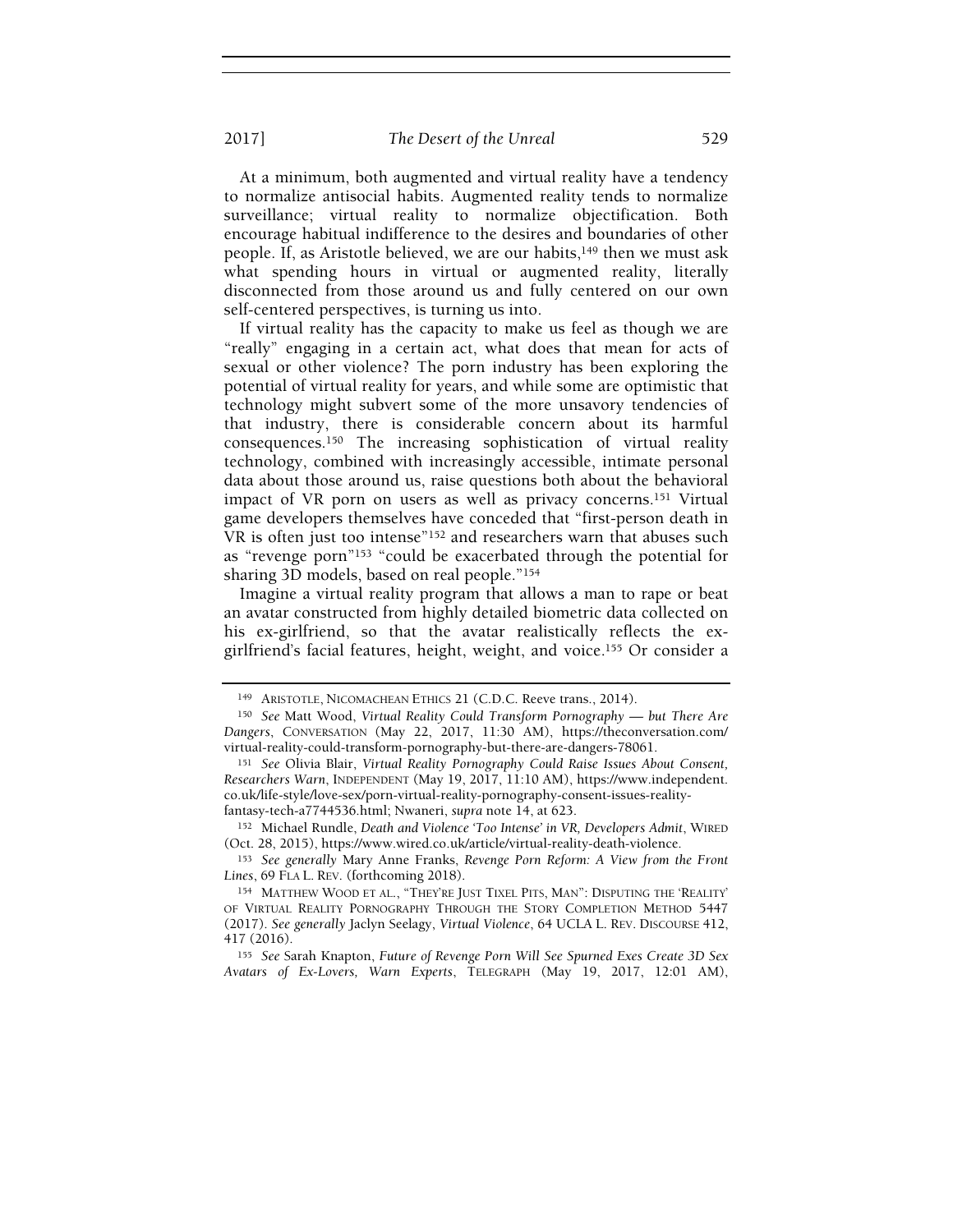virtual reality pedophile program that gives a user the ability to engage in extremely realistic sexual acts with extremely realistic avatars of what appear to be very young children — perhaps modeled to look like specific young children who live in the user's neighborhood. In addition to sexual violence, consider highly realistic virtual reality experiences of other forms of violence: imagine a white supremacist virtual reality game that would allow a user to participate in an extremely graphic lynching of an African-American man, or a homeland security simulation that creates a realistic torture scenario, or a game that lets users engage in a vicious beating of a homeless person, or a vivid training and recruitment video created by a terrorist group.156 We do not yet know the long-term effects of highly realistic, immersive virtual violence on either those engaging in it or those whose virtual selves may be receiving it.

## D. Unequal Accessibility

In addition to the disparate impact VR/AR is likely to have on marginalized groups regarding empathy and violence, there is a separate question to be asked about accessibility. Will VR/AR be equally accessible to people regardless of gender, race, disability, and class? There is compelling evidence so far that this may not be the case.

In March 2014, social media scholar danah boyd posed a blunt question about virtual reality in Quartz: "Is the Oculus Rift sexist?"<sup>157</sup> In the piece, boyd relates that she vomited the very first time she put on a pair of virtual reality goggles. She noticed that severe nausea was a problem that many of her female colleagues shared in virtual reality, while her male colleagues did not seem to be affected. After researching the issue, boyd discovered a possible reason for the disparity. According to boyd, humans use "depth cues" to determine how far away objects are. One of these cues, "motion parallax," tells our brains that if an object is getting larger, it is because it is getting closer. Another, "shape-from-shading," helps the brain determine distance by the way light falls on an object. Because shape-fromshading is much harder to replicate than motion parallax, virtual reality systems primarily rely on motion parallax cues. boyd

http://www.telegraph.co.uk/science/2017/05/18/future-revenge-porn-will-see-spurnedexes-create-3d-sex-avatars.

<sup>&</sup>lt;sup>156</sup> See Peter Csathy, Virtual Reality — the Rewards, the Risks with Mike Rothenberg of River Accelerator, VIDEOINK (Aug. 26, 2015), https://thevideoink.com/virtual-realitythe-rewards-the-risks-with-mike-rothenberg-of-river-accelerator-888d2232148b.

<sup>157</sup> danah boyd, Is the Oculus Rift Sexist?, QUARTZ (Mar. 28, 2014), https://qz.com/192874/is-the-oculus-rift-designed-to-be-sexist.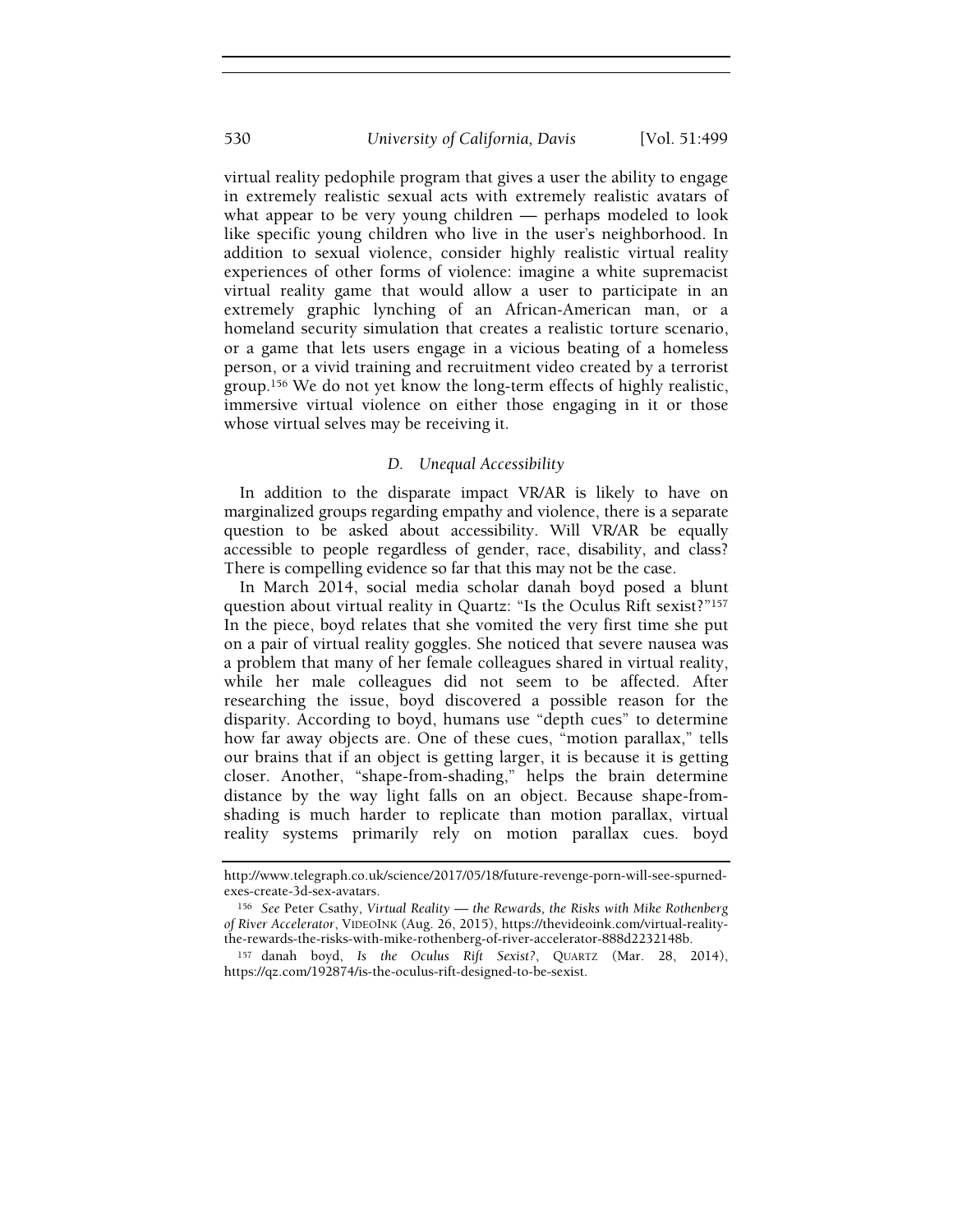discovered that men tend to prioritize motion parallax cues while women rely more on shape-from-shading, meaning that "men are more likely to use the cues that 3D virtual reality systems relied on."<sup>158</sup> boyd ponders "whether or not biology plays a fundamental role in shaping people's experience with immersive virtual reality."159 She closes her article with the question, "are systems like Oculus fundamentally (if inadvertently) sexist in their design?"<sup>160</sup>

A similar question could be asked of augmented reality systems. In addition to the virtual reality sexual harassment issues discussed in the previous section, women's use of augmented reality technology, particularly in public, often differs significantly from men. Augmented reality games such as Pokémon Go have drawn praise for encouraging users to engage with strangers and unfamiliar environments, but these opportunities carry particular risks for women. As journalist Laura Hudson writes,

Walking around unfamiliar places can also be a particularly dicey proposition for women, not only because of the potential for Pokémon Go to be used by sexual predators as well as thieves but also because harassment and abuse are endemic problems that women often face whenever they move through public spaces. While Pokémon Go has spurred social interaction and sparked unlikely friendships for many players, some women are understandably wary about being approached by strange men, particularly at night or while alone.<sup>161</sup>

Because of existing gender inequalities in the physical world, women's access to games like Pokémon Go is limited in a way that men's access is not.

Hudson notes how race also limits players' experience of the game: "a 40-year-old white man shared a story . . . about finding an unexpected camaraderie with two young black men when they realized they were all out searching for Pokémon in the middle of the night. They started sharing tips about the game — only to be interrupted by a cop who suspected the black men were selling

<sup>158</sup> Id.

<sup>159</sup> Id.

<sup>160</sup> Id.

<sup>161</sup> Laura Hudson, Pokémon Go Is Pushing Gaming into the Outside World — and All the Dangers in It, SLATE (July 12, 2016, 12:18 PM), http://www.slate.com/blogs/browbeat/ 2016/07/12/Pokémon\_go\_vs\_the\_racism\_and\_sexism\_of\_the\_outside\_world.html.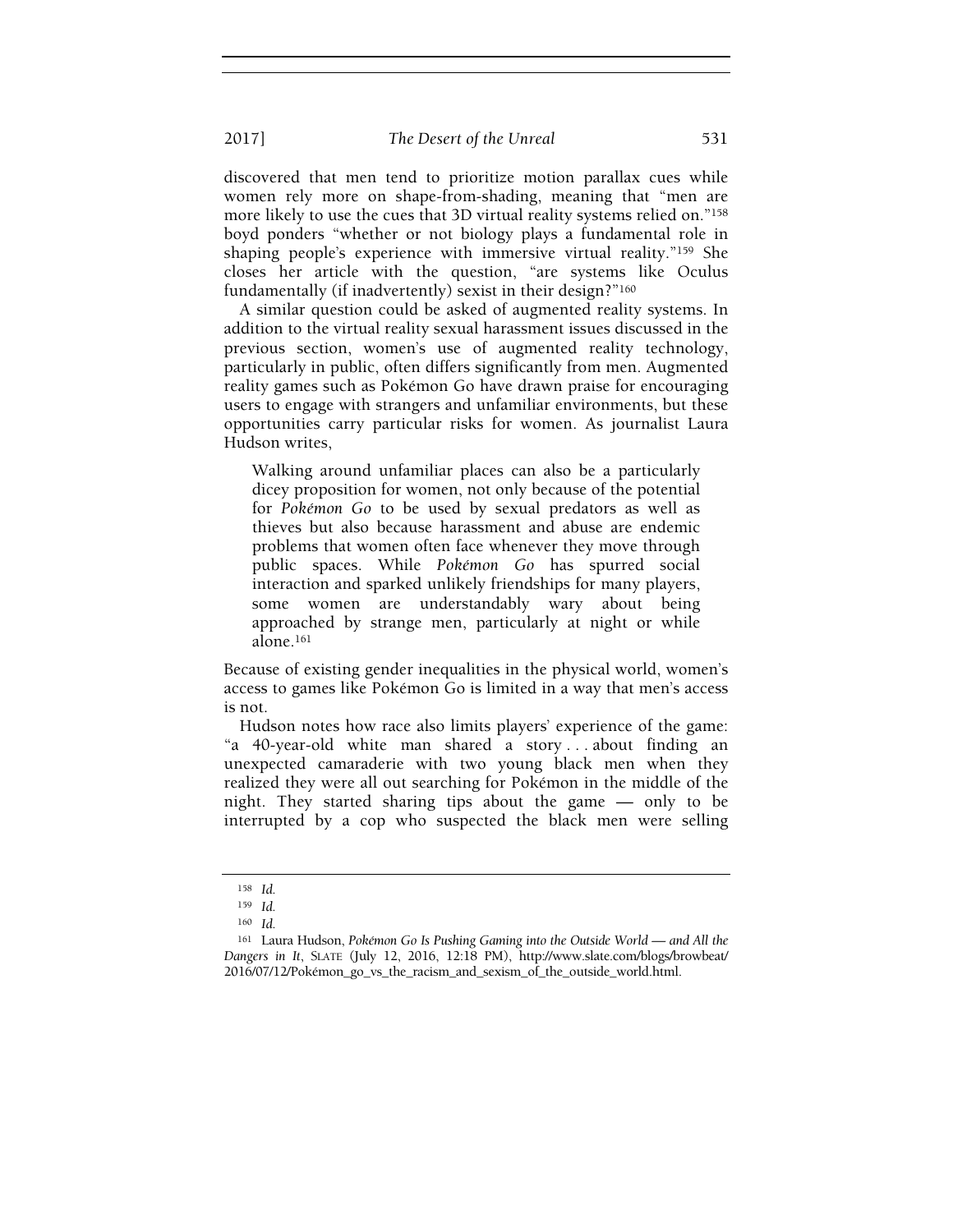drugs."162 Writing in Kotaku, Omari Akil, who is black, describes how his initial excitement about playing the game quickly dissipated as racial reality intervened:

I spent less than 20 minutes outside. Five of those minutes were spent enjoying the game. One of those minutes I spent trying to look as pleasant and nonthreatening as possible as I walked past a somewhat visibly disturbed white woman on her way to the bus stop. I spent the other 14 minutes being distracted from the game by thoughts of the countless Black Men who have had the police called on them because they looked "suspicious" or wondering what a second amendment exercising individual might do if I walked past their window a 3rd or 4th time in search of a Jigglypuff.<sup>163</sup>

Akil's account highlights how the intrusion of deadly, real-life prejudice into augmented reality makes the technology less accessible to racial minorities.

Access to VR/AR technology may also be limited by disability. While, as discussed above, VR/AR technology may provide a host of opportunities for people with disabilities, experts note that VR/AR may also present many challenges for people with disabilities. Researchers have observed that the complexity of some virtual environments may make it difficult or impossible for those with intellectual disabilities to use them, and that unequal access could lead to "people with disability [being] neglected or excluded by their peers."164 Researchers also note that VR/AR "may present potential harm for people with disability if programs fail to provide users the option to conceal disability" and that VR functionalities that reconstruct disability may render the technology inaccessible to disabled individuals.<sup>165</sup>

Finally, there is the question of how cost affects access to VR/AR technology. VR-ready computers can cost up to \$1000, and even many of these computers do not yet have the tech specifications necessary to provide a high-quality virtual reality experience.166 VR also requires

<sup>162</sup> Id.

<sup>163</sup> Omari Akil, Pokémon Go Could Be a Death Sentence for a Black Man, KOTAKU (July 19, 2016, 12:30 PM), https://kotaku.com/pokemon-go-could-be-a-deathsentence-for-a-black-man-1783388743.

<sup>164</sup> Karen Stendal, How Do People with Disability Use and Experience Virtual Worlds and ICT: A Literature Review, 5 J. VIRTUAL WORLDS RES. 1, 8 (2012).

 $165$  Id.

<sup>&</sup>lt;sup>166</sup> Chris Neiger, Virtual Reality Is Too Expensive for Most People — but That's About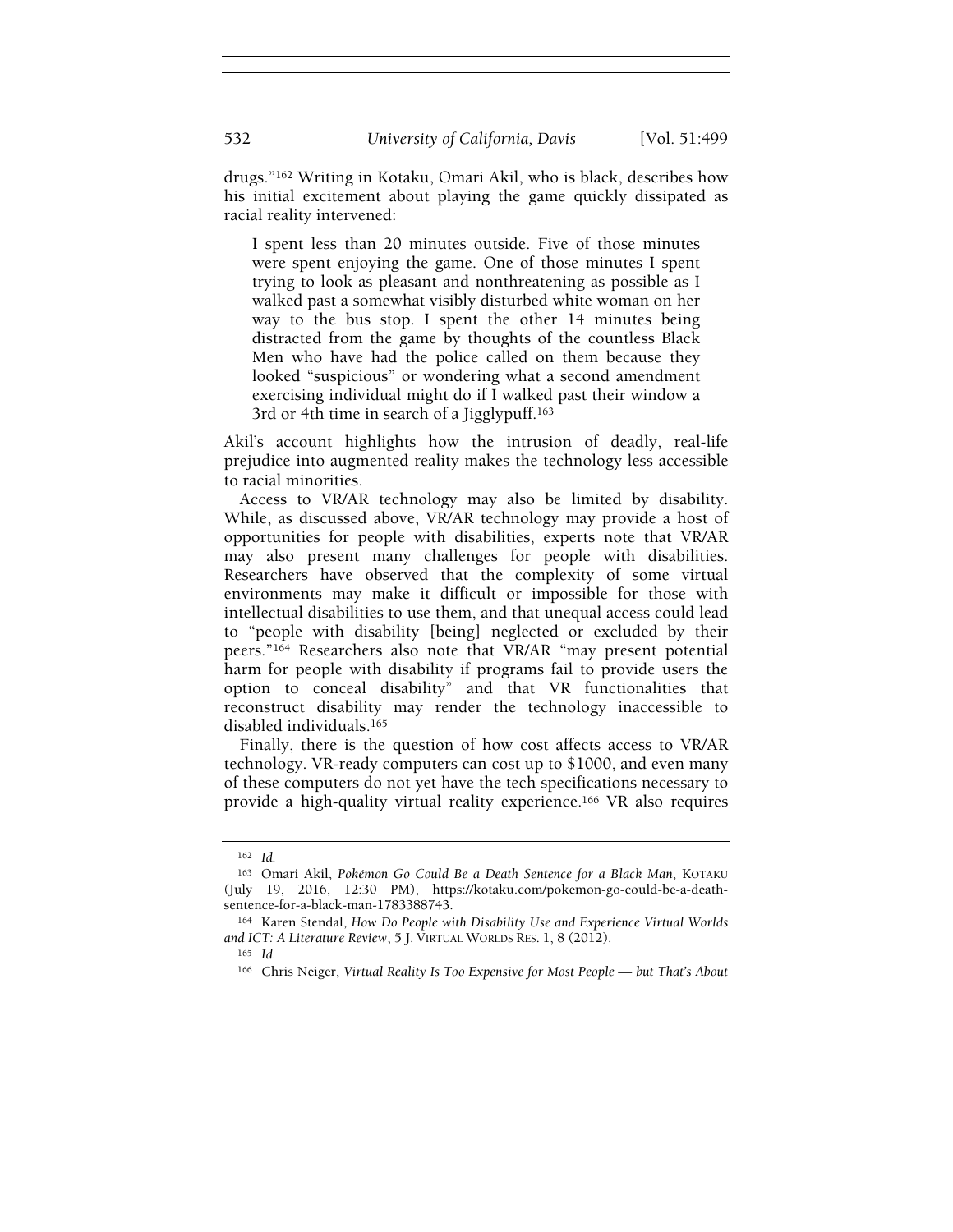headsets, the high-end versions of which cost upwards of \$500.<sup>167</sup> Even as the cost of VR/AR products has been dropping and the number of low-end, affordable versions of headsets and wearables has increased,168 it is important to bear in mind that even cheaper versions of VR/AR technology will be inaccessible for much of the world's population, especially outside of the United States. Though precise statistics about computer ownership worldwide are not available, Internet access serves as a rough proxy. The majority of the world's population — sixty percent — does not have access to the Internet.<sup>169</sup>

## E. Withdrawal

Extended withdrawal from real-time, physical, face-to-face interactions can make returning to those interactions difficult. Experts warn that "as virtual-reality platforms become mainstream and affordable, the pull of spending more time in virtual reality may prove hard to resist."<sup>170</sup> Even before advances in virtual reality, studies indicated that male pornography use was associated with decreased interest in actual sexual activity and an increase in sexual dysfunction, including the inability to maintain an erection or experience orgasms.171 Addiction to video games has become pervasive enough to earn a classification in the latest edition of the Diagnostic and Statistical Manual of Mental Disorders.172 "Internet gaming disorder" involves "persistent and recurrent online activity" and "results in clinically significant impairment or distress."173 Experts have suggested that more than three million young Americans between the

to Change, BUS. INSIDER, (Sept. 8, 2016, 7:44 PM), http://www.businessinsider.com/ why-is-virtual-reality-so-expensive-2016-9.

<sup>167</sup> See id.

<sup>168</sup> Alice Truong, Virtual Reality Might Actually Be Accessible to the Masses, QUARTZ (Sept. 25, 2015), https://qz.com/510500/virtual-reality-might-actually-be-accessibleto-the-masses.

<sup>169</sup> See Internet Users, INTERNET LIVE STATS, http://www.internetlivestats.com/ internet-users (last visited Oct. 22, 2017).

<sup>170</sup> Monica Kim, The Good and the Bad of Escaping to Virtual Reality, ATLANTIC (Feb. 18, 2015), https://www.theatlantic.com/health/archive/2015/02/the-good-and-the-badof-escaping-to-virtual-reality/385134.

<sup>171</sup> Robert Weiss, Is Male Porn Use Ruining Sex?, PSYCHOL. TODAY (Jan. 20, 2014), https://www.psychologytoday.com/blog/love-and-sex-in-the-digital-age/201401/ismale-porn-use-ruining-sex.

<sup>172</sup> Cecilia D'Anastasio, How Video Game Addiction Can Destroy Your Life, VICE (Jan. 26, 2015, 9:06 AM), https://www.vice.com/en\_us/article/vdpwga/video-gameaddiction-is-destroying-american-lives-456.

<sup>173</sup> Id.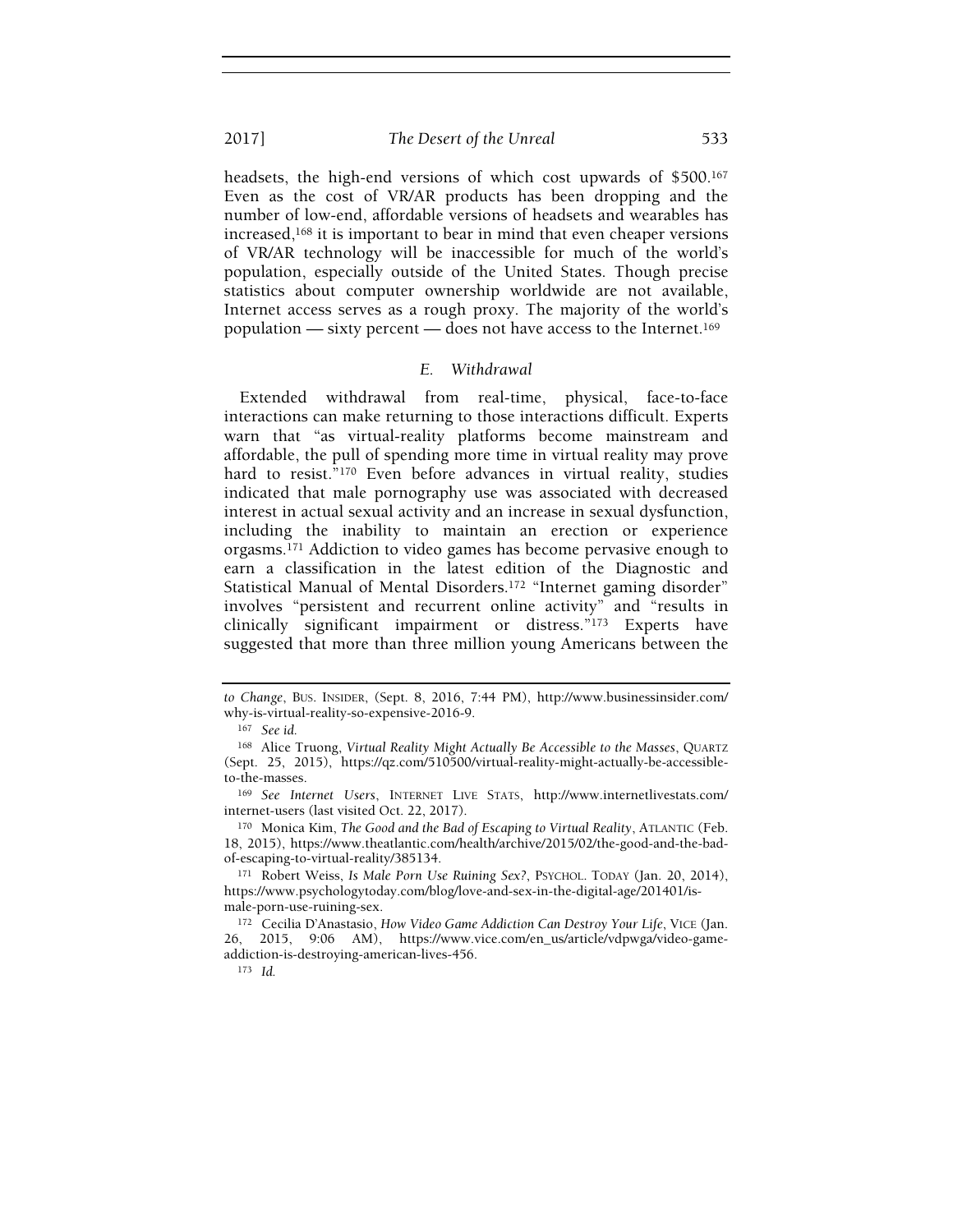ages of eight and eighteen might be suffering from this addiction.<sup>174</sup> There have been several cases of criminal charges brought against adults who neglected children in their care because they were playing video games, including a couple whose child died of malnutrition as the parents spent their days playing online games.<sup>175</sup>

Virtual reality may promote withdrawal in another, larger, more political sense. As discussed above, while experts are skeptical about the ability of virtual and augmented reality technologies to increase concern for less fortunate individuals in any meaningful way, some virtual reality developers are driven not to increase empathy and realworld assistance for the less fortunate, but to replace the reality of the less fortunate with virtual reality.176 According to Jaron Lanier, the computer scientist credited with bringing the term "virtual reality" into the mainstream, many in Silicon Valley "envision a time in which the rich become immortal while 'everyone else will get a simulated reality.'177 Their vision seems to involve providing disadvantaged populations with the simulation of experiences that wealthy individuals enjoy in reality. Virtual reality developers like Palmer Luckey, the founder of the virtual reality headset Oculus Rift, want to "provide billions of people with virtual versions of everything the wealthy take for granted: touring the Louvre, sailing the sun-dappled coast of California, or simply sitting in a meadow beneath a clear blue sky free of smog and pollution."<sup>178</sup>

It is a prospect that Lanier himself finds disturbing: "I'd prefer to see a world where everyone is a first-class citizen and we don't have people living in the Matrix."179 Lanier's concern is shared by the media scholar Ethan Zuckerman, who finds the suggestion "that we can make gross economic inequalities less relevant by giving Africans virtual bread and circuses"180 both "diabolical and delusional."<sup>181</sup> Luckey's own articulation of his vision inadvertently provides the clearest reason to share Lanier and Zuckerman's alarm: "Once you've

<sup>181</sup> Id.

<sup>174</sup> Id.

<sup>175</sup> See, e.g., Maya Kosoff, A California Couple Is in Prison for Neglecting Children While Playing World of Warcraft, BUS. INSIDER (Aug. 11, 2014, 10:38 AM), http://www.businessinsider.com/california-couple-is-in-jail-for-neglecting-theirchildren-to-play-world-of-warcraft-2014-8.

<sup>176</sup> See Au, supra note 30.

<sup>177</sup> Id.

<sup>178</sup> Id.

<sup>179</sup> Id.

 $180$  Id.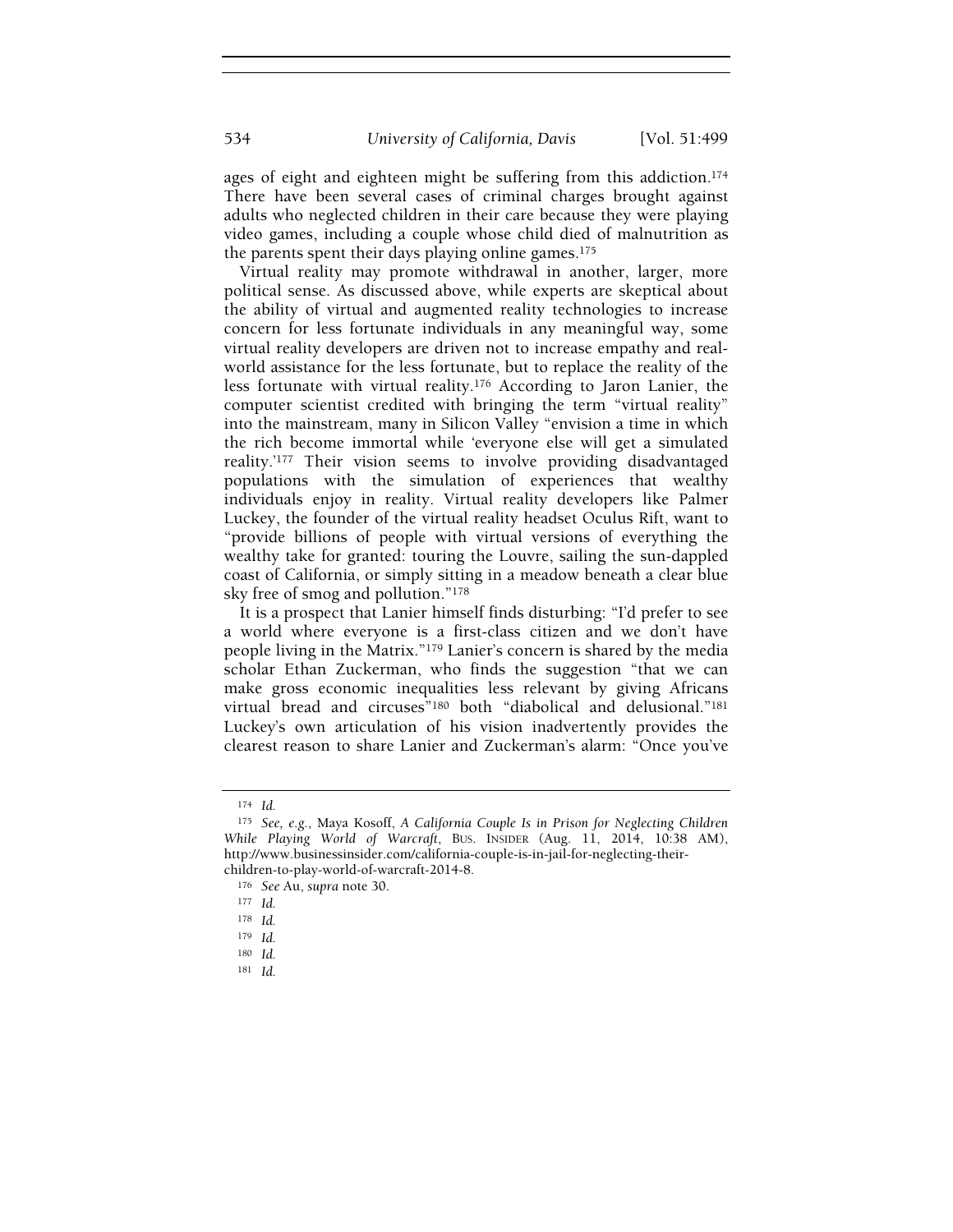perfected VR, you can imagine a world where you don't need to perfect anything else."182 Using virtual reality to distract disadvantaged and exploited populations from the misery of their lived conditions may indeed provide them with relief, but it also diminishes the likelihood of their resistance to those conditions. At the same time, such technology would likely help relieve the conscience of wealthy Western nations and powerful corporations, removing incentives for them to change their policies or practices.<sup>183</sup>

# F. Whose Game Is It?

Of course, the views of major technology developers are colored by their bottom line: profit. Virtual and augmented reality technology is big business; investments in VR/AR totaled \$1.7 billion in 2016, and Goldman Sachs estimates that "by 2025, the VR industry could be worth \$80-\$182 billion."184 Revenue in VR/AR "is projected to increase from \$5.2 billion in 2016 to over \$162 billion in 2020."<sup>185</sup> Three of the major players in the VR/AR market — Facebook (which owns Oculus Rift), Google (which owns Magic Leap), and Microsoft (which owns HoloLens) — are also among the five most valuable public companies in the world.186 The other two on that list, Amazon

<sup>182</sup> Id.

<sup>183</sup> Such a strategy is reminiscent of the cynical comfort that religious figures offer to deeply distressed populations. As Slovenian theorist Slavoj Zizek writes apropos of Mother Teresa's much-lauded ministrations to the people of Calcutta, "The ideological benefit of this operation is double: in so far as she suggests to the poor and terminally ill that they should seek salvation in their very suffering, Mother Teresa deters them from probing into the causes of their predicament — from politicizing their situation . . . ." SLAVOJ ŽIŽEK, THE PLAGUE OF FANTASIES 18 (1997). Similar concerns have been raised with the provision of animatronic pets to provide care and affection to elderly and other vulnerable individuals. Ethicist Shannon Vallor has asked, "[W]hat happens to our moral character and our virtues in a world where we increasingly have more and more opportunities to transfer our responsibilities for caring for others, to robots?" Angela Johnston, Robotic Seals Comfort Dementia Patients but Raise Ethical Concerns, KALW (Aug. 17, 2015), http://kalw.org/post/robotic-sealscomfort-dementia-patients-raise-ethical-concerns#stream/0.

<sup>184</sup> Arwa Mahdawi, A Bug in the Matrix: Virtual Reality Will Change Our Lives. But Will It Also Harm Us?, GUARDIAN (Nov. 2, 2016, 9:31 AM), https://www.theguardian.com/technology/2016/nov/02/virtual-reality-oculus-palmerluckey-harassment-diversity.

<sup>&</sup>lt;sup>185</sup> BI Intelligence, The Virtual and Augmented Reality Market Will Reach \$162 Billion by 2020, BUS. INSIDER (Aug. 22, 2016, 10:49 AM), http://www.businessinsider.com/virtualand-augmented-reality-markets-will-reach-162-billion-by-2020-2016-8.

<sup>186</sup> See Will Oremus, Tech Companies Are Dominating the Stock Market as Never Before, SLATE (July 29, 2016, 4:38 PM), http://www.slate.com/blogs/moneybox/2016/ 07/29/the\_world\_s\_5\_most\_valuable\_companies\_apple\_google\_microsoft\_amazon\_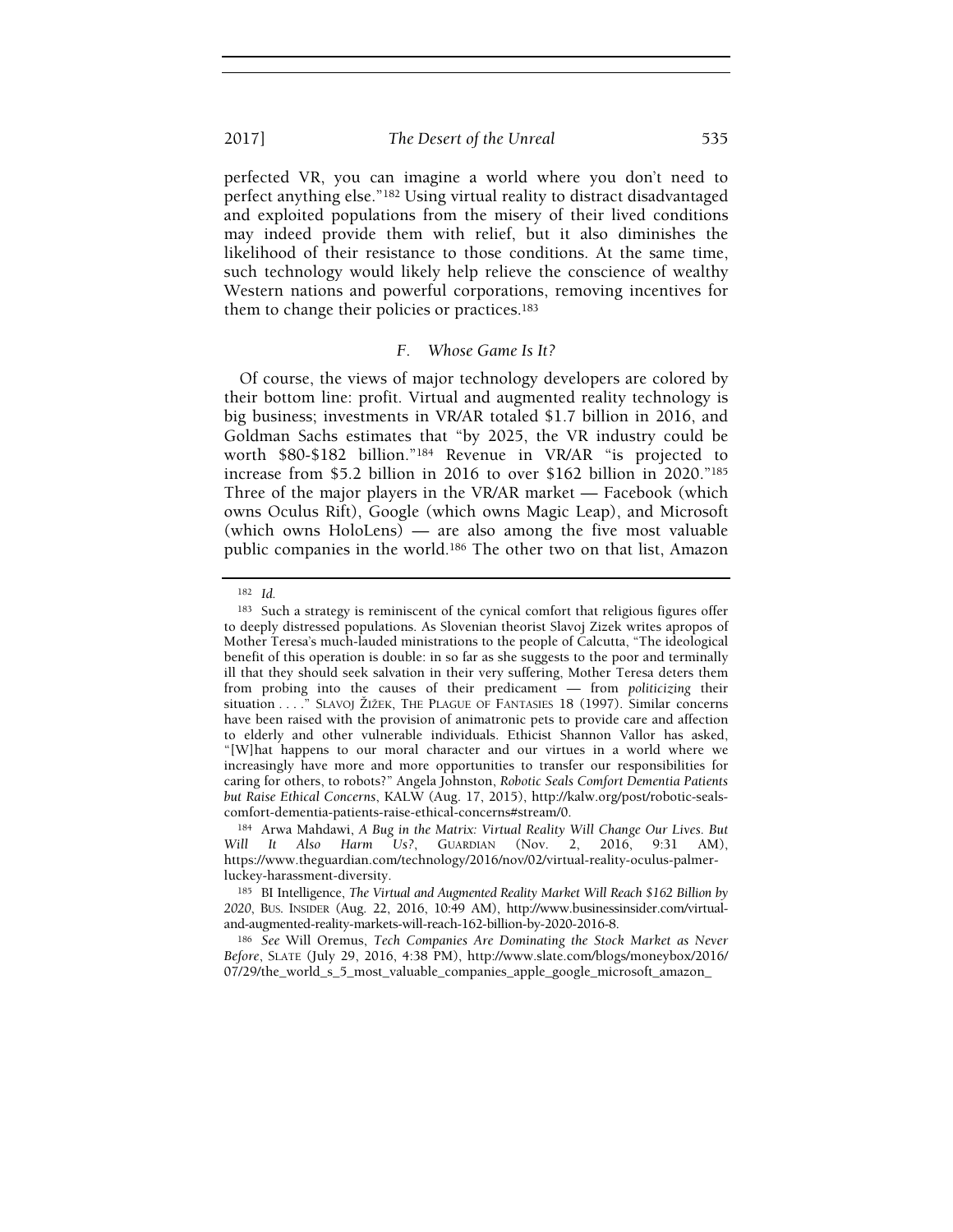and Apple, are reportedly also working on breaking into the VR/AR market.<sup>187</sup> The power and influence of these companies has been described as monopolistic and anti-democratic: "The tightening monopolization of US industry is rendering America an oligarchy, with profound ramifications for our political system," leading experts to conclude that "the preferences of the very rich had a huge impact on policy decisions while the views of middle-income and poor Americans had almost none."<sup>188</sup>

The people who make up these major companies are also not representative of society at large, and there is evidence that the dominance of white men has affected the products and practices of many companies. Employees in the leading Silicon Valley tech firms are seventy percent male, forty-seven percent white, forty-one percent Asian, six percent Hispanic, and three percent black.189 Women in the tech industry are paid significantly less than men. Among "certain types of computer programmers," for example, "men mak[e] on average 28.3 percent more than their female counterparts."190 In 2017, the virtual reality startup UploadVR was sued for sexual harassment by its former director of digital and social media, Elizabeth Scott.<sup>191</sup> According to Scott, the "boy's club" atmosphere of the startup was saturated with explicit sex talk and routine degradation of female employees. One room, designated as the "kink room," was allegedly frequently used by male employees to have sex and was often strewn with underwear and condom wrappers.<sup>192</sup>

facebook.html.

<sup>187</sup> See Nat Levy, Amazon Web Services Quietly Forms a Mixed Reality Team, but What Is It Building?, GEEK WIRE (June 20, 2017, 10:57 AM), https://www.geekwire.com/2017/amazon-web-services-quietly-forms-mixed-realityteam-building.

<sup>188</sup> JONATHAN TAPLIN, MOVE FAST AND BREAK THINGS: HOW FACEBOOK, GOOGLE, AND AMAZON HAVE CORNERED CULTURE AND UNDERMINED DEMOCRACY 119 (2017).

<sup>&</sup>lt;sup>189</sup> See Megan Rose Dickey, Equal Employment Opportunity Commission Says Tech Industry Is Underutilizing Diverse Talent Pool, TECHCRUNCH (May 18, 2016), https://techcrunch.com/2016/05/18/equal-employment-opportunity-commission-saystech-industry-is-underutilizing-diverse-talent-pool.

<sup>190</sup> Tracey Lien, Women in Tech Still Earn Far Less than Men, Study Finds, L.A. TIMES (Mar. 23, 2016, 4:00 AM), http://www.latimes.com/business/technology/la-fi-tn-0323 pay-gap-20160323-story.html.

<sup>191</sup> Lucas Matney, UploadVR Sued over 'Rampant' Sexual Behavior in the Workplace and Wrongful Termination, TECHCRUNCH (May 15, 2017), https://techcrunch.com/ 2017/05/15/uploadvr-sued-over-rampant-sexual-behavior-in-the-workplace-and-wrongfultermination.

<sup>192</sup> Id.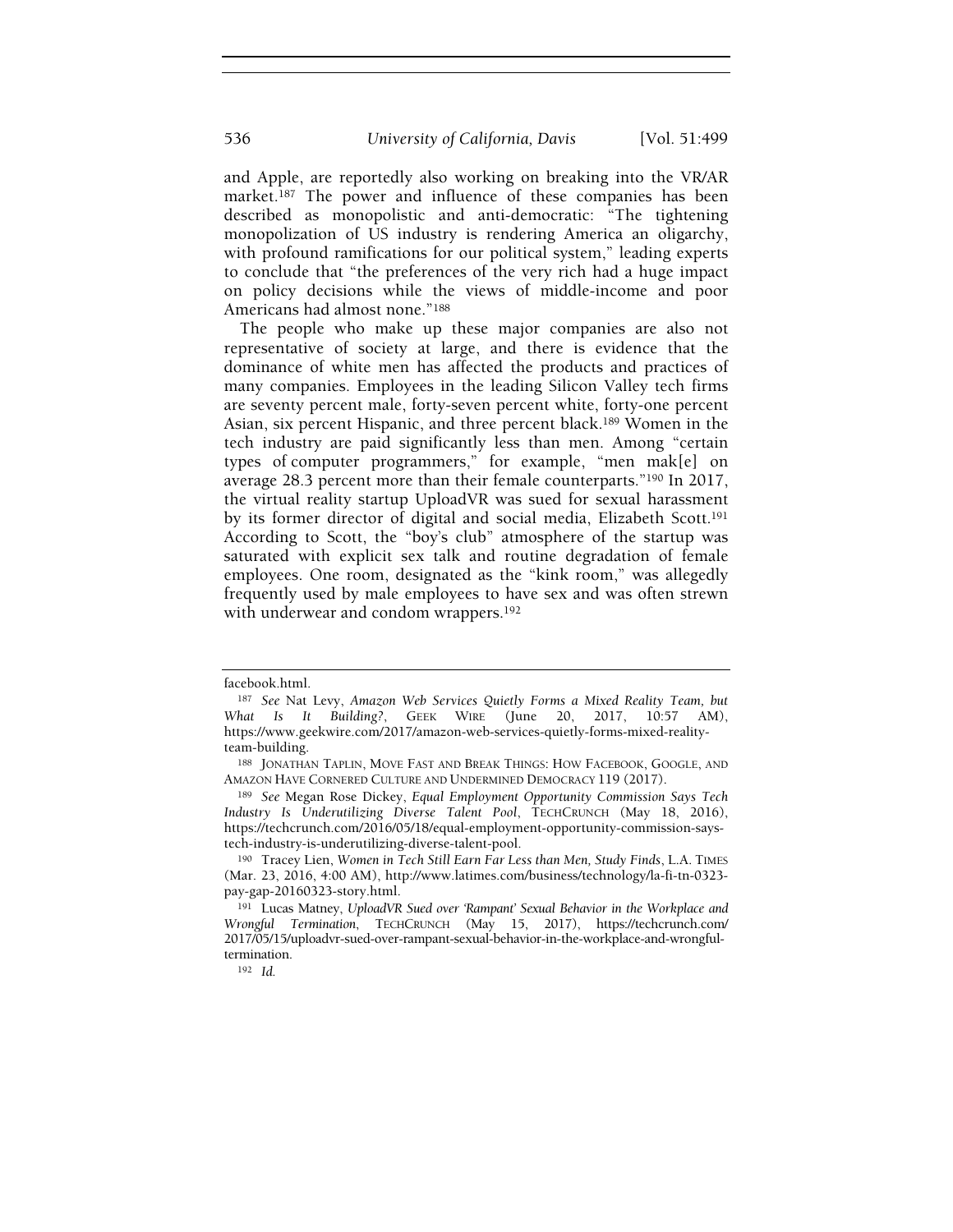Given the tremendous power of technology generally, and VR/AR technology in particular, to shape perceptions of reality, the political and social views of influential developers are also worthy of consideration. To take one example, Oculus founder Palmer Luckey provided thousands of dollars in funding to a group that produced pro-Donald Trump, anti-Hillary Clinton propaganda and secretly donated \$100,000 to fund Donald Trump's inaugural celebrations using a series of shell companies.193 Luckey was also a tacit supporter of GamerGate, the campaign of threats and harassment directed against women critical of sexism in the gaming industry.194 While funding propaganda efforts to further political interests and supporting vicious attacks on women is alarming behavior from any individual, it is particularly disturbing when the individual in question has overseen the development of an influential product whose purpose is to alter the perception of reality.

#### **CONCLUSION**

In their apologetic and thoughtful response to Jordan Belamire's virtual reality sexual harassment experience, the male creators of QuiVR asked, "How could we have overlooked something so obvious?"195 One answer is that sexual harassment is often not, in fact, obvious to men. Technology is only as progressive, revolutionary, or democratic as the people who create it. Given that the technology industry is currently dominated by white men, it is hardly surprising that its products are primarily designed with the white male subject in mind. This is sometimes the result of deliberate choice, and sometimes the result of unconscious bias. Either way, the worlds created by VR/ AR tend to replicate the unequal world we all already live in. If VR/AR developers want to change this, their theory and practice will need to undergo a dramatic shift.

To avoid entrenching status quo inequality, VR/AR developers should submit their products to equality stress testing before they ever

<sup>193</sup> Rosalind S. Helderman & John Wagner, Sheldon Adelson, Corporate Interests Boost Trump Inaugural Fundraising to Record Levels, WASH. POST (Apr. 10. 2017), https://www.washingtonpost.com/news/post-politics/wp/2017/04/19/sheldon-adelsoncorporate-interests-boost-trump-inaugural-fundraising-to-record-levels/?utm\_term= .b3496663daf9.

<sup>194</sup> Marco della Cava & Brett Molina, Facebook Millionaire Luckey Aligns Himself with Alt-Right, but Only If You Squint, USA TODAY (Sept. 26, 2016, 8:45 PM), https://www.usatoday.com/story/tech/news/2016/09/26/facebook-millionaire-luckeyaligns-himself-alt-right-but-only-if-you-squint/91132042.

<sup>195</sup> Jackson & Schenker, supra note 9.